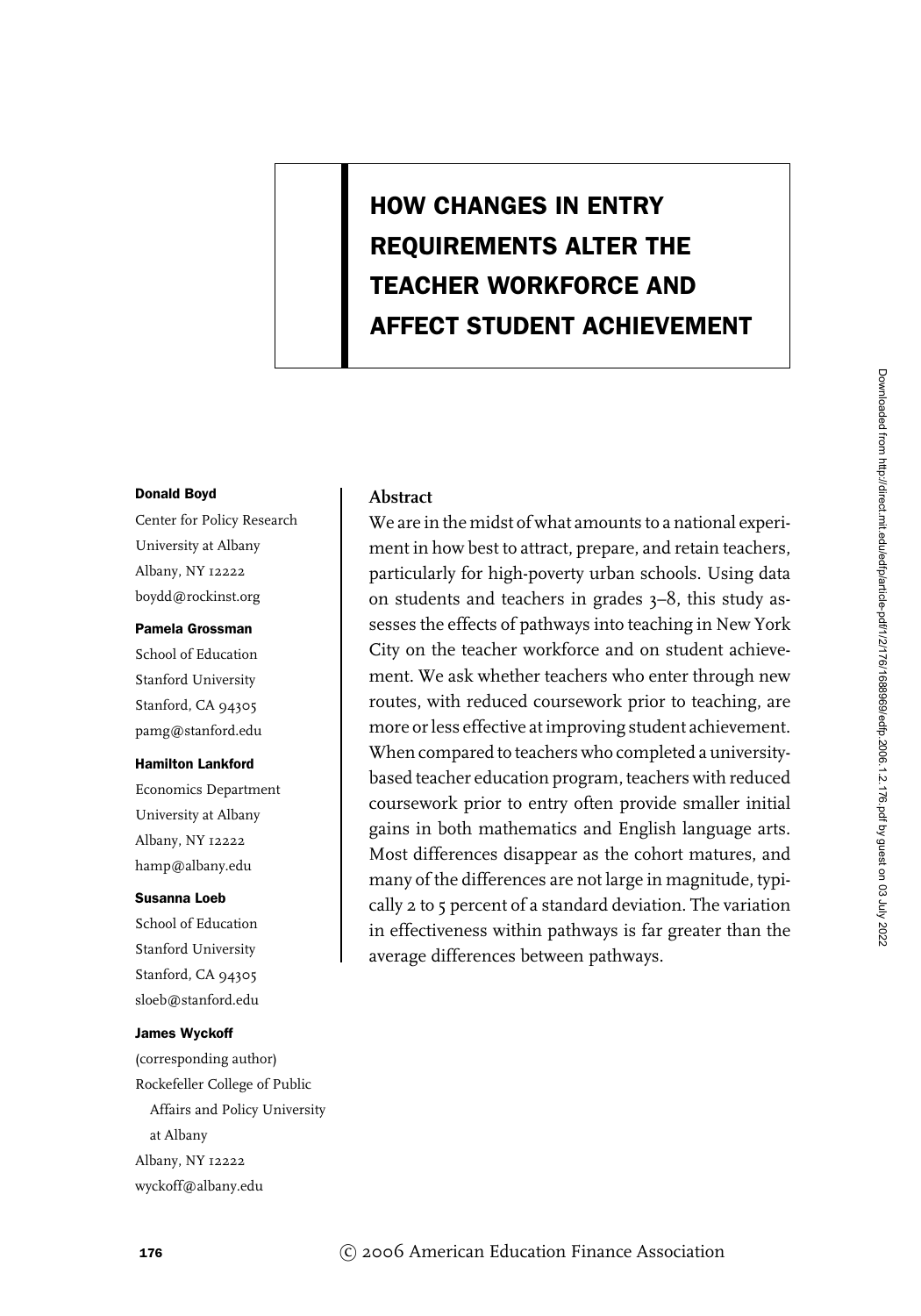# 1. INTRODUCTION

Demographic changes and new policies, such as class size reduction, are increasing both the need for new teachers and the need for a greater understanding of how to prepare effective teachers. In New York City, for example, retirements and demand for teachers are straining the ability of existing teacher preparation programs to produce sufficient numbers of teachers. In addition, new standards for high achievement by all students require newly entering teachers to be more skilled than in the past. In low-performing schools with high proportions of poor and nonwhite students, the qualifications of teachers are already substantially worse than in better-performing urban and suburban schools (see, for example, Lankford, Loeb, and Wyckoff 2002). As the demand for high-quality teachers increases, these disparities are likely to worsen as schools with better working conditions and higher salaries bid away the betterqualified teachers from difficult-to-staff schools. In addition, there is evidence that a substantial majority of teachers take their first job very close to where they grew up and that urban areas hire more teachers than individuals who choose education as a profession from those areas, thus having to hire teachers from other areas, further disadvantaging urban schools (Boyd et al. 2005). Many urban districts have begun to rely on new teacher preparation programs that greatly reduce the requirements for coursework and experiences in schools prior to becoming a teacher but provide supports and additional coursework during the first years of teaching. Using data on students and teachers in grades 3–8 in New York City, this study assesses the effects of such programs on the teacher workforce and on student achievement. We ask whether teachers who enter through these new routes are more or less effective at improving student achievement than other teachers and whether the presence of these alternative pathways affects the composition of New York City's teaching workforce.

Recent research has documented the importance of teachers to student achievement (see, for example, Rivkin, Hanushek, and Kain 2005; Rockoff 2004; Sanders and Horn 1994; Sanders and Rivers 1996). Each of these studies documents the improvement of student achievement with increases in teacher experience during the first three to five years of experience, with virtually no additional gains for experience beyond five years. Many other factors, including teachers' verbal ability and subject matter preparation, contribute to teacher effectiveness (Ehrenberg and Brewer 1995; Monk 1994). Schools may also affect teacher effectiveness through, for example, resources, administrative leadership, and/or curriculum. There is some evidence that professional education can improve teachers' abilities in the classroom (National Research Council 2001; Brown and Borko 1992; Garet et al. 2001; Loucks-Horsley and Matsumoto 1999; Monk 1994). This study focuses specifically on pathways into teaching.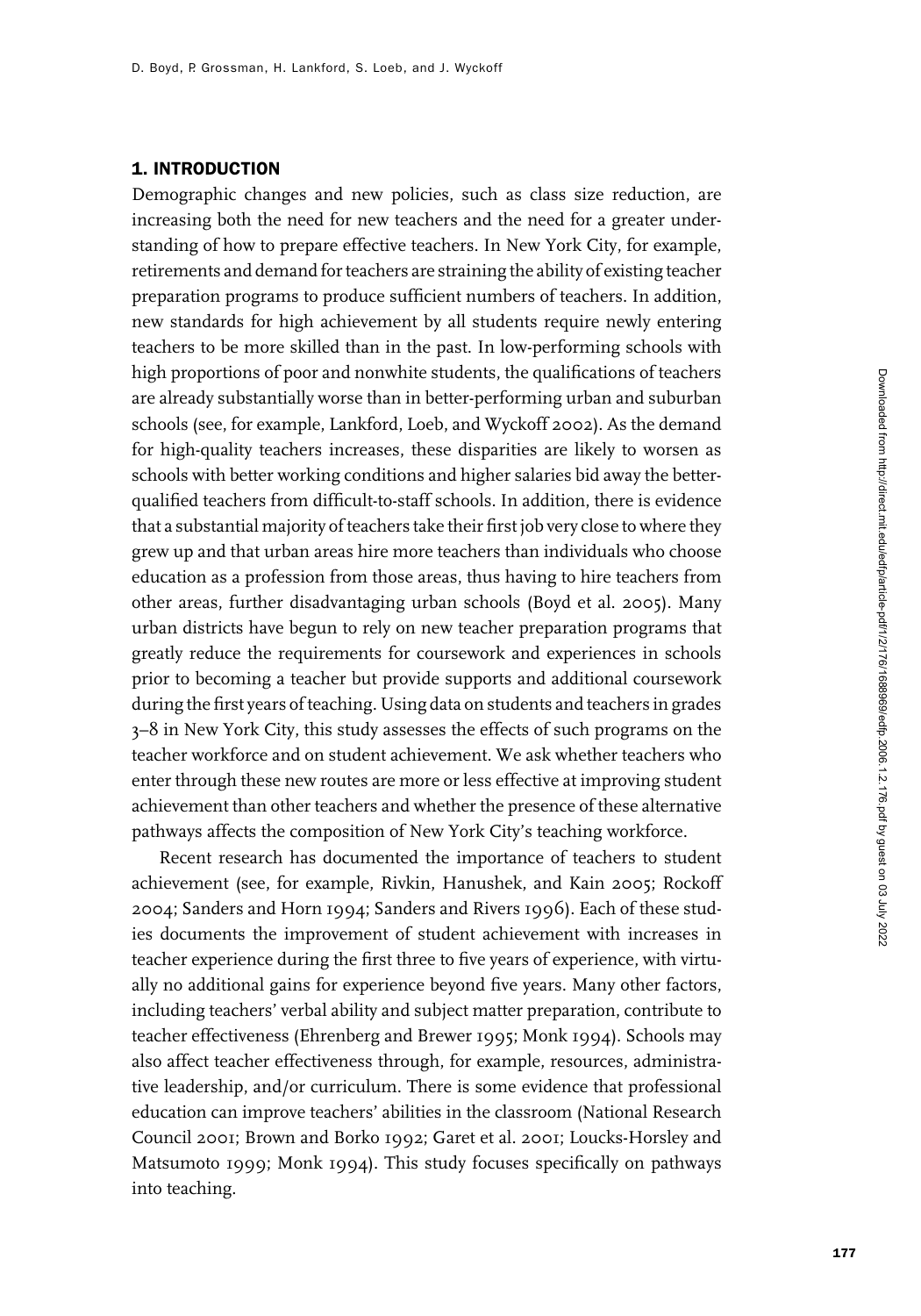At the same time that schools face an increased need for new teachers, researchers and policy makers are engaged in debates over the best way to prepare teachers. While some argue that easing entry into teaching is the best way to attract strong candidates (U.S. Department of Education 2002; Finn and Madigan 2001), others argue that investing in high-quality teacher preparation will better serve schools and students (National Commission on Teaching and America's Future 1996). Most agree, however, that we lack a strong research basis for understanding how best to structure preparation requirements for teaching (see, for example, Wilson, Floden, and Ferrini-Mundy 2002). While there are many studies of how aspects of preparation affect teacher beliefs, knowledge, and practices, <sup>1</sup> much of the research is limited in scope, focuses on inputs rather than outcomes, or employs case study methodologies from which it is difficult to determine causal relationships or generalize to other populations. As a result, discussions about effective teacher preparation could benefit from more methodologically sophisticated research to inform the debates, especially as they pertain to preparing teachers for urban settings (see Cochran-Smith and Zeichner 2005).

Research on the effects of teacher preparation programs with reduced requirements prior to teaching is scarce—not surprisingly, given the relatively recent emergence of these programs. Some evidence, however, suggests that such programs increase the supply of teachers and change the composition of the teacher workforce (see McKibbon 1998; Shen 1999). However, to our knowledge, there is no work that assesses the effectiveness of teachers from *large-scale* programs at improving students' academic achievement.

The most relevant studies of student achievement effects come from three studies of Teach for America (TFA), a national program that recruits college seniors to teach in low-income communities for two years. Raymond, Fletcher, and Luque (2001) find that, in Houston, students of TFA teachers had higher test score gains in mathematics than did students of other teachers, many of whom were not certified. Darling-Hammond et al. (2005) use the same data and find mixed effects of TFA teachers on student test score gains, with students of TFA teachers performing relatively better in tests of mathematics than English language arts (ELA). Decker, Mayer, and Glazerman (2004) were able to compare teachers within the same grade and school in an experimental format that randomly assigned teachers to students. Using a sample of seventeen schools from Baltimore, Chicago, Los Angeles, Houston, New Orleans, and the Mississippi Delta, they find that TFA teachers were more effective at

<sup>1.</sup> For relevant work see Ball and Cohen 1999, Carnegie Forum on Education and the Economy 1986, Darling-Hammond 2000, Darling-Hammond and McLaughlin 1999, Feiman-Nemser 1983, 1990, Goodlad 1990, and Holmes Group 1986.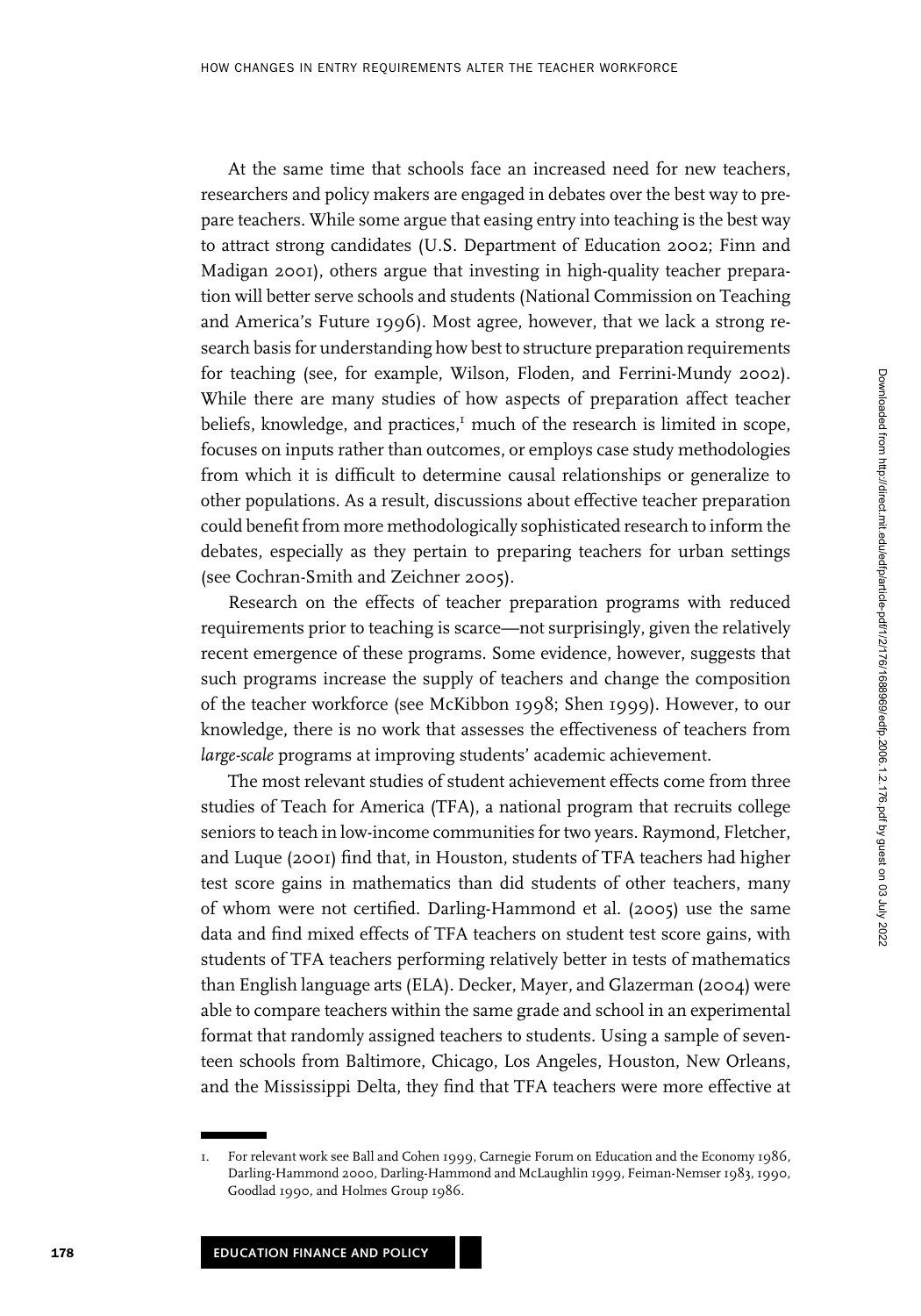improving student math scores than were other teachers, though there were no statistically significant differences in reading scores.

The TFA results may or may not mirror the effects of other programs that have reduced preservice preparation aimed at increasing the supply of teachers to urban schools. TFA has brought a substantial number of teachers into schools, approximately 12,000 since 1990, and the applicant pool has been growing. Between 2000 and 2003 the applicant pool grew from 4,068 to 15,706, and the number of new TFA teachers increased from 868 to 1,656. However, it provides many fewer teachers to urban schools than do the new programs designed specifically to increase the supply of teachers (Decker, Mayer, and Glazerman 2004). For example, in 2004, the New York City Teaching Fellows program, an alternative route into teaching designed specifically to staff New York City schools, provided almost 2,500 new teachers to New York City, while TFA provided fewer than 350. Because they are so large, these new pathways may drastically change the composition of the teacher workforce in city schools. We are not aware of any studies that assess the effectiveness of these large-scale programs.

# 2. PATHWAYS INTO TEACHING IN NEW YORK CITY

Teachers in New York City can enter teaching through a number of different pathways. In the past, the majority of teachers have come through traditional university-based programs, at both the graduate and undergraduate levels. In these programs, students typically fulfill coursework requirements and engage in a variety of field experiences, including student teaching, before being recommended for certification by their colleges or universities. To be recommended for certification through this pathway, teachers must pass the general knowledge exam, the Liberal Arts and Science Test (LAST), a content specialty test (CST), and an assessment of teaching skills. They also must complete a university-based program that is registered with the State of New York.<sup>2</sup> In what follows, we refer to this pathway as "college recommended."

Teachers can also be certified through a process of individual evaluation. Such teachers fulfill similar requirements to those within a traditional program, including student teaching, but they can fulfill these requirements at different institutions, and even through distance learning. Once they have completed the requirements for certification, they submit their transcripts to

<sup>2.</sup> In 1998 the New York State Board of Regents revised the registration requirements of teacher education programs to be effective for graduates applying for certification beginning in February 2004. These new requirements reflect a substantial increase in preparation requirements. However, very few of the teachers employed in this analysis, all of whom were certified prior to September 2003, would have been affected by these new requirements. In subsequent analysis we will explore the effect of these new requirements.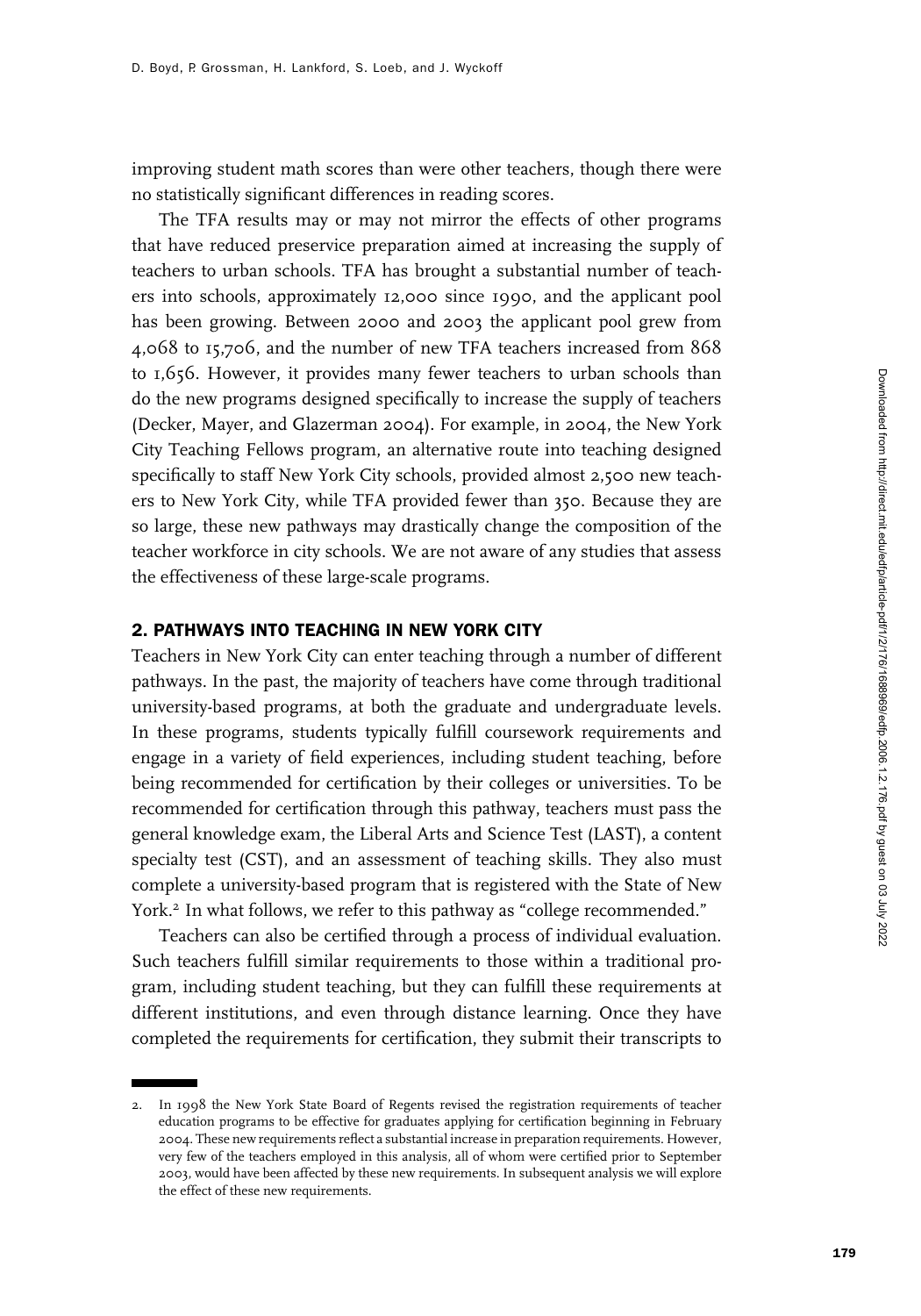the State Department of Education for review. The state then either issues a certificate or stipulates the requirements that must be met before a certificate can be awarded.

As the need for teachers to fill the city's classrooms intensified, an increasing number of teachers began to enter teaching without prior preparation. These teachers were hired under temporary licenses, which enabled them to serve as the teacher of record in the classroom, but without having fulfilled certification requirements. In the spring of 2002, New York City employed 12,400 teachers with temporary licenses (New York State Department of Education). The New York State Regents required that all teachers in New York City be certified by September 2003—in theory ending temporary certification. While the number of teachers holding temporary licenses has declined dramatically, New York State has allowed the limited use of modified temporary licenses to be issued for school districts that are experiencing shortages of certified teachers. However, teachers employed with these modified temporary licenses must have completed at least twenty-seven credit hours of a preparation program and must be actively moving toward certification. In addition, they cannot teach in low-performing schools, and their licenses are valid only for one year and are currently set to expire following the 2004–5 school year.

Not surprisingly, these new policies resulted in a shortage of certified teachers for New York City. Because of these and similar shortages in other school districts, the Regents approved a framework for alternative routes into teaching, "designed to attract highly competent people who possess a bachelor's degree with a major in the subject they plan to teach, but initially lack courses in teaching" (Office of Teaching Initiatives, New York State Department of Education). Participants in these alternative-route programs are expected to complete two hundred hours of preservice training and pass the LAST and the CST before entering the classroom. These teachers are issued "Transitional B" certificates, good for three years, following the introductory component. As teachers of record, they are expected to enroll in teacher education programs at partner colleges to fulfill certification requirements. The New York City Teaching Fellows, Teach for America, and the Teaching Opportunity Program (TOP) are all examples of alternative-route programs that provide teachers with Transitional B certificates. Participants enrolled in alternative-route programs must fulfill the same requirements as all other candidates for teaching certificates; thus, by the end of their programs, they have completed a similar set of courses to those taken by graduates of college-recommended programs. However, the costs of entering teaching through an alternative route are substantially less for the individual teacher than the costs of traditional university-based teacher preparation, both because alternative-route teachers earn a salary throughout their training and because, in the Teaching Fellows program and Teach for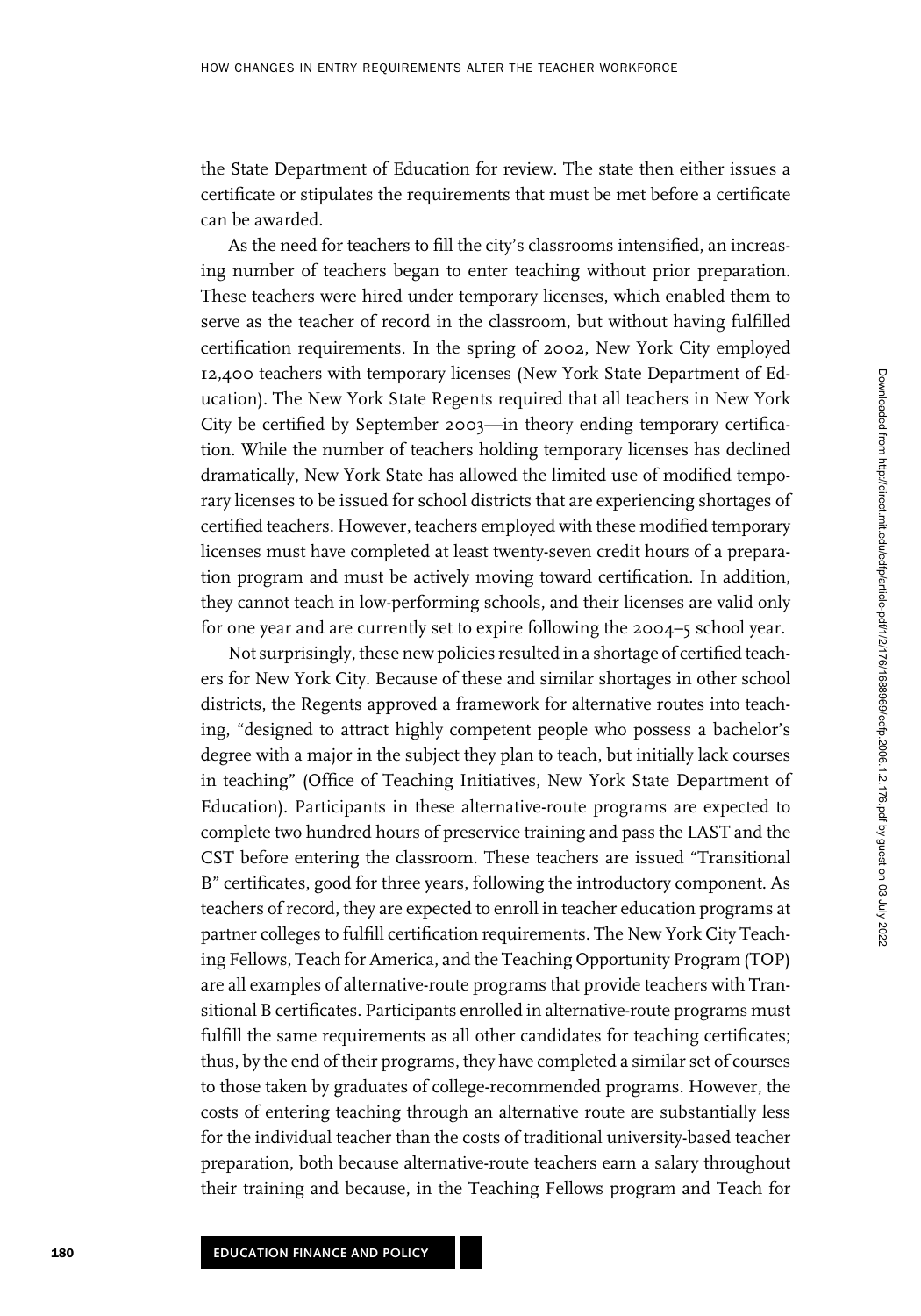America, they pay a reduced rate for the coursework taken. Conversely, the cost to the City is higher for these teachers because of the subsidized education.3

Teach for America recruits teachers for high-poverty schools in a number of areas around the country. They recruit teachers nationally, targeting recent graduates of elite colleges and universities; the recruitment process is extremely selective. Once corps members are selected, they must attend a summer training institute, run by Teach for America, prior to being placed in a classroom. The curriculum is designed by TFA and includes six components, in addition to a summer teaching experience in New York City. Once corps members begin teaching, they continue to take courses with a local partner university. TFA requires a two-year commitment; at the end of this period, corps members earn certification, and many also earn a master's degree.

The NYC Teaching Fellows (Fellows) began in the spring of 2000 to address shortages in NYC public schools. In its recruitment the program targets midcareer professionals as well as recent college graduates. The Teaching Fellows program has grown from 325 in its first year to more than 2,000 Fellows in 2004–5. The Fellows program is one of the largest alternative-route programs in the country. Currently, more than 6,000 Fellows are teaching in NYC schools (New York City Teaching Fellows 2005). Prior to entering the classroom as teachers of record, Fellows complete an introductory component, usually offered in the summer, which includes some time in local classrooms. The courses are taught by instructors at the partner universities. Once fellows begin teaching, they continue to take classes at their partner institution. Most Teaching Fellows complete their programs within two years. Teaching Fellows are generally older than TFA corps members, and approximately 20 percent of Fellows have completed graduate degrees. Teaching Fellows are typically placed in shortage subjects and schools and in the last few years are more likely to teach math, science, and special education than childhood education.

While TFA and the Teaching Fellows are the focus of this article, they are not the only alternative routes serving New York City. For example, the Teaching Opportunity Program (TOP) is a collaborative initiative between the City University of New York (CUNY) and the NYC Department of Education to produce middle and high school math, science, and Spanish teachers. Participants in TOP also take part in an intensive summer program run by a CUNY campus that includes experiences in local schools. Once they enter

<sup>3.</sup> The City covers the cost of the summer training program and stipend (about \$2,500) for Teaching Fellows. In addition, New York City pays an additional \$8,000 toward the cost of their master's degree over the next two years, while each of the Teaching Fellows pays \$4,000 toward these degrees.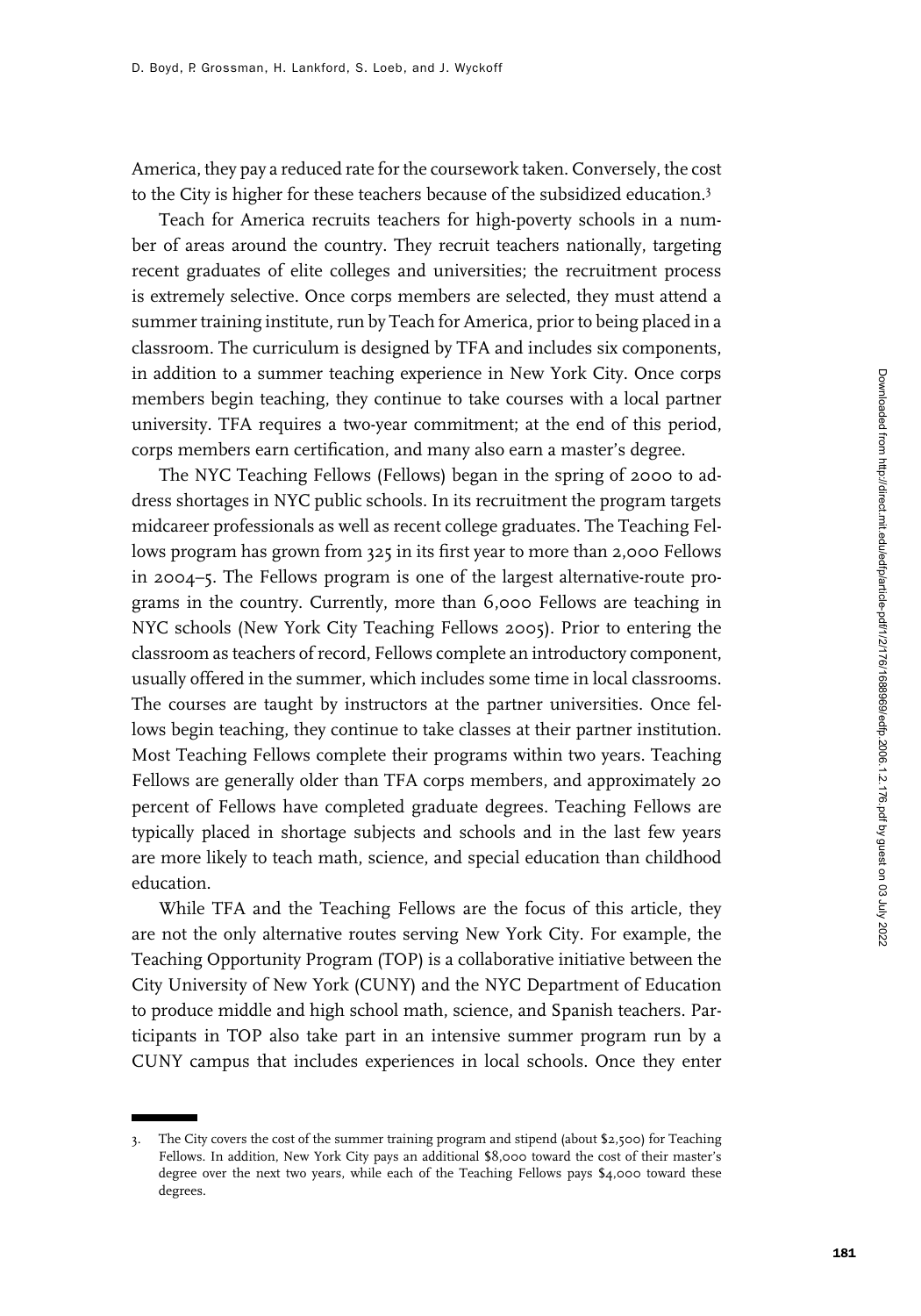Downloaded from http://direct.mit.edu/edfp/article-pdf/1/2/176/1688969/edfp.2006.1.2.176.pdf by guest on 03 July 2022 Downloaded from http://direct.mit.edu/edfp/article-pdf/1/2/176/1688969/edfp.2006.1.2.176.pdf by guest on 03 July 2022

| <b>Path of Entry</b>                    |          |          |          |          |          |                                                       |             |                       | 1996 1997 1998 1999 2000 2001 2002 2003 2004 All      |        |
|-----------------------------------------|----------|----------|----------|----------|----------|-------------------------------------------------------|-------------|-----------------------|-------------------------------------------------------|--------|
| College recommended                     |          |          |          |          |          |                                                       |             |                       | 1,260 2,192 2,901 2,840 2,618 2,375 2,018 2,434 2,192 | 20.830 |
| Individual evaluation                   | 433      | 740      | 766      | 736      | 657      | 534                                                   | 517         | 712                   | 682                                                   | 5.777  |
| <b>Teaching Fellow</b>                  | $\Omega$ | $\Omega$ | $\Omega$ | $\Omega$ | 0        |                                                       |             | 383 1.121 1.829 2.441 |                                                       | 5.774  |
| Teach for America*                      | $\Omega$ | $\Omega$ | $\Omega$ | $\Omega$ | $\Omega$ | 118                                                   | 115         | 189                   | 360                                                   | 782    |
| <b>Temporary license</b>                |          |          |          |          |          | 1,617 2,561 2,927 3,495 3,886 4,017                   | 4.230 2.671 |                       | 607                                                   | 26.011 |
| Other                                   | 50       | 129      | 172      | 192      | 268      | 543                                                   |             |                       | 912 1.106 1.263                                       | 2.896  |
| <b>Prior New York</b><br>State teaching | 46       | 94       | 115      | 102      | 110      | 128                                                   | 154         | 235                   | 237                                                   | 1.221  |
| All                                     |          |          |          |          |          | 3.406 5.716 6.881 7.365 7.539 8.098 9.067 9.176 7.782 |             |                       |                                                       | 65.030 |

Table 1. Trends in the Numbers of First-Time New York City Teachers Entering through Different Pathways, 1996–2004

<sup>∗</sup>Prior to 2001, Teach for America members were classified as temporary-license teachers.

the classroom, they continue to take courses at CUNY that count toward both their certification and master's degrees. TOP participants generally complete their requirements for certification and an master's degree in two to three years, after which they are committed to teaching in NYC public schools for an additional two years.

The distinction between alternative and traditional routes can be quite blurry. For example, many participants in traditional graduate programs in teacher education apply for an internship certificate when they have completed sufficient coursework. With this certificate they are able to become the teacher of record in the classroom, earning a salary while they complete the rest of their program and obtain a master's degree. Given this blurry nature of the distinction between alternative and traditional routes as well as the many pathways into teaching in New York City, there are many ways by which to distinguish pathways. For much of our analyses we divide teachers into six groups as defined by their pathway into their *first* job in New York City. These groups are (1) college-recommended; (2) individual-evaluation; (3) Teaching Fellows; (4) Teach for America; (5) temporary license; and (6) other. The "other" group includes all teachers not fitting in the other five categories, including internship certificates, Transitional B teachers, and those with certification through reciprocity agreements with other states.

Table 1 shows the trends in the number of first-year New York City teachers by pathway. The first trend to notice is the substantial increase in new teachers during the late 1990s and early 2000s. In 1996, 3,406 teachers began working in New York City for the first time. The size of this group peaked in 2003, when 9,176 new teachers entered the school system. This increase results from an abnormally small number of new hires in 1996, due to budget restrictions,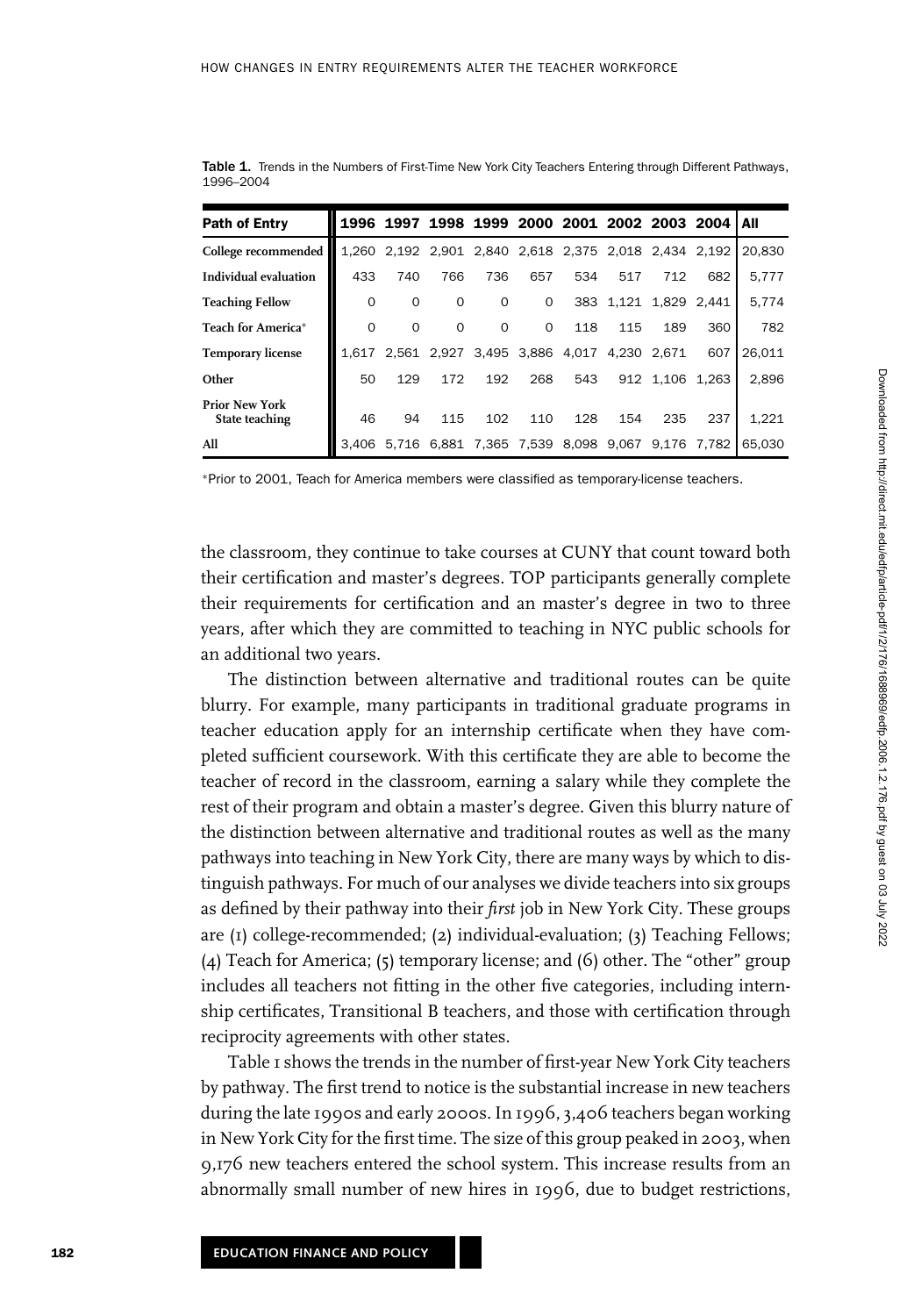combined with increasing enrollments, smaller class sizes, and increasing attrition over the period. The rise in the number of new teachers corresponded to an increase in the number of college-recommended new teachers from 1,260 in 1996 to 2,840 in 1999, but this contributed only a portion of the total number of new teachers. In addition, there was a large increase in the number of teachers with temporary licenses: from 1,617 in 1995–96 to over 4,000 in 2000–2001 and 2001–2. Prior to the 1999–2000 academic year there were no Teaching Fellows and only a few Teach for America teachers, but these groups grew rapidly over the next four years, providing 2,441 and 350 teachers in 2003 and 2004, respectively. The rapid increase in the size of these programs corresponds to a substantial decrease in the number of temporarylicense teachers and a small decrease in the number of college-recommended teachers, indicating that the majority of the alternative route teachers are filling positions that previously had been filled by teachers with temporary licenses.

Table 2 describes the characteristics of teachers entering New York City public schools through different pathways. Differences are evident across pathways, with teachers entering through alternative routes demonstrating better performance on measures of academic preparation and/or general ability than those from other pathways. In the 2003–4 academic year, for example, none of the new TFA teachers and less than 2 percent of the Teaching Fellows had failed the general knowledge certification exam the first time they took it, compared with 16 percent of college-recommended and individual-evaluation teachers and 23 percent of temporary-license teachers. Similarly, 44 percent of Teaching Fellows and 70 percent of TFA members graduated from highly competitive colleges (as rated by *Barron's* as most competitive or highly competitive), compared with much lower rates from the other pathways.

A relevant question is whether the introduction of the Teaching Fellows and TFA programs altered the characteristics of teachers entering through other routes. Given the economic incentives, it would not be surprising if it had. The trends in table 2 show some indication of this, but the effects appear small. For example, the scores on the LAST for college-recommended teachers drops slightly after the introduction of the Teaching Fellows program in 2000–2001. However, the proportion of college-recommended and individual-evaluation teachers from more competitive colleges increases over this time, while the proportion from the least competitive colleges decreases.

In summary, the introduction of new pathways into teaching that reduced both the tuition and the time costs of preservice preparation attracted many new teachers. These new teachers primarily replaced temporary-license teachers, a group that had been growing in the years prior to the introduction of the new programs. The alternative-route teachers have stronger measures of qualifications than teachers entering through any other route, especially the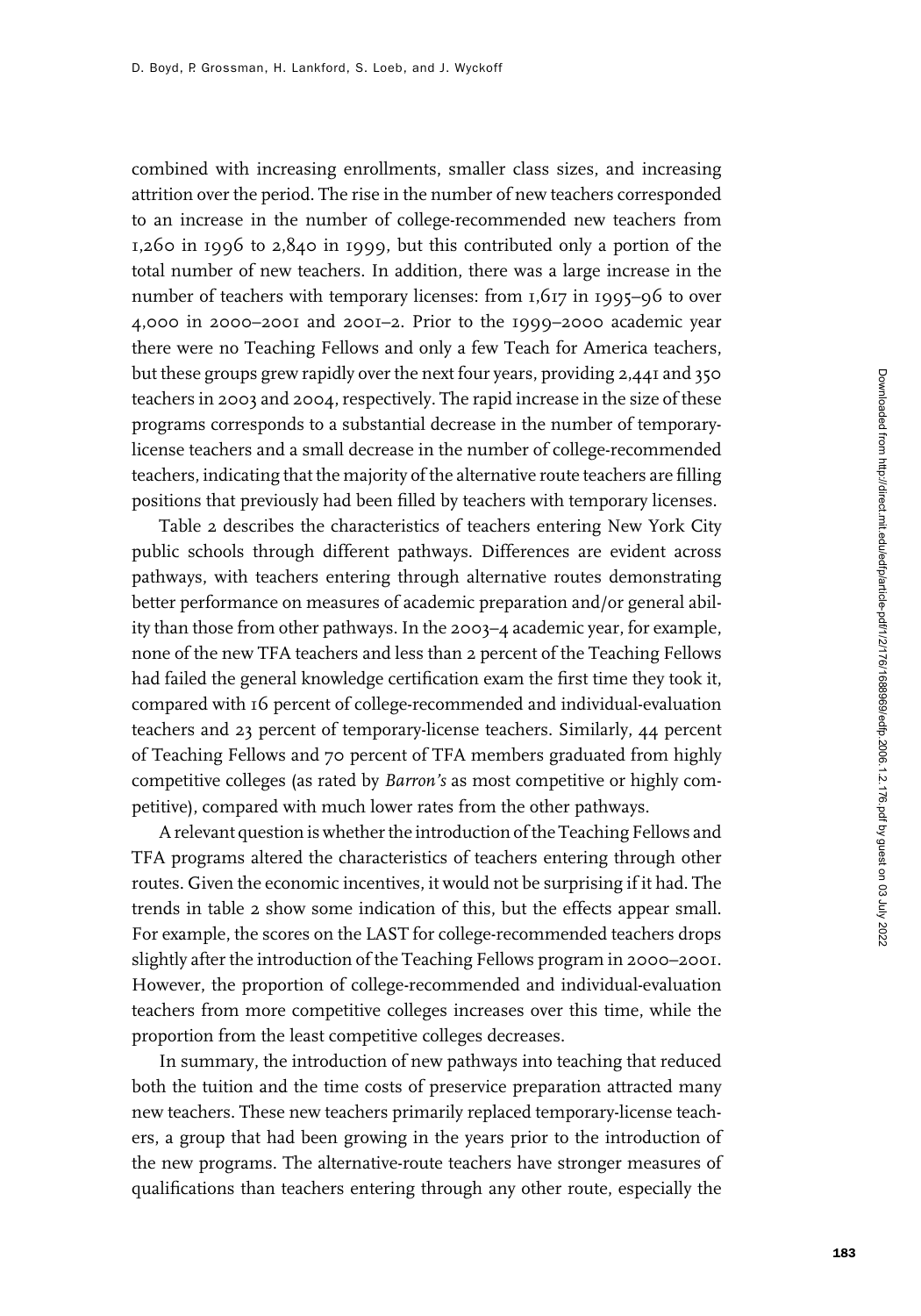| <b>Path of Entry</b>     | 1996                                                              | 1997           | 1998  | 1999  | 2000  | 2001                                                           | 2002  | 2003  | 2004                                                                  | All    |
|--------------------------|-------------------------------------------------------------------|----------------|-------|-------|-------|----------------------------------------------------------------|-------|-------|-----------------------------------------------------------------------|--------|
|                          |                                                                   |                |       |       |       | Proportion who failed the general knowledge certification exam |       |       |                                                                       |        |
| College<br>recommended   | 0.136                                                             | 0.144          | 0.143 | 0.132 | 0.117 | 0.126                                                          | 0.134 | 0.145 | 0.162                                                                 | 0.137  |
| Individual<br>evaluation | 0.149                                                             | 0.14           | 0.172 | 0.169 | 0.173 | 0.15                                                           | 0.165 | 0.172 | 0.161                                                                 | 0.162  |
| <b>Teaching Fellow</b>   |                                                                   |                |       |       |       | 0.056                                                          | 0.106 | 0.065 | 0.018                                                                 | 0.055  |
| <b>Teach for America</b> |                                                                   |                |       |       |       | 0.037                                                          | 0.02  | 0.011 | $\Omega$                                                              | 0.009  |
| <b>Temp license</b>      | 0.369                                                             | 0.358          | 0.362 | 0.332 | 0.364 | 0.385                                                          | 0.389 | 0.329 | 0.227                                                                 | 0.357  |
|                          | Score on liberal arts and science test $-$ standard deviation $=$ |                |       |       |       |                                                                |       |       |                                                                       |        |
| College<br>recommended   |                                                                   |                |       |       |       |                                                                |       |       | 252.08 250.01 249.97 250.06 250.4 248.39 247.54 247.17 246.07         | 248.86 |
| Individual<br>evaluation |                                                                   |                |       |       |       |                                                                |       |       | 262.37 254.59 252.37 250.68 249.84 249.03 249.02 246.38 247.23 249.75 |        |
| <b>Teaching Fellow</b>   |                                                                   |                |       |       |       |                                                                |       |       | 266.83 256.34 261.84 267.46                                           | 263.23 |
| <b>Teach for America</b> |                                                                   |                |       |       |       | 273.5                                                          |       |       | 271.62 270.67 275.71 273.33                                           |        |
| <b>Temp license</b>      |                                                                   |                |       |       |       | 233.71 233.56 234.8 236.51 232.59 229.39 229.41 234.4          |       |       | 241.69                                                                | 232.97 |
|                          |                                                                   |                |       |       |       | Proportion from most or highly competitive colleges            |       |       |                                                                       |        |
| College<br>recommended   | 0.107                                                             | 0.1            | 0.085 | 0.081 | 0.095 | 0.102                                                          | 0.107 | 0.123 | 0.114                                                                 | 0.1    |
| Individual<br>evaluation | 0.135                                                             | 0.147          | 0.139 | 0.151 | 0.154 | 0.098                                                          | 0.112 | 0.135 | 0.151                                                                 | 0.138  |
| <b>Teaching Fellow</b>   |                                                                   |                |       |       |       | 0.361                                                          | 0.279 | 0.401 | 0.442                                                                 | 0.391  |
| <b>Teach for America</b> |                                                                   |                |       |       |       | 0.677                                                          | 0.462 | 0.778 | 0.695                                                                 | 0.694  |
| <b>Temp license</b>      | 0.14                                                              | $0.144$ $0.14$ |       | 0.136 | 0.125 | 0.115                                                          | 0.126 | 0.142 | 0.175                                                                 | 0.132  |
|                          |                                                                   |                |       |       |       | Proportion from less or least competitive colleges             |       |       |                                                                       |        |
| College<br>recommended   | 0.233                                                             | 0.25           | 0.269 | 0.256 | 0.259 | 0.251                                                          | 0.235 | 0.213 | 0.217                                                                 | 0.245  |
| Individual<br>evaluation | 0.199                                                             | 0.174          | 0.212 | 0.241 | 0.228 | 0.312                                                          | 0.268 | 0.269 | 0.281                                                                 | 0.241  |
| <b>Teaching Fellow</b>   |                                                                   |                |       |       |       | 0.18                                                           | 0.15  | 0.114 | 0.104                                                                 | 0.121  |
| <b>Teach for America</b> |                                                                   |                |       |       |       | 0.04                                                           | O     | 0.024 | 0.033                                                                 | 0.03   |
| <b>Temp license</b>      | 0.262                                                             | 0.251          | 0.244 | 0.27  | 0.27  | 0.282                                                          | 0.272 | 0.247 | 0.229                                                                 | 0.264  |

Table 2. Trends in the Characteristics of Teachers Entering New York City for the First Time by Pathway, 1996–2004

temporarily licensed teachers they largely replaced. While the presence of the alternative routes is likely to have drawn some teachers away from traditional preparation because they are less costly for the student to complete, the change has not led to a substantial drop in numbers or in the average measured educational achievement of new college-recommended teachers. In recent years, Teaching Fellows placements are largely targeted on difficult-to-staff subjects, such as middle and high school math and science, and special education, subjects that attract very few traditionally prepared applicants.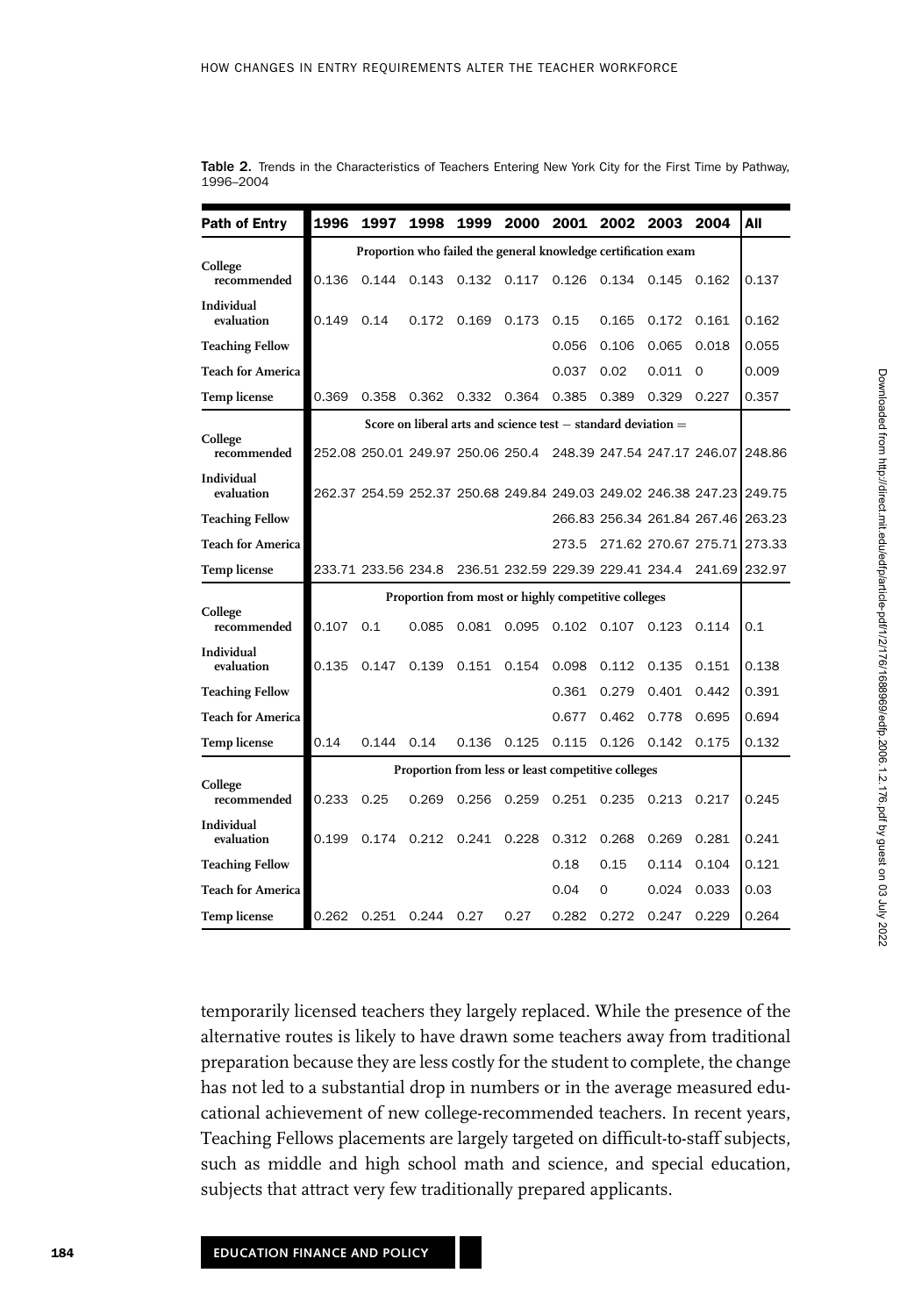# 3. DATA

Estimating the effect of teachers on student achievement requires good student test score data. At present there are very few places that have data that would allow an examination of the effects of teacher pathways into teaching on the performance of the students they teach. New York City is one such place and, importantly, it provides an extraordinary range and quantity of teaching and learning environments to examine these relationships. New York State gives statewide student exams in mathematics and English language arts in fourth and eighth grades. In addition, the New York City Department of Education tests third, fifth, sixth, and seventh graders in these subjects. All the exams are aligned to the New York State learning standards; each set of tests is scaled to reflect item difficulty, and the tests are equated across grades and over time.<sup>4</sup> Tests are given to all registered students with limited accommodations and exclusions. Thus, for nearly all students the tests provide a consistent assessment of learning for a student from one grade to the next.

Recent articles by Ballou (2002) and Kane and Staiger (2001) raise concerns about how achievement tests are being used in accountability systems. Sanders (2003) and Rogosa (2002) argue that some of these concerns are overstated or mischaracterized or can be addressed through proper design of accountability systems. Because the score is the dependent variable, its measurement error reduces the precision of parameter estimates but does not create bias. Our large sample sizes help compensate for potential increases in the standard errors of the estimates. In addition, our goal is to accurately measure not the value added by individual teachers and schools but, rather, the relationship between scores and teacher *pathways*, groups that are substantially larger than individual teachers or small schools. Statistically, this requires far less precision in achievement measures than that required for an accountability system.

To conduct the analysis of the relationship between pathways into teaching and student achievement, we create a student database with student exam scores, lagged scores, and characteristics of students and their peers linked

<sup>4.</sup> There are some discrepancies and changes in the exams. The mathematics exams in all grades are developed by CTB-McGraw Hill. New York State employs CTB-McGraw Hill for its fourth- and eighth-grade ELA exams. In 2003 New York City switched from CTB to Harcourt Brace for its third-, fifth-, sixth-, and seventh-grade exams. At that time there was an equating study done to accommodate the switch in exams producers. The format and dimensions of the State and City exams differ in some ways, and there have been some changes in item pools over time. Finally, the State offers the fourth- and eighth-grade mathematics exams in the first two weeks of May, while the City offers the third, fifth-seventh mathematics exams the last week of April or the first week of May. The State offers the fourth- and eighth-grade ELA exams in the first week of February, while the City offers the third-, fifth-, sixth-, and seventh-grade ELA exams in the second week of April. Because of these discrepancies, we have normalized each exam by grade and year and included grade and year dummies.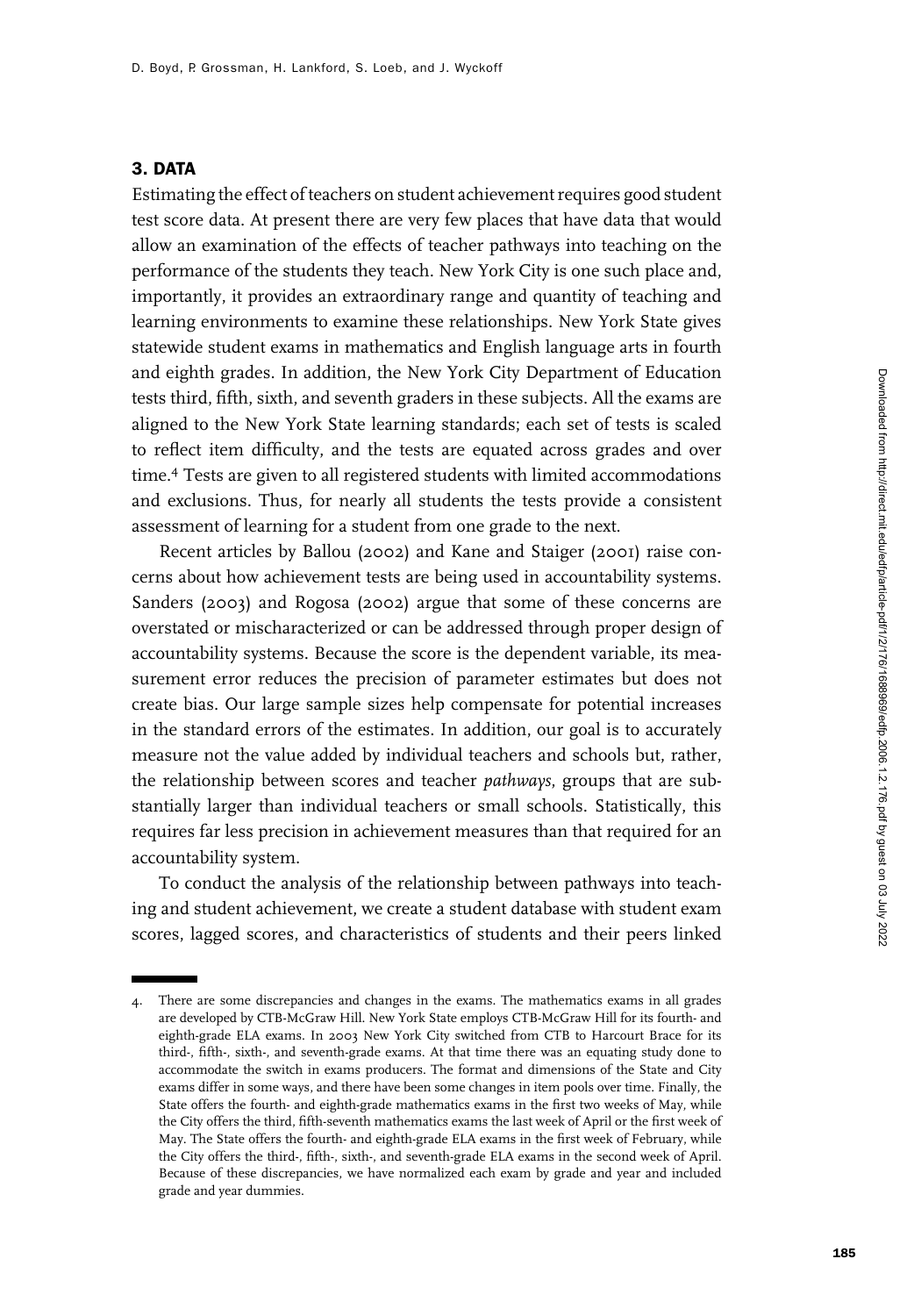to their schools, teachers, and characteristics of those teachers, including indicators of the pathway into teaching. The student data, provided by the New York City Department of Education (NYCDOE), consists of a demographic data file and an exam data file for each year from 1998–99 through 2003–4. The demographic files include measures of gender, ethnicity, language spoken at home, free lunch status, special education status, number of absences, and number of suspensions for each student who was active in any of grades 3–8 that year—approximately 450,000 to 500,000 students each year. They also include fall and spring codes for the student's school, official class (homeroom), and, for upper-grade students for whom the homeroom teacher often is not the subject matter teacher, the course and section number for the English language arts and mathematics classes.

The exam files include, among other things, the year in which an exam was given, the grade level of the exam (e.g., a grade between third and eighth), and the student's scaled score on the exam. For most years, the files contain scores for approximately 65,000 to 80,000 students in each grade. The only significant exception is that the files contain no scores for seventh-grade English language arts in 2002 because the New York City Department of Education is not confident that exam scores for that year and grade were measured in a manner that was comparable to the seventh-grade English language arts exam in other years.

Using these data, we construct a set of records with a student's current exam score and his or her lagged exam score. For this purpose, a student was considered to have value-added information in cases where we had a score in a given subject (ELA or math) for the current year and a score for the same subject in the immediately preceding year for the immediately preceding grade. We do not include cases in which a student took a test for the same grade two years in a row, or where a student skipped a grade.

While NYCDOE does not maintain an identifier linking students directly to their teachers, in most cases we were able to create our own links using school and course identifiers because the NYCDOE's data systems track the courses taken by each student and the courses taught by each teacher. Based on advice from NYCDOE staff, we matched students in grades 3–5 to teachers based on the homeroom identifier, and matched students in grades 6–8 based on the section of a course being taught. Unfortunately, some middle schools do not participate in NYCDOE's middle school performance assessment system (MSPA), and in those cases the course-section identifier is not linked centrally to teachers. Because of this, our matches are much lower for grades 6–8 than for grades 3–5. The matches for grade 6 in particular are lower than for other grades. On average, in grades 3–5 we have valid teacher identification for approximately 96 to 98 percent of students with exam scores; for grades 7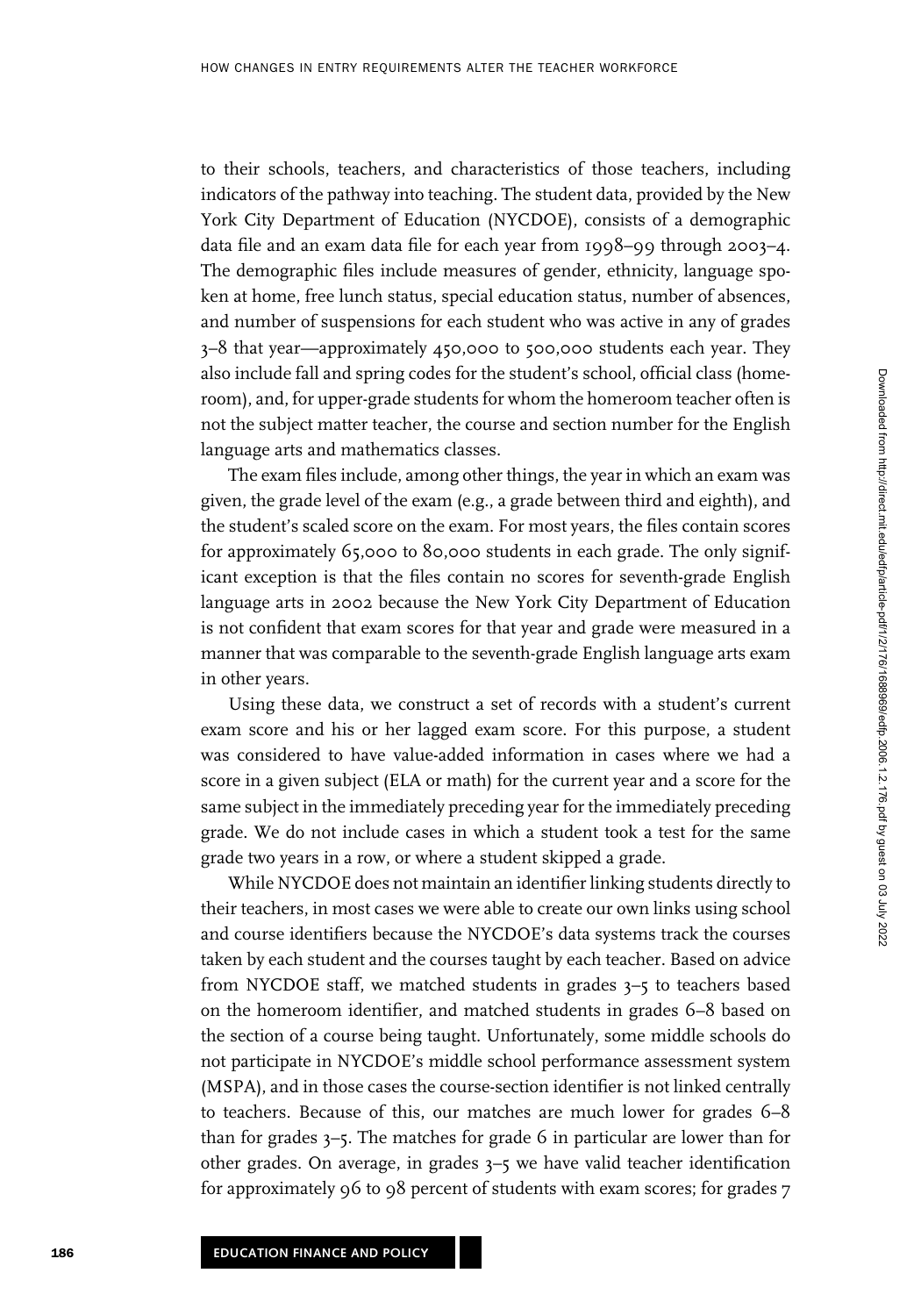and 8 we have valid matches for about two-thirds of students with exam scores; and for grade 6 we have valid identifications for about half of the students. Overall, we had valid matches for approximately 80 percent of students with exam scores.<sup>5</sup>

To enrich our data on teachers, we match New York City teachers to data from New York State Education Department databases, using a crosswalk file provided by NYCDOE that links their teacher file reference numbers to unique identifiers compatible with both databases. We draw variables for NYC teachers from New York State data files as follows:

- Teacher Experience: For teacher experience, we use transaction-level data from the NYCDOE Division of Human Resources to identify when individuals joined the NYCDOE payroll system in a teaching position. When this information is missing or when the value is less than the value in the NYSED personnel master files, we use the NYSED data.
- Teacher Demographics: We draw gender, ethnicity, and age from a combined analysis of all available data files, to choose most-common values for individuals.
- Undergraduate: We identify the institutions from which individual teachers earned their undergraduate degrees from the NYS Teacher Certification Database (TCERT) and combine it with the *Barron's* ranking of college selectivity to construct variables measuring the selectivity of the college from which each teacher graduated.
- Test Performance: We draw information regarding the teacher certification exam scores of individual teachers and whether they passed on their first attempts from the NYS Teacher Certification Exam History File (EHF).
- Pathway: Initial pathway into teaching comes from an analysis of teacher certification applications plus separate data files for individuals who participated in Teach for America, the Teaching Fellows Program, and the New York City Teaching Opportunity Program.

<sup>5.</sup> The average attributes of sixth- through eighth-grade students who are matched to teachers compared to those who are not matched are substantially the same with a few exceptions. Matches in sixth and seventh grades had lower achievement gains than nonmatches (.019 vs. .105 and .055 vs. .061 respectively). Sixth-grade achievement scores for nonmatches also exceeded those for matches (.212 vs. .159). In addition, matches were more likely to include black and Asian students and less likely to include Hispanics than nonmatches. For the remaining student variables (seventh- and eighth-grade achievement scores, absences, suspensions, white students, home language, gender, free lunch status) differences were frequently statistically significant due to the very large number of students but did not differ by more than 5 percent. As one way of assessing the importance of these differences, we estimated pathway effects by grade and found only small differences across grades 6–8. We have no reason to believe that differences in achievement gains are correlated with pathways and thus believe our pathway estimates are unbiased.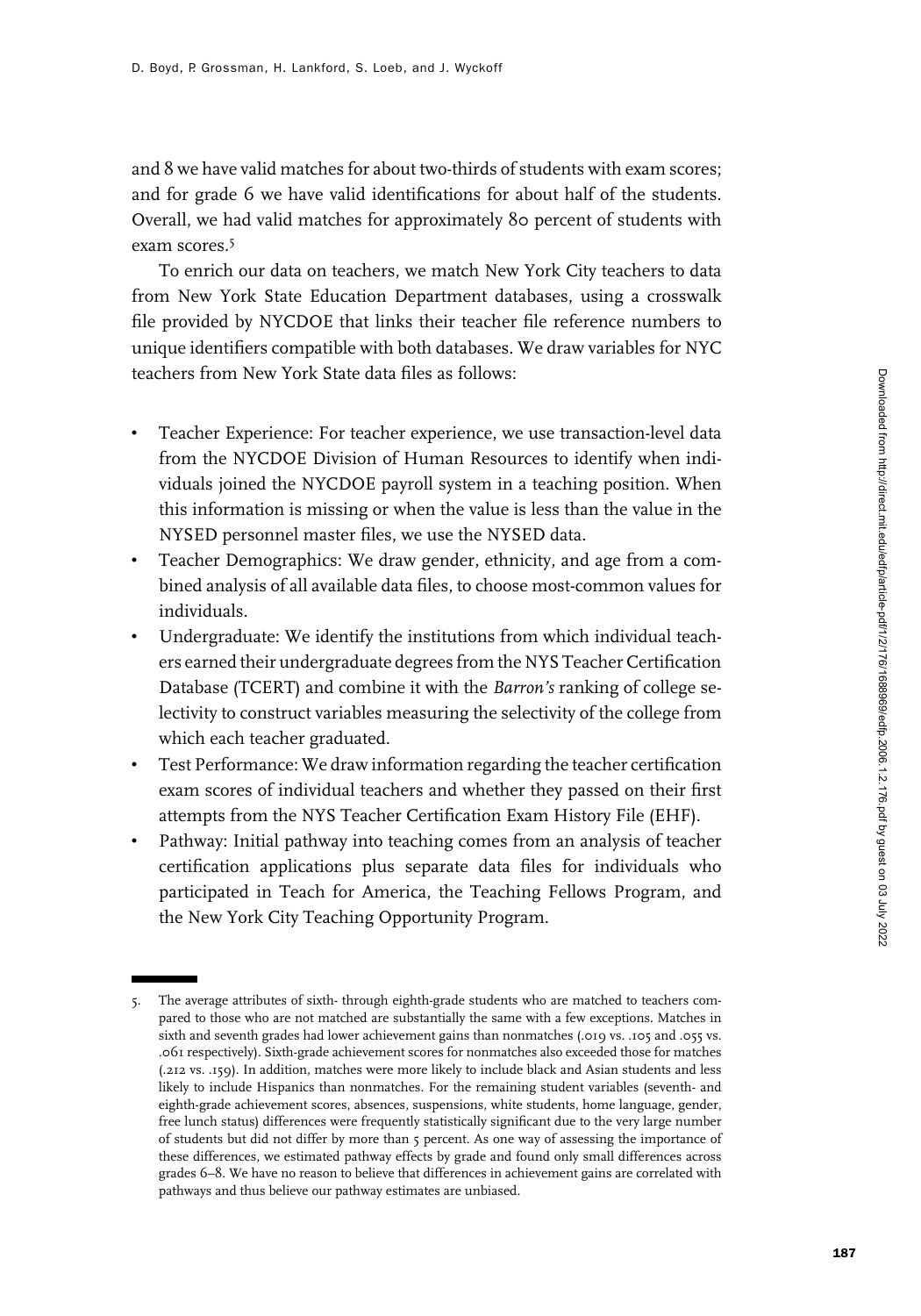College-recommended: We obtain indicators for whether an individual had completed a college-recommended teacher preparation program, and, if so, the level of degree obtained (bachelor's or master's), from NYSED's program completers data files.

Using these data, we construct our indicator of the pathway into teaching as follows. Any individual who is separately identified as participating in Teach for America, Teaching Fellows, or the Teaching Opportunity Program is coded as entering teaching through that pathway, as appropriate. For other individuals, we examine certification application records to determine the *earliest* pathway for which they had approval from NYSED prior to their first teaching job in the New York State public schools, with those pathways defined as: (1) traditional college recommended; (2) individual evaluation; (3) temporary license (individuals who failed to complete one or more requirements for a teaching certificate but were allowed to teach under the temporary-license provisions, whereby a school district can request NYSED to allow a specific individual to teach in a specific school for a temporary period); (4) other certificates, including internship certificates, other Transitional B teachers, and those with certification through reciprocity agreements with other states.

There are 1,035,949 student observations for the assessment of mathematics achievement and 926,958 student observations for the assessment of ELA achievement. These observations include information on current and prior test performance as well as information on all other variables used in the models except free lunch program participation. There is substantial missing data on this variable, and we run our analysis both with the reduced sample and with this variable recoded so that those with missing information are assumed not to be eligible.

The percent of black and Hispanic student observations are about equal at 35 to 37 percent, while just over  $\overline{11}$  percent of student observations are Asian.<sup>6</sup> Approximately three-quarters of the sample is eligible for free lunch, and approximately 40 percent speak a language other than English at home. As noted above, we have better student coverage in the elementary grades: for example, in math, 27 percent of the sample comes from the fourth grade, compared with 14 percent from the sixth grade and 16 percent from the eighth grade. As expected, the largest group of students is taught by college-recommended teachers (38 percent), though a large proportion is taught by temporary-license

<sup>6.</sup> A table that documents the following description of the attributes of students in our sample is available on the *Education Finance and Policy* Web site.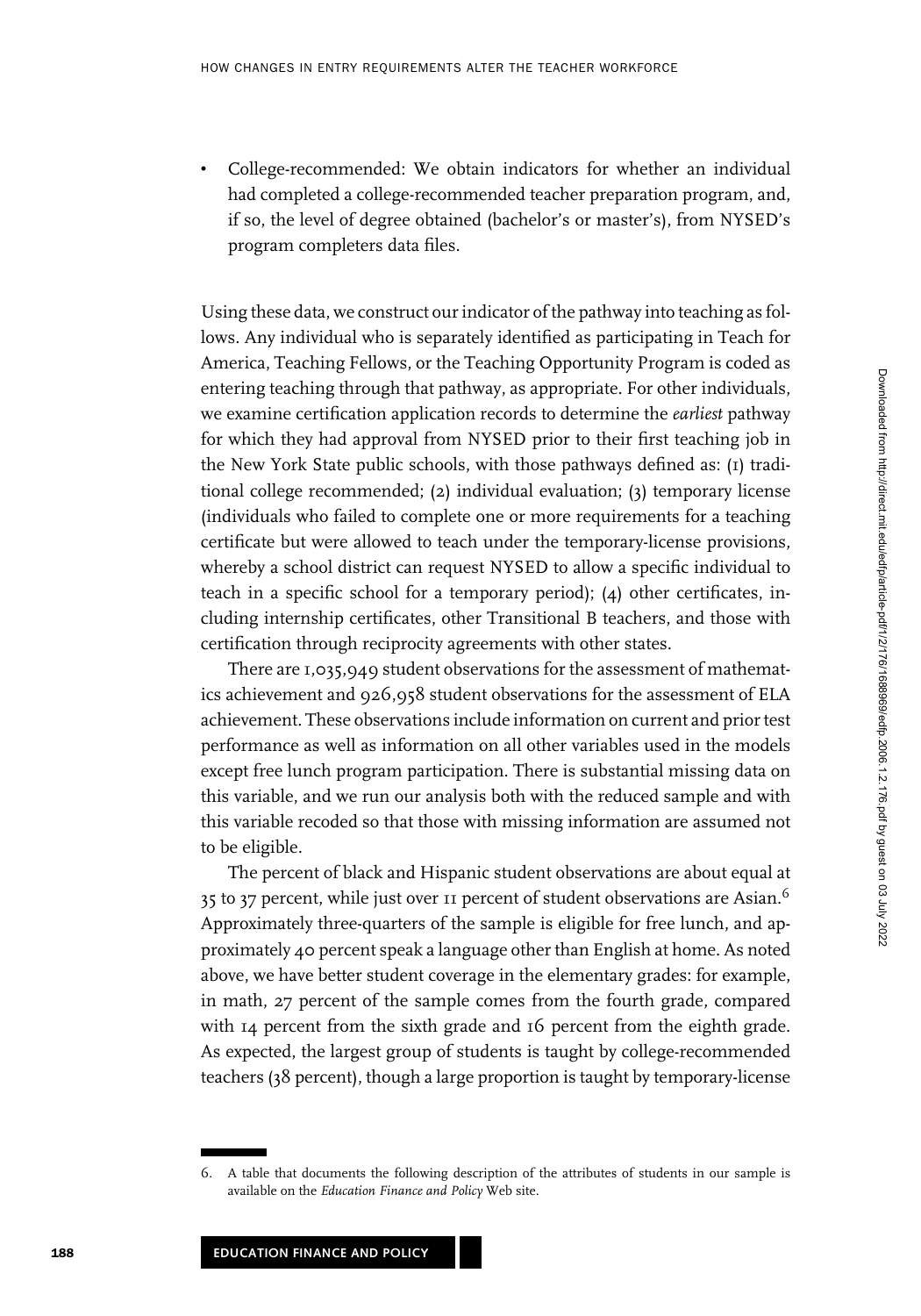teachers (37 percent), with smaller shares for independent-evaluation teachers (14 percent), Teaching Fellows (4 percent), and TFA members (1 percent). The ELA sample has a higher percent of college-recommended teachers than does the math sample because these teachers are less likely to teach middle school math. They are replaced there largely by temporary-license teachers. Finally, because of issues with the tests discussed above, we standardized each test score for each grade and year to have a standard deviation of one and a mean of zero. The average gain in these standardized scores is zero, but the standard deviation is 0.66 for math and 0.71 for ELA.7

Teachers differ by pathway in the characteristics of their students.<sup>8</sup> When we examine only first-year teachers who began teaching in New York City between 1998–99 and 2003–4, we find that Teaching Fellows and TFA teachers work with students who are more likely to be nonwhite, poor, and low-performing than teachers from other pathways do. While, on average, 9 percent of students are white, less than 1 percent of students taught by TFA teachers are white, and only 3 percent of students taught by Fellows are white, compared with 16 percent of the students of college-recommended teachers. Similarly, approximately 82 percent of the students of first-year teachers are eligible for free lunch; the corresponding numbers are 76 percent for collegerecommended teachers, 88 percent for Teaching Fellows, 92 percent for TFA members, and 83 percent for temporary-license teachers. Prior test scores show the same pattern. They are −0.26 on average for first-year teachers; −0.14 for college-recommended; −0.29 for temporary-license; −0.38 for Fellows; and −0.51 for TFA members.<sup>9</sup>

TFA teachers are the youngest; college-recommended teachers, the next youngest; and the other pathways include teachers of similar average ages. Most teachers are female, particularly college-recommended teachers. Fellows have the highest percent of male teachers, at 33 percent. Most teachers are white. Temporary-license teachers are the most racially diverse, with 19 percent black and 28 percent Hispanic. We find that college-recommended teachers are the least likely to have attended a highly competitive college, while TFA members are by far the most likely. The temporary-license teachers performed the least well on the general knowledge certification exam, with over 30 percent failing on the first try, while no TFA member in this sample failed.

The standard deviation of the gain is similar across grade levels.

<sup>8.</sup> A table showing the details of attributes of teachers and students by the pathways is available on the *Education Finance and Policy* Web site.

<sup>9.</sup> The greater proportion of Hispanic students relative to black students taught by TFA members is largely due to the placement of TFA teachers in Washington Heights and the South Bronx.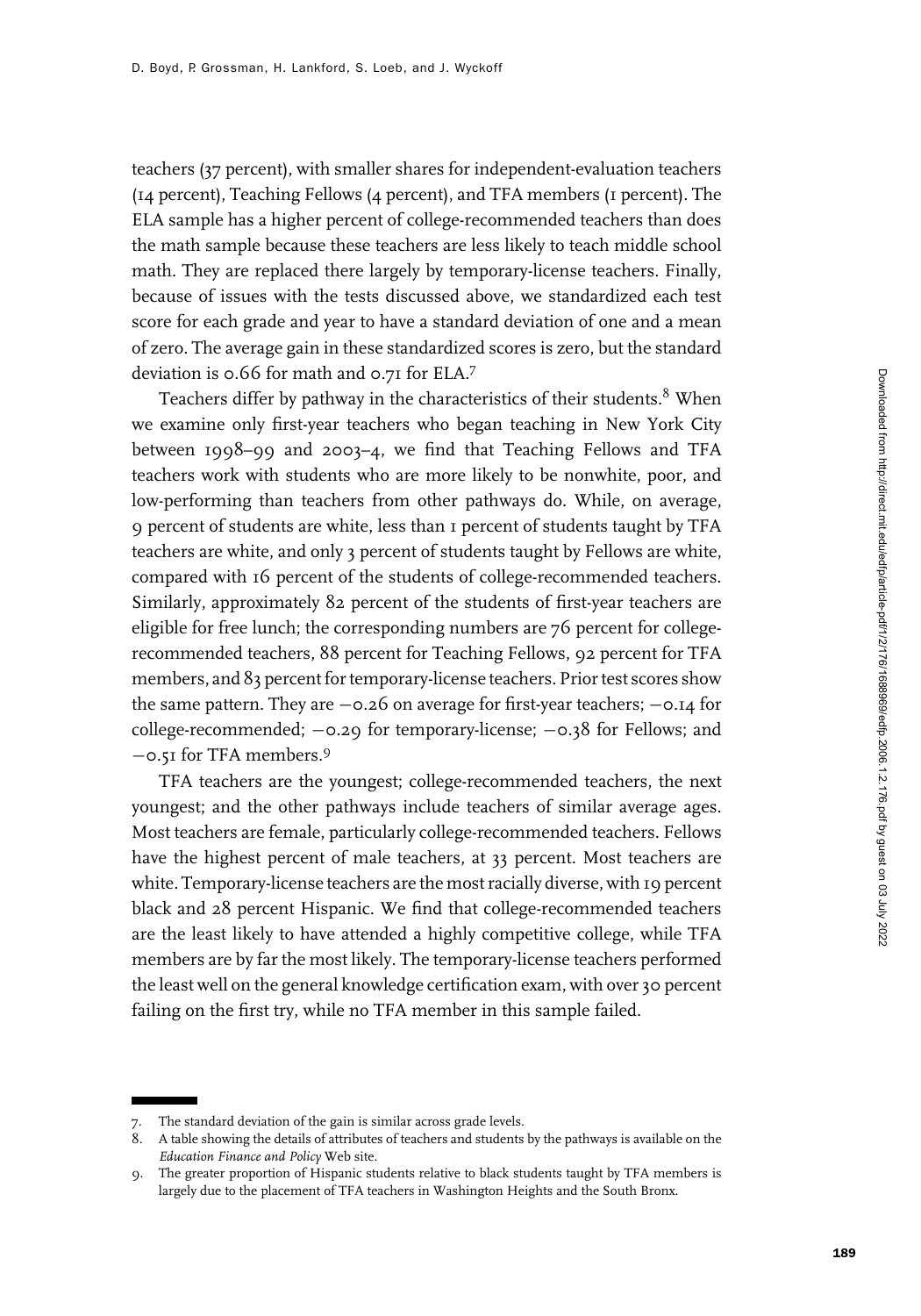# 4. METHODS

How do the achievement gains of students differ by the teaching pathway of their teachers? Specifically, do students of teachers who enter the classroom with reduced coursework preparation and few prior field experiences achieve gains that are higher or lower than they would have if they were taught by traditionally certified or temporary-license teachers? Analyses considering whether teachers from one pathway are more effective than those from another pathway need to account for differences both in the students that teachers teach and in the work environments in which they teach. Different pathways into teaching lead teachers into schools with different characteristics and different students. Thus, we must account for these differences in the matching of teachers to schools and students if we are to accurately assess the effect of pathway. Because TFA members, for example, are assigned to schools that have traditionally been difficult to staff, the achievement of their students may be lower than the achievement of other students; but we would not want to attribute this difference to a negative causal relationship between TFA and student achievement. Importantly, students may be similar in many measured characteristics such as race/ethnicity or free lunch participation, but have different achievement trajectories due, for example, to the school they attend. If teachers from different pathways are differentially assigned to schools in which students are likely to learn more (or less), then we need to account for these differences.

While there is much agreement among researchers about the need to account for these assignment and selection issues, there is less agreement about which model specification is the most accurate for this accounting. Because of this, we choose to run a number of different specifications in order to test the robustness of the estimated effects. The base model that we used is summarized by equation 1.

$$
\mathbf{A}_{\text{isgty}} = \boldsymbol{\gamma}_{\text{o}} + \boldsymbol{\gamma}_{\text{r}} \mathbf{A}_{\text{is}^{\prime} g(g-\text{r})f'(y-\text{r})} + \gamma_{2} \mathbf{S}_{\text{iy}} + \mathbf{C}_{jt} \gamma_{3} + \mathbf{E}_{\text{jt}} \gamma_{4} + \mathbf{P}_{j} \gamma_{5} + \boldsymbol{\pi}_{s} + \boldsymbol{\pi}_{g} + \boldsymbol{\pi}_{y} + \boldsymbol{\epsilon}_{\text{isgty}}
$$
\n(1)

Here the standardized achievement level (test score) *A* of student *i* in school *s* in grade *g* with teacher *t* in year *y* is a linear function of the student's test score in the prior year plus the square of this, characteristics of the student *S* , characteristics of the other students in the same grade with the same teacher in that year *C*, the teacher's teaching experience *E*, and the pathway the teacher took into teaching *P*. Student characteristics include gender, race/ethnicity, poverty status, days absent during the prior year, and suspensions in the prior year. The aggregate (teacher by grade by school by year) student characteristics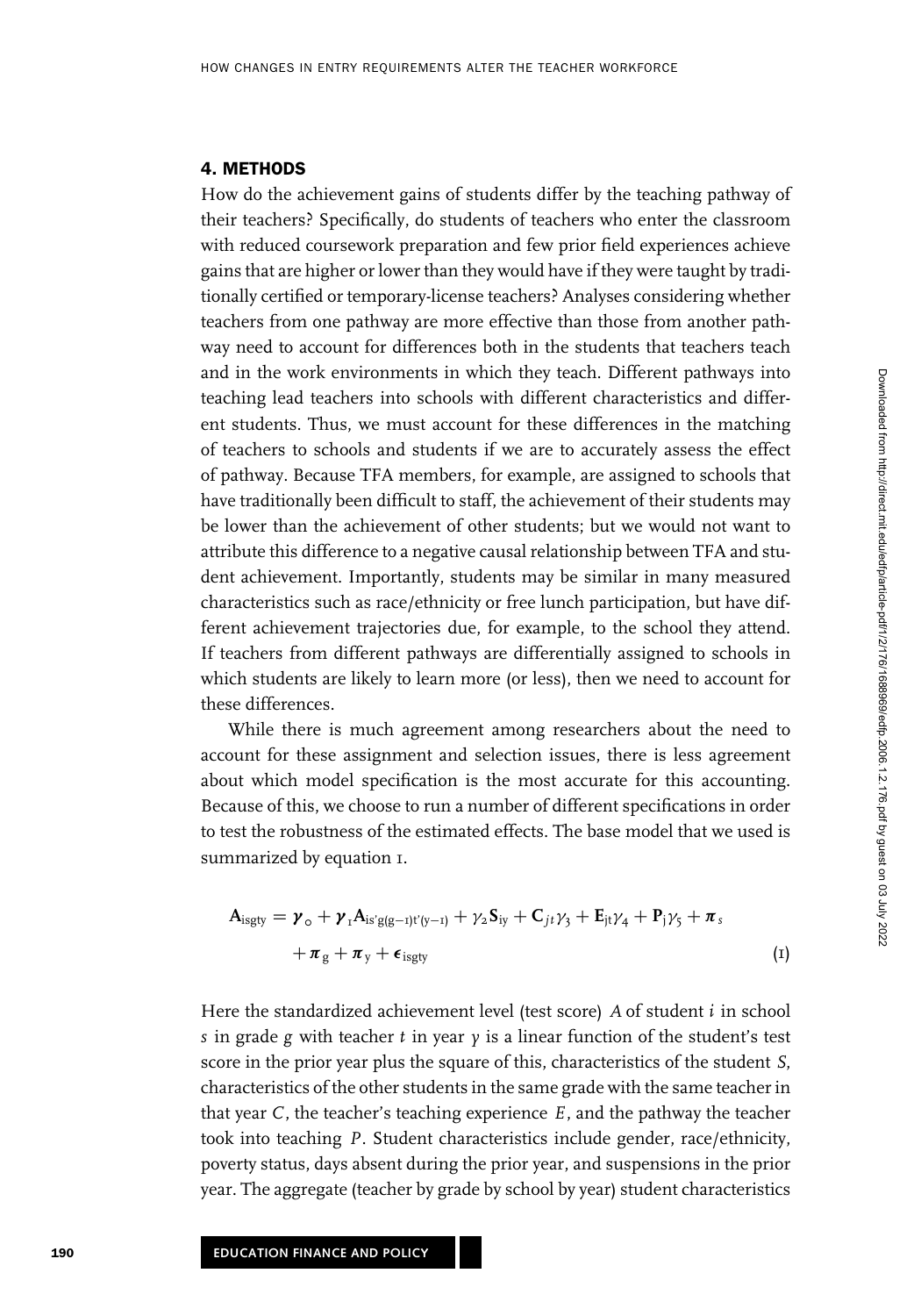include race/ethnicity, poverty status, average attendance in the prior year, average suspensions in the prior year, average student test scores in the prior year, and the standard deviation of student test scores in the prior year. Teaching experience is measured by dummy variables for each year of teaching from the first year through the twentieth and then an additional dummy variable for experience greater than twenty years. In addition, the model includes fixed effects for years, grades, and schools. The standard errors are clustered at the teacher level to account for the fact that teacher pathway is a teacher-level variable.

This model controls for all the attributes of students that typically remain constant from one year to the next, such as parental support and home environment. It also controls for all the characteristics of schools that do not change over the 2000–2004 period by including a school fixed effect. One implication of this approach is that the effectiveness of a teacher pathway is compared only to other pathways in the same school. In this way, we do not attribute to teachers or their pathways any effect that may differ from one school to another but that is not measured by the included school or class characteristics.10 This is generally a conservative approach to the identification of the effects of pathway effectiveness. We find in our specification checks that the results are robust to an even more conservative approach of including school-by-year-by-grade fixed effects that effectively compare a teacher's pathway to other pathways in the same school, year, and grade. Finally, we assume that included student and class variables control for any within-school assignment of teacher pathways to classes that may be correlated with student achievement.

This model assumes that the returns to experience are similar across pathways. This may not be the case. Teachers from different pathways enter with very different experiences and strengths. We might imagine that teachers who have had few classroom experiences prior to teaching may gain differentially in their teaching effectiveness over the first few years. This may be especially true for teachers entering through alternative certification pathways. They may

<sup>10.</sup> School fixed effects account for unobservable differences across schools. We cannot use the same approach for classrooms because there is only one teacher in each classroom. Because of this, we use controls for classroom characteristics; however, there may still be omitted unobserved characteristics related to teacher pathways. In order to assess the likelihood of omitted variables bias, we examine whether *within schools* teachers entering from different pathways systematically teach students with different observed characteristics. If classrooms differ in observables by pathway, they probably are more likely to differ in unobservables as well. We find that there is no statistically significant difference in lagged student absences by pathway and that the only difference in lagged achievement scores are between temporary-license teachers and most other teachers. Teachers with temporary licenses teach students who enter the class with lower test scores. Thus, while it is possible that our estimates may be affected by omitted variable bias, we believe this is unlikely.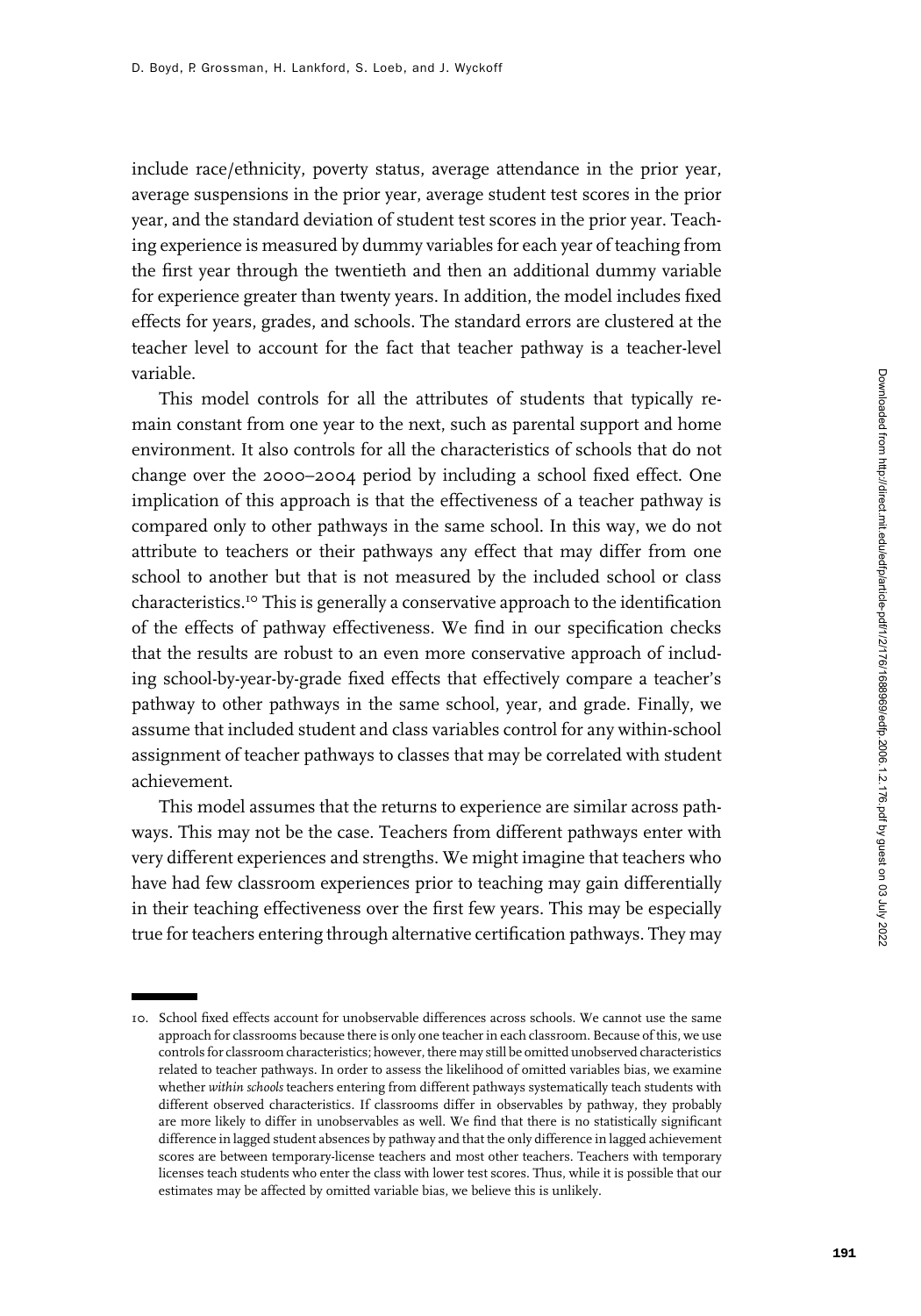gain more because they are learning what many teachers learned prior to starting, either through on-the-job-training or through their ongoing education in master's programs, plus the typical things that teachers learn over the first couple of years. Alternatively, they may be so overwhelmed by figuring out how to get the class in order or they may have such little training in areas such as child development or the teaching of specific subject matters that they have less time and less of a framework to help them grow as teachers. In a second model, we add interactions between pathway and teacher experience in order to estimate these differences in returns to experience.

# 5. RESULTS

Tables 3a and 3b give the results for the base model for mathematics achievement and English language arts achievement, respectively. The base models aggregate the effects of students in grades 4 through 8. Two sets of estimates are presented: the total pathway effects that summarize the average results by pathway; and a set of results that indicate the differential effects of pathway by the level of teacher experience. First consider the student-level variables. As expected, there is a strong positive relationship between the current score and the lagged score. Black and Hispanic students, along with students receiving free lunch, demonstrate smaller gains over the year, in both mathematics and ELA, than white students and students from higher-income families. The estimate for black students is particularly large. The standard deviation in test score gain over the year for mathematics is approximately 0.66 points, indicating that black students gain approximately 16.5 percent of a standard deviation less than white students over the course of a year, holding all else constant. Female students gain less in math and more in ELA than do male students. Aggregate student measures also appear to affect test score gains. In particular, classes with a greater proportion of black or Hispanic students or a lower average starting test score gain substantially less on average than other classrooms.

Other studies have found (Rivkin, Hanushek, and Kain 2005; Rockoff 2004) that teacher experience is an important influence on student achievement. Tables 3a and 3b provide estimates of these effects for teachers by their level of experience. The experience estimates for this model include two components—the effect of additional years of teaching on the effectiveness of individual teachers and the differential selection of teachers across years of experience both as a result of quitting and through the change in the teacher labor market over time. For example, if many of the least able teachers left after their first year, then student achievement would increase for second-year teachers relative to first-year teachers even if the teachers who remained in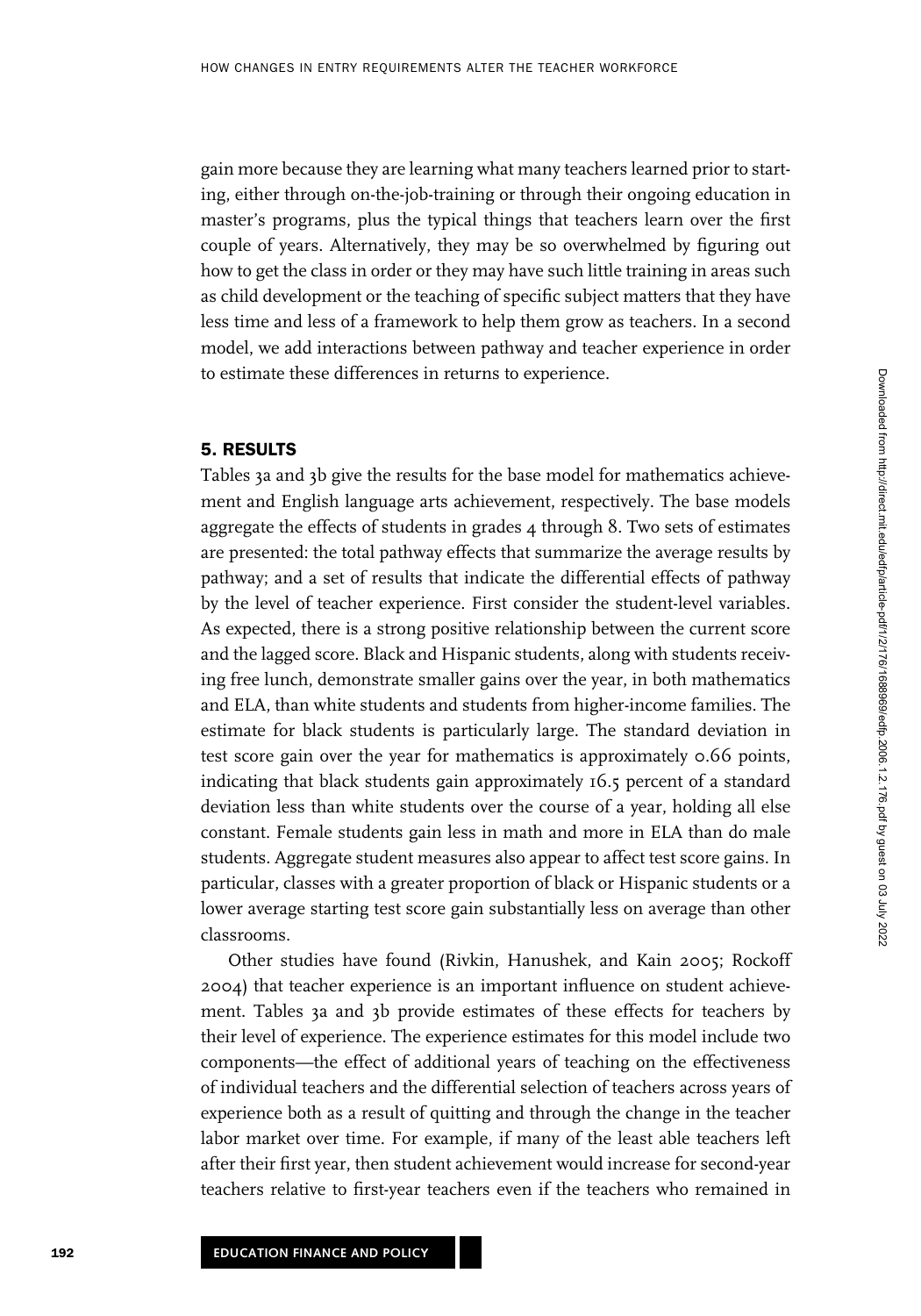the second year had not improved. Estimates that hold constant the selection of teachers provide insight on the extent to which average student achievement increases as teachers gain the knowledge that comes with experience. If, however, the question is taken from the student perspective—to what extent are students advantaged by having a second- or third-year teacher relative to a novice?—then it is important to include both the individual and selection effects of experience. Since our interest is in understanding the differences across pathways, which potentially include both differential gains in individual teacher effectiveness as well as differential retention, we focus primarily on the total effect.

Tables 3a and 3b show differences in the student achievement gains associated with teaching experience. For example, for math achievement, secondyear teachers have average gains that are about 0.05 points (7.6 percent of a standard deviation) larger than those of first-year teachers. Third-year teachers have students that gain approximately .02 points more students of second-year teachers (.067 − .050 or about 3 percent of a standard deviation difference in test score gains). There are few gains to experience after the third year of teaching.

The variables listed under Teacher Pathway of tables 3a and 3b provide the estimates of the effects of pathways into teaching. These effects are relative to college-recommended teachers. For the total pathway results for mathematics, we see that the coefficient on Individual Evaluation is −.012, indicating that students with teachers who entered New York City through this pathway show a test score gain lower than 1.8 percent of a standard deviation (the standard deviation of the gain is 0.66) than that of students with collegerecommended teachers. Students of TFA members have similar test scores to those of college-recommended teachers, while students of Teaching Fellows, temporary-license teachers, and teachers who entered through other pathways show the smallest gains, approximately 3.3 percent of standard deviation lower than college-recommended. The relationships for ELA are somewhat different. Individual-evaluation teachers have students with gains about equal to those of college-recommended teachers, while students of Teaching Fellows and TFA teachers show lower gains. Temporary-license teachers and other teachers demonstrate effects that are somewhat lower than college-recommended teachers and higher than Teaching Fellows.

The effect of experience by pathway is shown in the Experience by Pathway column and is summarized in table 4. When we examine the results for pathway by experience, teachers improve with experience over the first few years. However, there appears, in this specification, to be little difference in returns to experience across pathways. While the point estimates suggest that Fellows and TFA teachers gain relative to college-recommended teachers as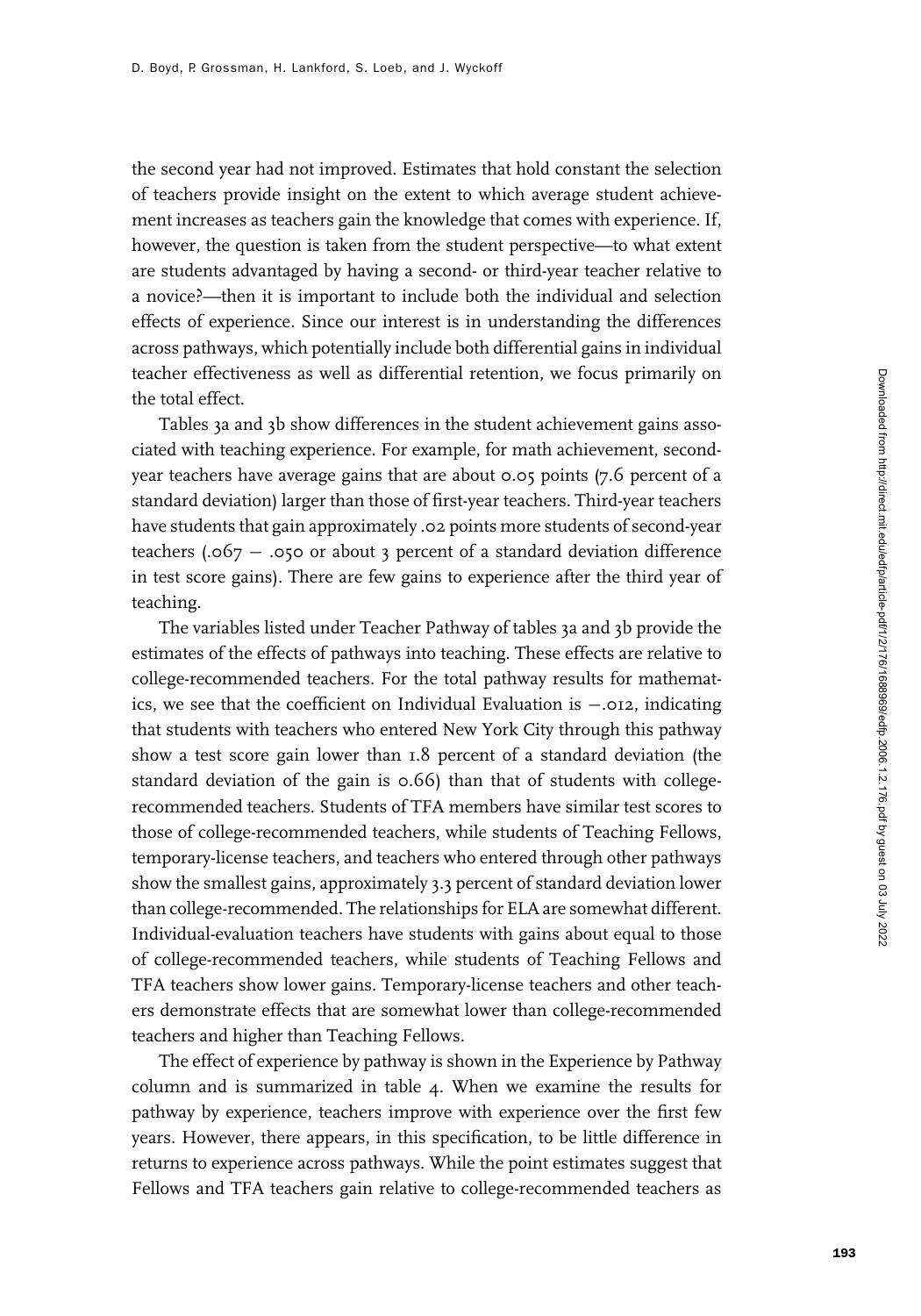|                 | <b>STUDENT MEASURES</b> |                              |          | <b>TEACHER EXPERIENCE</b> |                              | <b>TEACHER PATHWAY</b> |                        |                              |
|-----------------|-------------------------|------------------------------|----------|---------------------------|------------------------------|------------------------|------------------------|------------------------------|
|                 | Total<br>Pathway        | <b>Experience</b><br>by Path |          | <b>Total</b><br>Pathway   | <b>Experience</b><br>by Path |                        | Total<br>Pathway       | <b>Experience</b><br>by Path |
| Lag score       | $0.659***$<br>(0.002)   | $0.659***$<br>(0.002)        | 2 years  | $0.048***$<br>(0.005)     | $0.050***$<br>(0.008)        | ΙE                     | $-0.012**$<br>(0.005)  | $-0.014$<br>(0.017)          |
| Lag score sqrd  | 0.001<br>(0.001)        | 0.001<br>(0.001)             | 3 years  | $0.067***$<br>(0.005)     | $0.067***$<br>(0.009)        | Fellows                | $-0.023***$<br>(0.008) | $-0.020*$<br>(0.011)         |
| Female          | $-0.009***$<br>(0.001)  | $-0.009***$<br>(0.001)       | 4 years  | $0.073***$<br>(0.006)     | $0.079***$<br>(0.008)        | <b>TFA</b>             | 0.007<br>(0.015)       | 0.009<br>(0.018)             |
| Other ethnicity | $-0.088***$<br>(0.011)  | $-0.088***$<br>(0.011)       | 5 years  | $0.077***$<br>(0.006)     | $0.083***$<br>(0.009)        | Temporary              | $-0.021***$<br>(0.004) | $-0.011$<br>(0.009)          |
| Asian           | $0.114***$<br>(0.003)   | $0.114***$<br>(0.003)        | 6 years  | $0.080***$<br>(0.007)     | $0.085***$<br>(0.009)        | Other                  | $-0.021***$<br>(0.008) | $-0.023*$<br>(0.013)         |
| Hispanic        | $-0.083***$<br>(0.003)  | $-0.083***$<br>(0.003)       | 7 years  | $0.068***$<br>(0.007)     | $0.073***$<br>(0.009)        | IE*Exp2                |                        | $-0.014$<br>(0.023)          |
| <b>Black</b>    | $-0.109***$<br>(0.003)  | $-0.109***$<br>(0.003)       | 8 years  | $0.075***$<br>(0.008)     | $0.080***$<br>(0.010)        | IE* Exp3               |                        | $-0.005$<br>(0.024)          |
| English home    | $-0.047***$<br>(0.002)  | $-0.047***$<br>(0.002)       | 9 years  | $0.070***$<br>(0.008)     | $0.075***$<br>(0.010)        | $IE*Exp>3$             |                        | 0.002<br>(0.018)             |
| Free lunch      | $-0.046***$<br>(0.002)  | $-0.046***$<br>(0.002)       | 10 years | $0.074***$<br>(0.008)     | $0.079***$<br>(0.010)        | Fellows*Exp2           |                        | 0.016<br>(0.016)             |
| Lagged absent   | $-0.004***$<br>(0.000)  | $-0.004***$<br>(0.000)       | 11 years | $0.071***$<br>(0.008)     | $0.076***$<br>(0.010)        | Fellow*Exp3            |                        | 0.02<br>(0.023)              |

Lag suspended <sup>−</sup>0.052∗∗∗ <sup>−</sup>0.052∗∗∗ 12 years 0.065∗∗∗ 0.070∗∗∗ Fellows\*Exp>3 <sup>−</sup>0.105∗∗∗

(0.004) (0.004) (0.009) (0.011) (0.025)

**EDUCATION FINANCE AND POLICY**

EDUCATION FINANCE AND POLICY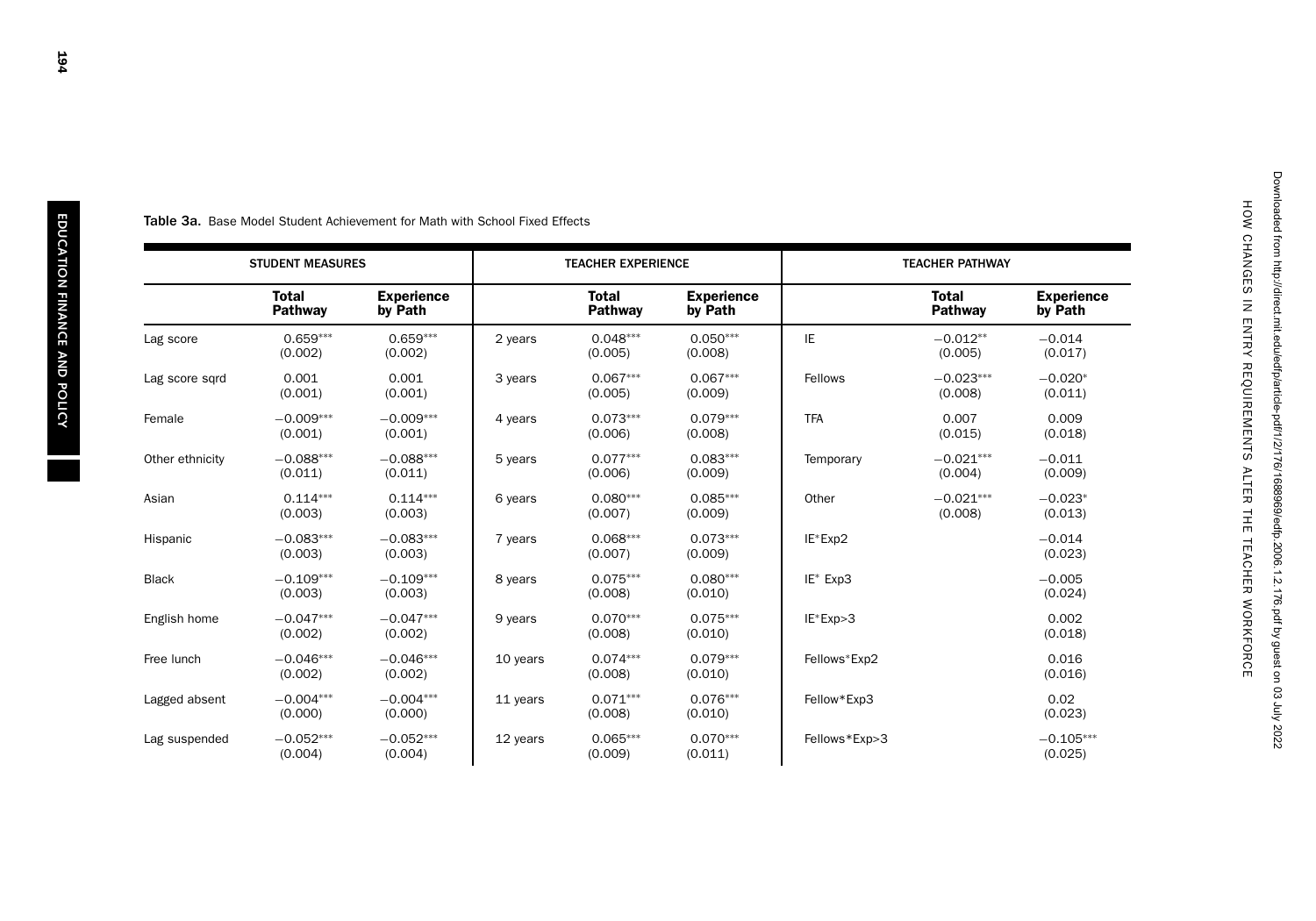|                            | <b>Class Average Measures</b> |                        | 13 years     | $0.062***$<br>(0.009) | $0.067***$<br>(0.011) | TFA*Exp2       |                       | $-0.004$<br>(0.025)   | p<br>Boyd, |
|----------------------------|-------------------------------|------------------------|--------------|-----------------------|-----------------------|----------------|-----------------------|-----------------------|------------|
| Other ethnicity            | $-0.177$<br>(0.115)           | $-0.18$<br>(0.115)     | 14 years     | $0.080***$<br>(0.010) | $0.085***$<br>(0.011) | TFA*Exp3       |                       | 0.028<br>(0.045)      | ᠽ          |
| Hispanic                   | $-0.182***$<br>(0.028)        | $-0.183***$<br>(0.028) | 15 years     | $0.056***$<br>(0.009) | $0.061***$<br>(0.011) | TFA*Exp>3      |                       | $-0.012$<br>(0.045)   | Grossman,  |
| Black                      | $-0.230***$<br>(0.026)        | $-0.231***$<br>(0.026) | 16 years     | $0.054***$<br>(0.009) | $0.059***$<br>(0.011) | Temp*Exp2      |                       | $-0.011$<br>(0.011)   | Ŧ          |
| Asian                      | $-0.061*$<br>(0.033)          | $-0.061*$<br>(0.033)   | 17 years     | $0.053***$<br>(0.010) | $0.058***$<br>(0.012) | Temp*Exp3      |                       | $-0.005$<br>(0.012)   | Lankford,  |
| English home               | $0.042**$<br>(0.019)          | $0.042**$<br>(0.019)   | 18 years     | $0.059***$<br>(0.011) | $0.064***$<br>(0.013) | Temp*Exp>3     |                       | $-0.012$<br>(0.010)   | .<br>:     |
| Free lunch                 | $-0.057***$<br>(0.013)        | $-0.057***$<br>(0.013) | 19 years     | $0.040***$<br>(0.012) | $0.045***$<br>(0.014) | Other*Exp2     |                       | 0.02<br>(0.020)       | Loeb,      |
| Lagged absent              | $-0.010***$<br>(0.001)        | $-0.010***$<br>(0.001) | 20 years     | $0.049***$<br>(0.012) | $0.054***$<br>(0.014) | Other*Exp3     |                       | 0.021<br>(0.022)      | and J.     |
| Lag suspended              | $-0.078**$<br>(0.033)         | $-0.077**$<br>(0.033)  | $> 20$ years | $0.055***$<br>(0.007) | $0.059***$<br>(0.009) | Other*Exp>3    |                       | $-0.003$<br>(0.016)   | Wyckoff    |
| Lag score                  | $0.154***$<br>(0.005)         | $0.153***$<br>(0.005)  |              | Year                  |                       |                | Grade                 |                       |            |
| Std. dev. score deviat.    | 0.006<br>(0.008)              | 0.006<br>(0.008)       | 2000         | $0.018***$<br>(0.004) | $0.018***$<br>(0.004) | 5              | 0.006<br>(0.005)      | 0.007<br>(0.005)      |            |
|                            | Other                         |                        | 2001         | $0.008*$<br>(0.004)   | $0.008*$<br>(0.004)   | 6              | $0.158***$<br>(0.011) | $0.158***$<br>(0.011) |            |
| Constant                   | $0.321***$<br>(0.029)         | $0.324***$<br>(0.029)  | 2002         | $0.011***$<br>(0.004) | $0.012***$<br>(0.004) | $\overline{7}$ | $0.186***$<br>(0.011) | $0.185***$<br>(0.011) |            |
| Observations<br>Rt-squared | 960,970<br>0.64               | 960,970<br>0.64        | 2003         | 0.004<br>(0.004)      | 0.004<br>(0.004)      | 8              | $0.198***$<br>(0.011) | $0.197***$<br>(0.011) |            |

Notes: Robust standard errors in parentheses. <sup>∗</sup>significant at 10%; ∗∗significant at 5%; ∗∗∗ significant at 1%. Results for TFA in the third year should be interpreted with caution due to small sample sizes.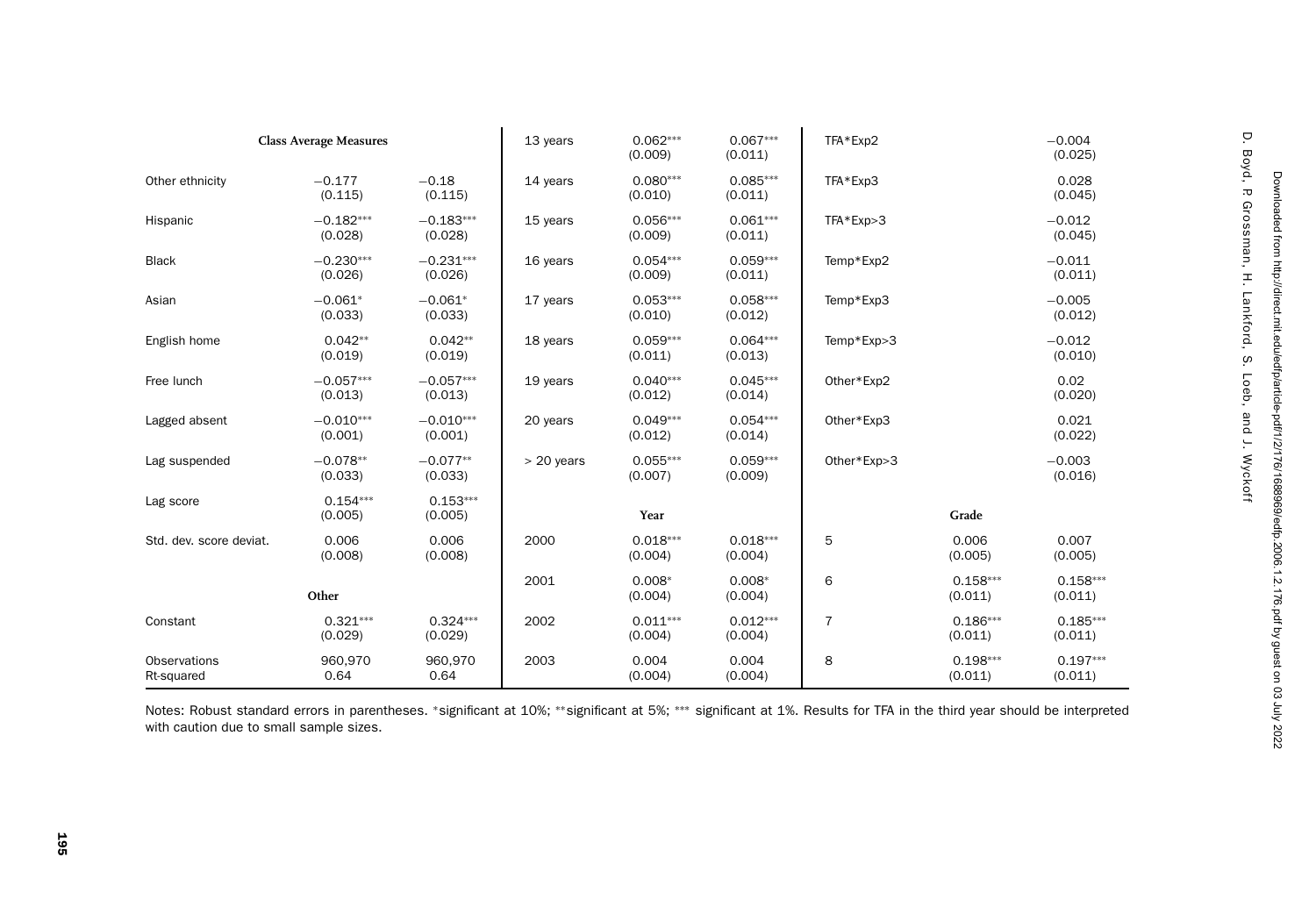|                 | <b>STUDENT MEASURES</b> |                              |          | <b>TEACHER EXPERIENCE</b> |                              | <b>TEACHER PATHWAY</b> |                         |                              |
|-----------------|-------------------------|------------------------------|----------|---------------------------|------------------------------|------------------------|-------------------------|------------------------------|
|                 | <b>Total</b><br>Pathway | <b>Experience</b><br>by Path |          | <b>Total</b><br>Pathway   | <b>Experience</b><br>by Path |                        | <b>Total</b><br>Pathway | <b>Experience</b><br>by Path |
| Lag score       | $0.606***$<br>(0.002)   | $0.606***$<br>(0.002)        | 2 years  | $0.030***$<br>(0.005)     | $0.033***$<br>(0.008)        | IE                     | $-0.005$<br>(0.005)     | 0.012<br>(0.014)             |
| Lag score sqrd  | $-0.004***$<br>(0.001)  | $-0.004***$<br>(0.001)       | 3 years  | $0.042***$<br>(0.005)     | $0.041***$<br>(0.008)        | Fellows                | $-0.030***$<br>(0.007)  | $-0.026***$<br>(0.010)       |
| Female          | $0.058***$<br>(0.002)   | $0.058***$<br>(0.002)        | 4 years  | $0.041***$<br>(0.006)     | $0.047***$<br>(0.007)        | <b>TFA</b>             | $-0.031***$<br>(0.012)  | $-0.032**$<br>(0.015)        |
| Other ethnicity | $-0.100***$<br>(0.012)  | $-0.100***$<br>(0.012)       | 5 years  | $0.052***$<br>(0.006)     | $0.058***$<br>(0.008)        | Temporary              | $-0.012***$<br>(0.004)  | $-0.004$<br>(0.009)          |
| Asian           | $0.051***$<br>(0.004)   | $0.051***$<br>(0.004)        | 6 years  | $0.056***$<br>(0.007)     | $0.062***$<br>(0.008)        | Other                  | $-0.021***$<br>(0.007)  | $-0.013$<br>(0.013)          |
| Hispanic        | $-0.088***$<br>(0.003)  | $-0.088***$<br>(0.003)       | 7 years  | $0.056***$<br>(0.007)     | $0.063***$<br>(0.008)        | IE*Exp2                |                         | $-0.014$<br>(0.021)          |
| <b>Black</b>    | $-0.115***$<br>(0.003)  | $-0.115***$<br>(0.003)       | 8 years  | $0.060***$<br>(0.008)     | $0.067***$<br>(0.009)        | IE*Exp3                |                         | $-0.004$<br>(0.024)          |
| English home    | $-0.019***$<br>(0.002)  | $-0.019***$<br>(0.002)       | 9 years  | $0.060***$<br>(0.008)     | $0.066***$<br>(0.010)        | IE*Exp>3               |                         | $-0.02$<br>(0.015)           |
| Free lunch      | $-0.069***$<br>(0.002)  | $-0.069***$<br>(0.002)       | 10 years | $0.054***$<br>(0.009)     | $0.060***$<br>(0.010)        | Fellow*Exp2            |                         | $-0.011$<br>(0.014)          |
| Lagged absent   | $-0.003***$<br>(0.000)  | $-0.003***$<br>(0.000)       | 11 years | $0.058***$<br>(0.009)     | $0.065***$<br>(0.010)        | Fellow*Exp3            |                         | $0.051**$<br>(0.025)         |
| Lag suspended   | $-0.057***$<br>(0.005)  | $-0.057***$<br>(0.005)       | 12 years | $0.041***$<br>(0.009)     | $0.048***$<br>(0.010)        | Fellows*Exp>3          |                         | $-0.038*$<br>(0.021)         |

**EDUCATION FINANCE AND POLICY**

EDUCATION FINANCE AND POLICY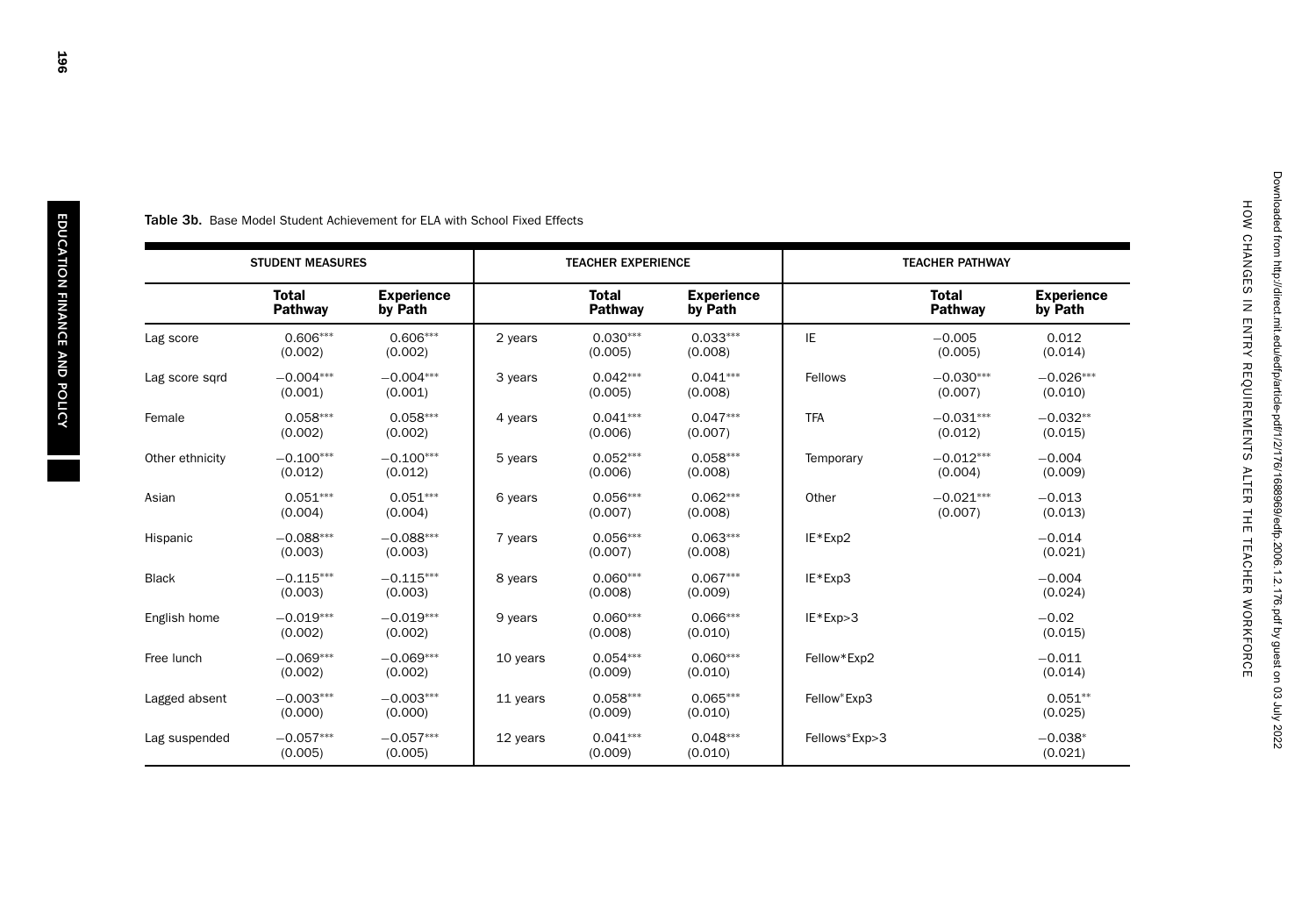| <b>Class Average Measures</b> |                        |                        | 13 years     | $0.060***$<br>(0.009) | $0.067***$<br>(0.011) | TFA*Exp2       |                       | 0.009<br>(0.022)      | p<br>Boyd,    |
|-------------------------------|------------------------|------------------------|--------------|-----------------------|-----------------------|----------------|-----------------------|-----------------------|---------------|
| Other ethnicity               | $-0.280***$<br>(0.102) | $-0.280***$<br>(0.102) | 14 years     | $0.051***$<br>(0.009) | $0.058***$<br>(0.011) | TFA*Exp3       |                       | 0.008<br>(0.042)      | ᡕ             |
| Hispanic                      | $-0.182***$<br>(0.026) | $-0.182***$<br>(0.026) | 15 years     | $0.059***$<br>(0.009) | $0.065***$<br>(0.011) | TFA*Exp>3      |                       | 0.032<br>(0.044)      | Gross<br>ew   |
| Black                         | $-0.236***$<br>(0.027) | $-0.237***$<br>(0.027) | 16 years     | $0.073***$<br>(0.012) | $0.079***$<br>(0.013) | Temp*Exp2      |                       | $-0.004$<br>(0.011)   | Ŧ             |
| Asian                         | 0.047<br>(0.031)       | 0.047<br>(0.031)       | 17 years     | $0.056***$<br>(0.012) | $0.062***$<br>(0.013) | Temp*Exp3      |                       | $-0.002$<br>(0.012)   | Lankford,     |
| English home                  | 0.023<br>(0.016)       | 0.023<br>(0.016)       | 18 years     | $0.054***$<br>(0.012) | $0.060***$<br>(0.013) | Temp*Exp>3     |                       | $-0.011$<br>(0.010)   | ίù.           |
| Free lunch                    | $-0.075***$<br>(0.013) | $-0.075***$<br>(0.013) | 19 years     | $0.029**$<br>(0.013)  | $0.035**$<br>(0.014)  | Other*Exp2     |                       | 0.001<br>(0.019)      | Loeb,         |
| Lagged absent                 | $-0.008***$<br>(0.001) | $-0.008***$<br>(0.001) | 20 years     | $0.031**$<br>(0.012)  | $0.037***$<br>(0.013) | Other*Exp3     |                       | $-0.009$<br>(0.023)   | and<br>$\div$ |
| Lag suspended                 | 0.001<br>(0.031)       | 0.001<br>(0.031)       | $> 20$ years | $0.046***$<br>(0.007) | $0.052***$<br>(0.008) | Other*Exp>3    |                       | $-0.011$<br>(0.017)   | Wyckoff       |
| Lag score                     | $0.199***$<br>(0.004)  | $0.199***$<br>(0.004)  |              | Year                  |                       |                | Grade                 |                       |               |
| Std. dev. score               | $0.020***$<br>(0.007)  | $0.020***$<br>(0.007)  | 2000         | $0.007*$<br>(0.004)   | $0.008*$<br>(0.004)   | 5              | 0.003<br>(0.004)      | 0.003<br>(0.004)      |               |
|                               | Other                  |                        | 2001         | $-0.004$<br>(0.004)   | $-0.004$<br>(0.004)   | 6              | $0.125***$<br>(0.004) | $0.124***$<br>(0.011) |               |
| Constant                      | $0.315***$<br>(0.027)  | $0.310***$<br>(0.028)  | 2002         | 0.002<br>(0.004)      | 0.003<br>(0.004)      | $\overline{7}$ | $0.146***$<br>(0.010) | $0.146***$<br>(0.010) |               |
| Observations<br>R-squared     | 861,698<br>0.59        | 861,698<br>0.59        | 2003         | $-0.003$<br>(0.004)   | $-0.003$<br>(0.004)   | 8              | $0.157***$<br>(0.011) | $0.156***$<br>(0.011) |               |

*Notes:* Robust standard errors in parentheses. <sup>∗</sup>significant at 10%; ∗∗significant at 5%; ∗∗∗significant at 1%. Results for TFA in the third year should be interpreted with caution due to small sample sizes.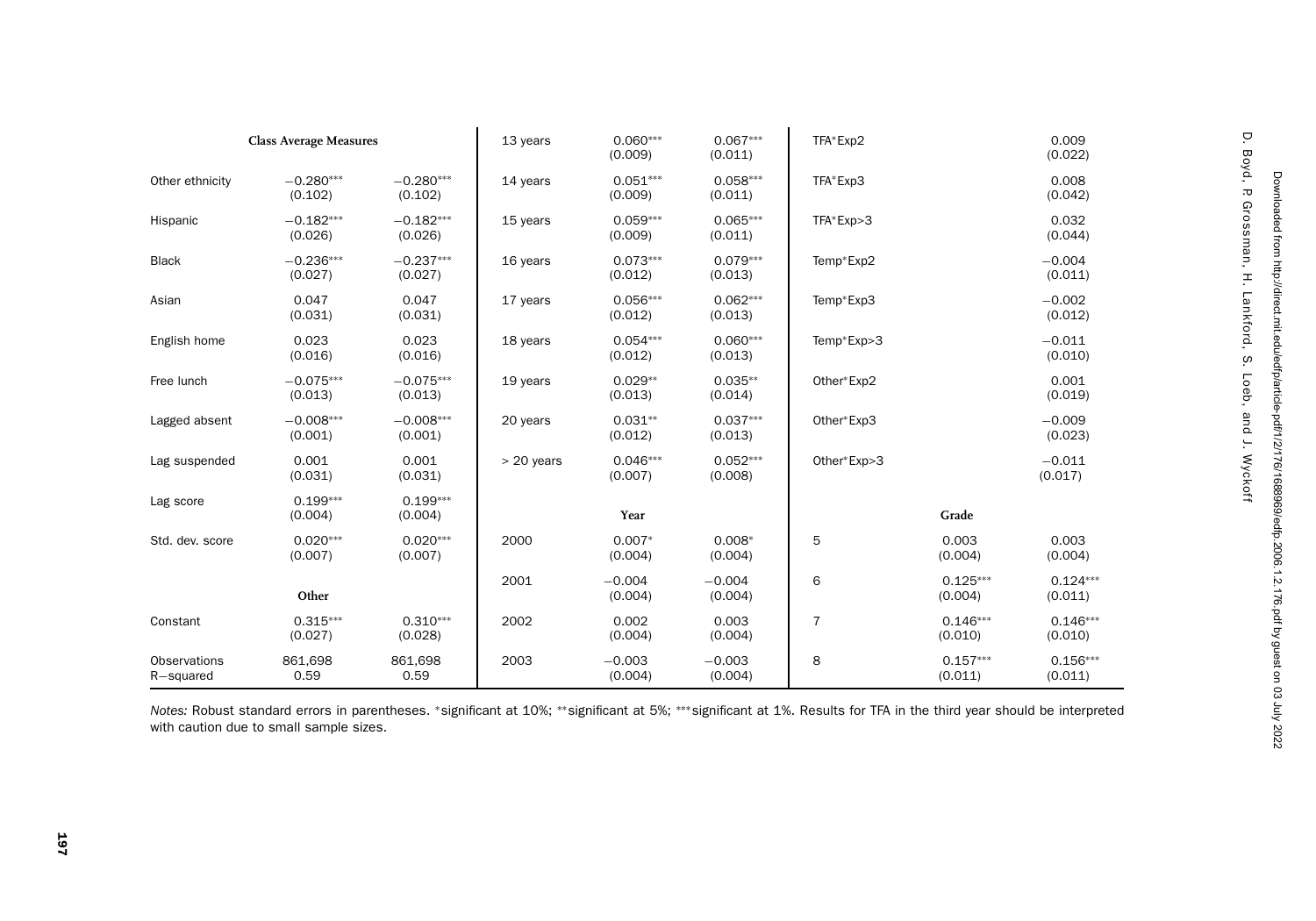| Pathway                     | 1 Year   | 2 Years         | 3 Years |
|-----------------------------|----------|-----------------|---------|
|                             |          | Math grades 4-8 |         |
| College recommended         |          | .048            | .067    |
| Individual evaluation       | $-.014$  | .020            | .048    |
| NYC Teaching Fellows        | $-.020*$ | .044            | .067    |
| <b>TFA</b>                  | .009     | .053            | .104    |
| Temporary license           | $-.011$  | .026            | .051    |
| Other                       | $-.023*$ | .045            | .065    |
|                             |          | ELA grades 4-8  |         |
| College recommended         |          | .030            | .042    |
| Individual evaluation       | .012     | .028            | .050    |
| <b>NYC Teaching Fellows</b> | $-.026*$ | $-.007$         | $.067*$ |
| <b>TFA</b>                  | $-.032*$ | .007            | .018    |
| Temporary license           | $-.004$  | .022            | .036    |
| Other                       | $-.013$  | .018            | .020    |

Table 4. Effects of Teacher's Pathway and Years of Experience on Student Achievement by Grade

*Notes:* Based on estimates in table 3. Results for TFA in the third year should be interpreted with caution due to small sample sizes.

experience increases, in general these gains are not statistically significant in this specification.<sup>11</sup>

The first six columns of tables 5a and 5b report the results of the specification checks described above.<sup>12</sup> The consistency of the estimates across models is striking. For example, for math, the effect of Teaching Fellows relative to college-recommended teachers is −.023 in the base model and −.025 in both the model with only teachers with three or fewer years of experience and the two-stage full model; the magnitude of the coefficient increases to .031 in the

<sup>11.</sup> The estimates of the differential return to experience in the third year and beyond for TFA members and beyond the third year for Fellows may not be accurate due to small sample sizes for these groups. Because of this we restrict our discussion of results to groups with at least twenty-five teachers. We also omit from the summary tables to be discussed below the estimates of differential returns to experience for the teachers with greater than three years of experience, though the variables are included in the models.

<sup>12.</sup> In addition to the general models presented in tables 5a and 5b, estimates that show the pathwayexperience interactions across each of these specification is available on the *Education Finance and Policy* Web site. And in addition to the specification checks in tables 5a and 5b, we have estimated models that attempt to control for the differential timing of the student exams between grades and across years. For example, the fourth-grade math exam is often given at the beginning of February. Thus the fifth-grade math exam, often given at the beginning of April, includes several months of learning partly attributable to the fourth-grade teacher. We have estimated models that allocate each student's fifth-grade scores proportionately to the fourth- and fifth-grade teachers. The resulting estimates are very similar to those presented in this article. Positive and negative effects are slightly larger, and in some cases the precision of the estimates improves slightly.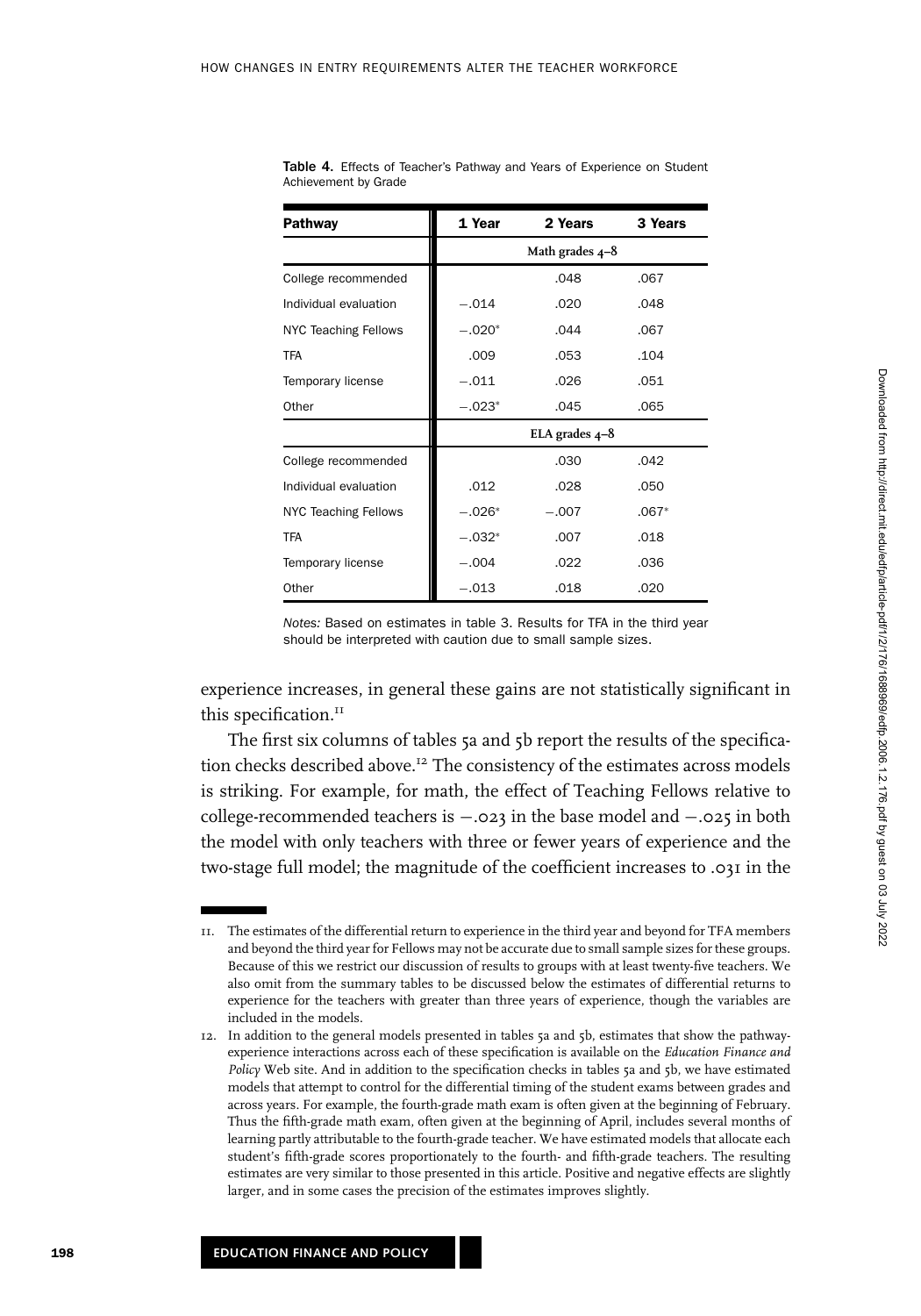| Downloaded from http://direct.mit.edu/edfp/article-pdf/172176/16896969/edfp.2176.pdf by guest on 03 July 2022 |
|---------------------------------------------------------------------------------------------------------------|
| /d, Р. Оконавия, Н. Lankford, S. Loeb, and J. Wyckoft                                                         |

|                |                   |                                    | Table 5a. Specification Checks on the Base Model for Math Achievement |                                               |                  |                         |                                    |                                         |                              |
|----------------|-------------------|------------------------------------|-----------------------------------------------------------------------|-----------------------------------------------|------------------|-------------------------|------------------------------------|-----------------------------------------|------------------------------|
|                | <b>Base Model</b> | $<$ = 3 Years<br><b>Experience</b> | <b>Student</b><br><b>Fixed Effect</b><br>on Gains                     | School/<br>Year/Grade<br><b>Fixed Effects</b> | <b>Two Stage</b> | 2 Stage<br>$Exp \leq 3$ | <b>No Class</b><br><b>Controls</b> | <b>No School</b><br><b>Fixed Effect</b> | No School or<br><b>Class</b> |
| IE             | $-0.012**$        | $-0.028**$                         | $-0.009$                                                              | $-0.011**$                                    | $-0.015**$       | $-0.032**$              | $-0.014**$                         | $-0.013**$                              | $-0.018***$                  |
|                | (0.005)           | (0.011)                            | (0.006)                                                               | (0.005)                                       | (0.006)          | (0.013)                 | (0.006)                            | (0.006)                                 | (0.007)                      |
| Fellows        | $-0.023***$       | $-0.025***$                        | $-0.014$                                                              | $-0.030***$                                   | $-0.025***$      | $-0.031***$             | $-0.025***$                        | $-0.015*$                               | $-0.048***$                  |
|                | (0.008)           | (0.009)                            | (0.009)                                                               | (0.007)                                       | (0.009)          | (0.010)                 | (0.008)                            | (0.008)                                 | (0.009)                      |
| <b>TFA</b>     | 0.007             | $-0.001$                           | 0.015                                                                 | $-0.005$                                      | $-0.004$         | $-0.011$                | 0.006                              | 0.002                                   | $-0.036**$                   |
|                | (0.015)           | (0.016)                            | (0.017)                                                               | (0.015)                                       | (0.016)          | (0.018)                 | (0.017)                            | (0.016)                                 | (0.018)                      |
| Temp           | $-0.021***$       | $-0.026***$                        | $-0.010**$                                                            | $-0.017***$                                   | $-0.023***$      | $-0.034***$             | $-0.034***$                        | $-0.022***$                             | $-0.049***$                  |
|                | (0.004)           | (0.006)                            | (0.004)                                                               | (0.004)                                       | (0.005)          | (0.007)                 | (0.005)                            | (0.004)                                 | (0.005)                      |
| Other          | $-0.021***$       | $-0.025***$                        | $-0.018**$                                                            | $-0.015**$                                    | $-0.026***$      | $-0.039***$             | $-0.027***$                        | $-0.021***$                             | $-0.036***$                  |
|                | (0.008)           | (0.010)                            | (0.008)                                                               | (0.007)                                       | (0.009)          | (0.012)                 | (0.008)                            | (0.008)                                 | (0.009)                      |
| $\overline{N}$ | 960,970           | 320,503                            | 960,970                                                               | 960,970                                       | 960,970          | 320,503                 | 960,970                            | 960,970                                 | 960,970                      |

*Notes:* Models include all variables in Table 3. Robust standard errors in parentheses. <sup>∗</sup>significant at 10%; ∗∗significant at 5%; ∗∗∗significant at 1%. Results for TFA in the third year should be interpreted with caution due to small sample sizes.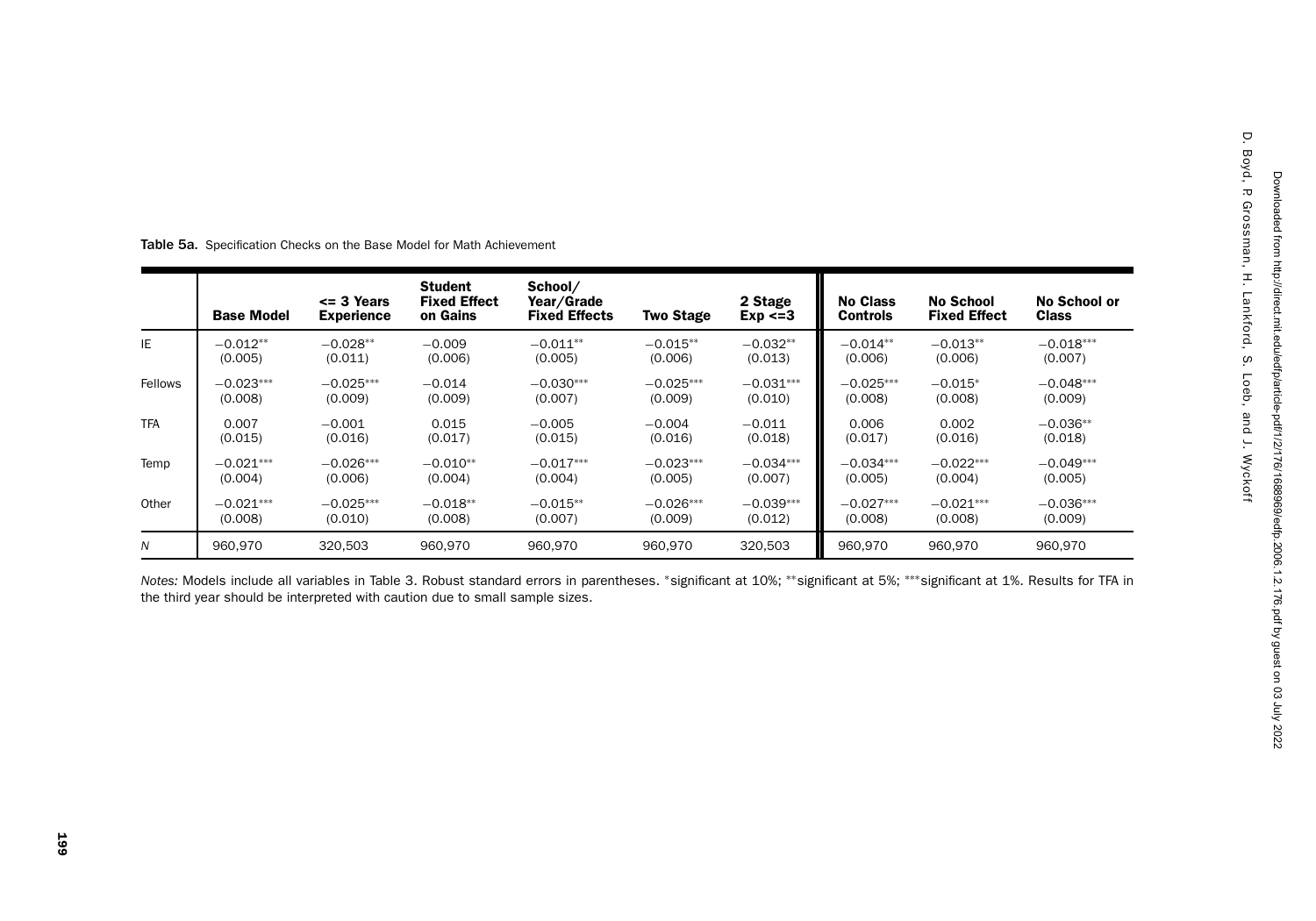| ecks |           |
|------|-----------|
|      | <=<br>Exp |
|      | 0<br>(0)  |
|      | -0<br>(0) |

|         |                           |                                 | Table 5b. Specification Checks on the Base Model for ELA Achievement |                                               |                  |                         |                                    |                                         |                              |
|---------|---------------------------|---------------------------------|----------------------------------------------------------------------|-----------------------------------------------|------------------|-------------------------|------------------------------------|-----------------------------------------|------------------------------|
|         | Gain as<br><b>Outcome</b> | <= 3 Years<br><b>Experience</b> | <b>Student</b><br><b>Fixed Effect</b><br>on Gains                    | School/<br>Year/Grade<br><b>Fixed Effects</b> | <b>Two Stage</b> | 2 Stage<br>$Exp \leq 3$ | <b>No Class</b><br><b>Controls</b> | <b>No School</b><br><b>Fixed Effect</b> | No School or<br><b>Class</b> |
| IE      | $-0.005$                  | 0.00                            | 0.002                                                                | $-0.003$                                      | $-0.003$         | $-0.004$                | $-0.010*$                          | $-0.010*$                               | $-0.023***$                  |
|         | (0.005)                   | (0.010)                         | (0.005)                                                              | (0.004)                                       | (0.005)          | (0.010)                 | (0.006)                            | (0.005)                                 | (0.006)                      |
| Fellows | $-0.030***$               | $-0.022***$                     | $-0.016**$                                                           | $-0.031***$                                   | $-0.032***$      | $-0.028***$             | $-0.036***$                        | $-0.01$                                 | $-0.061***$                  |
|         | (0.007)                   | (0.008)                         | (0.007)                                                              | (0.006)                                       | (0.007)          | (0.009)                 | (0.008)                            | (0.008)                                 | (0.010)                      |
|         | $-0.031***$               | $-0.030**$                      | $-0.031**$                                                           | $-0.022*$                                     | $-0.033**$       | $-0.035**$              | $-0.033**$                         | $-0.021*$                               | $-0.081***$                  |
|         | (0.012)                   | (0.013)                         | (0.014)                                                              | (0.012)                                       | (0.013)          | (0.014)                 | (0.014)                            | (0.012)                                 | (0.015)                      |
| Temp    | $-0.012***$               | $-0.011**$                      | $-0.002$                                                             | $-0.009***$                                   | $-0.012***$      | $-0.014**$              | $-0.025***$                        | $-0.006*$                               | $-0.041***$                  |
|         | (0.004)                   | (0.006)                         | (0.004)                                                              | (0.003)                                       | (0.004)          | (0.006)                 | (0.004)                            | (0.004)                                 | (0.004)                      |
| Other   | $-0.021***$               | $-0.016*$                       | $-0.008$                                                             | $-0.21***$                                    | $-0.023***$      | $-0.25**$               | $-0.030***$                        | $-0.014*$                               | $-0.035***$                  |
|         | (0.007)                   | (0.009)                         | (0.008)                                                              | (0.006)                                       | (0.008)          | (0.011)                 | (0.008)                            | (0.008)                                 | (0.010)                      |
|         | 861,698                   | 300,156                         | 861,698                                                              | 861,698                                       | 861,698          | 300,156                 | 861.698                            | 861,698                                 | 861,698                      |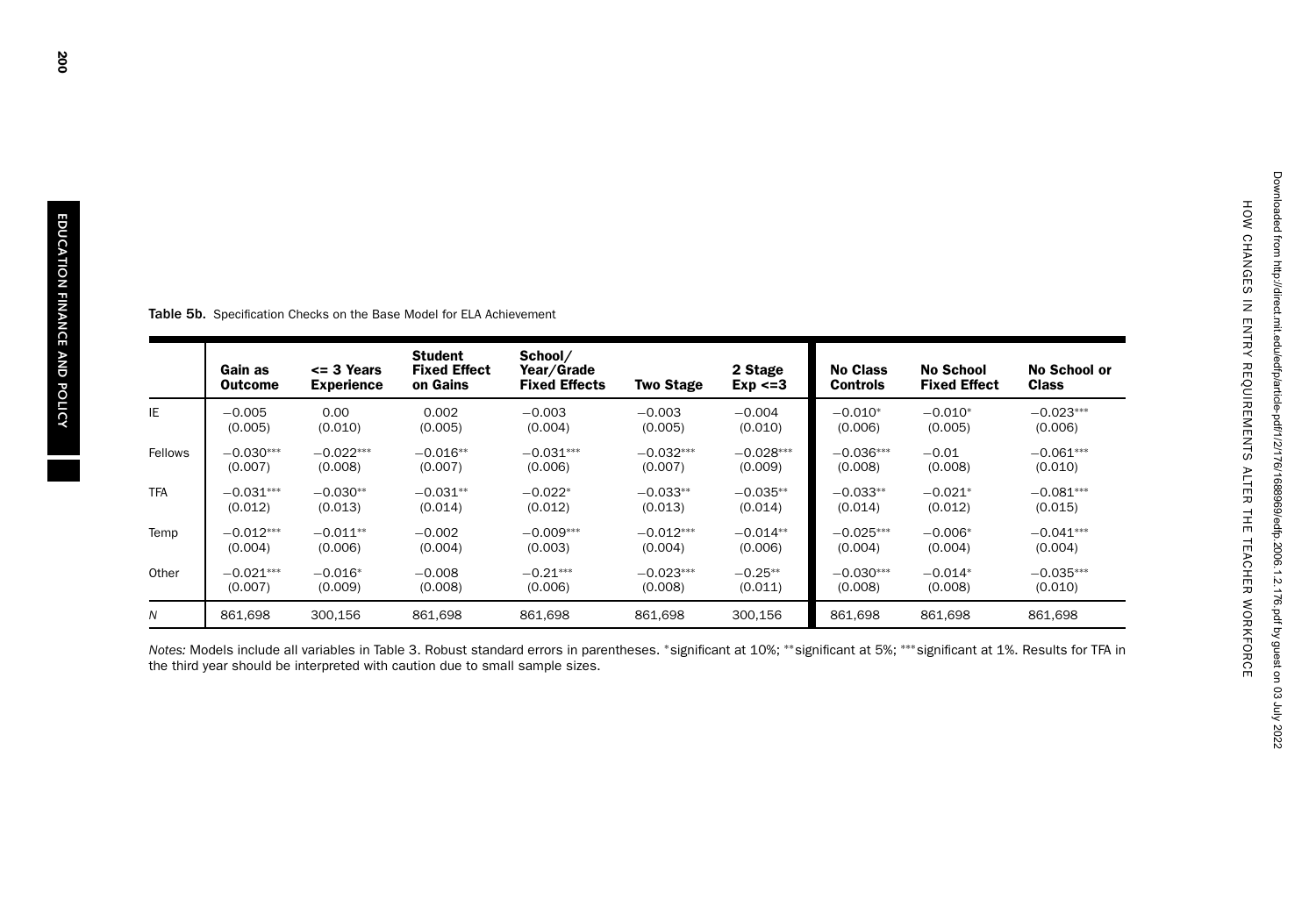two-stage model with three or fewer years of experience and decreases to .014 in the model with student fixed effects. None of these estimates differ statistically from the estimates in table 3a. As in the base model, the estimated effects of temporary-license teachers are very similar to those of Teaching Fellows, and the effects of TFA members are very similar to those of college-recommended teachers.

The specification tests for ELA also give estimates that are similar to base model estimates. The Teaching Fellows and TFA members both appear to perform worse than college-recommended teachers. Temporary-license teachers fall between college-recommended and alternative route teachers. The difference between temporary and college-recommended and the difference between temporary and Teaching Fellows teachers are both statistically significant ( $p = .001$  and  $p = .015$ , respectively).

The results in tables 5a and 5b also allow us to assess the importance of controlling for aggregate student characteristics and including school fixed effects. Excluding either school fixed effects or student aggregates, but not both, gives results similar to the full model. However, the estimates are quite different when both aggregate student characteristics and school fixed effects are omitted, even after controlling for detailed student-level characteristics. In particular, both Teaching Fellows and TFA members appear to do much worse when these are omitted. This result is not surprising. These teachers often teach in the most difficult schools. Students in these schools are likely to perform more poorly than other students, even accounting for their prior scores and other individual characteristics. Without these controls, the estimates would attribute to the skills of these teachers' school characteristics that differentially disadvantage students in the places where Fellows and TFA members teach.

In addition to the base model and specification checks presented in tables 5a and 5b, we estimated several other models. First, the prior models have assumed that pathways do not change in their characteristics over time, but this is not the case. Both Teaching Fellows and Teach for America, for example, continue to change both their selection criteria and their preservice training. Is there evidence that these programmatic changes affect student performance? To examine this, we estimated models by cohort. Unfortunately, the smaller sample sizes result in large standard errors when the sample is divided in this way. The strongest trend is an improvement in the math performance of Fellows over time. Second, teachers and students are mobile among classrooms, even within a school year. While we cannot fully account for this mobility in our estimates, we can estimate models that address this issue. When we limit our sample to teachers who taught in the same school from October through the date of the student achievement exam, we lose some observations, but the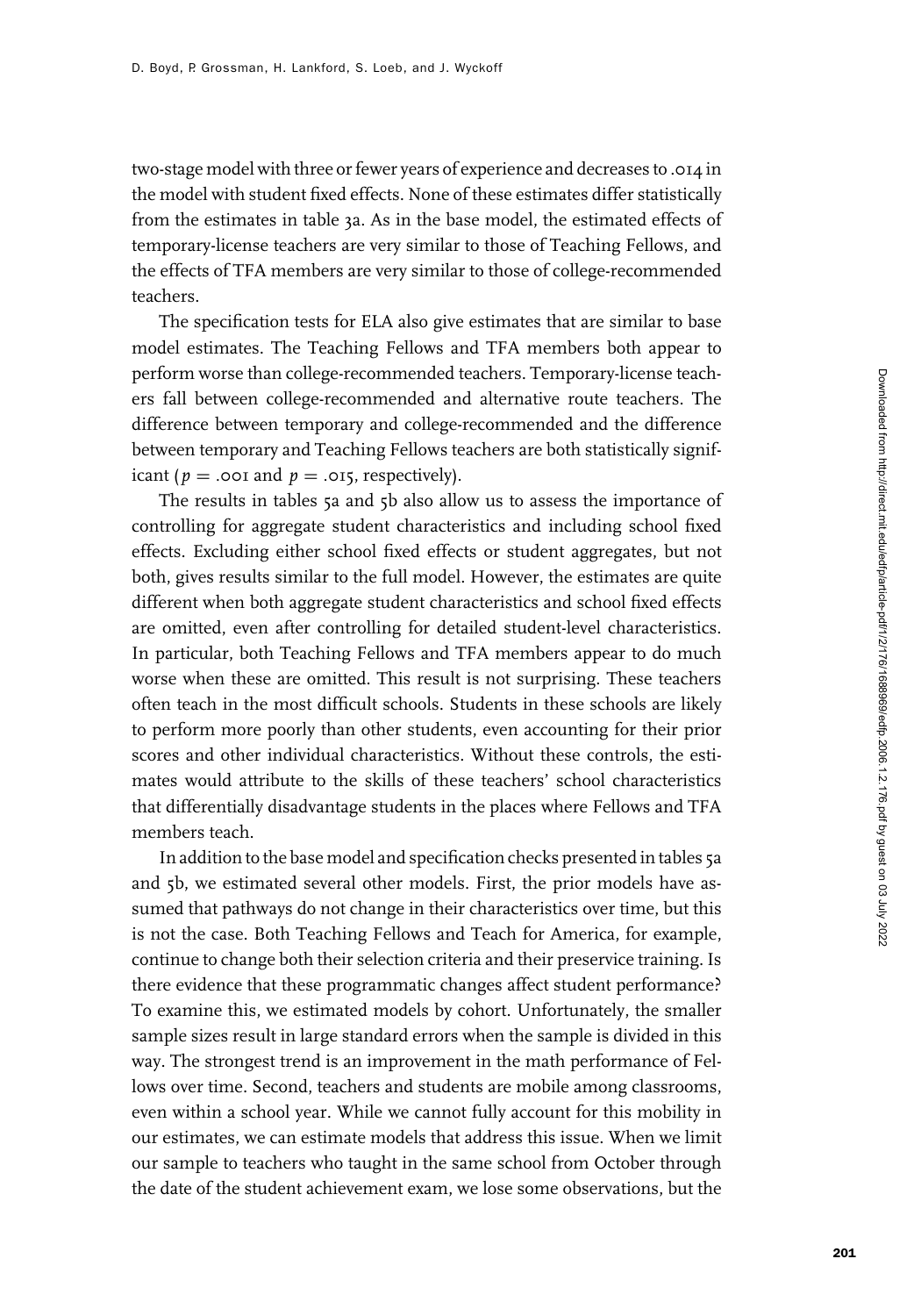results are unaffected. Unfortunately, we do not have equivalent information for students. We can eliminate students who were not in the same school in the previous year. This removes all students who switched schools between the two academic years, including those who transitioned to middle school. The sample size for this analysis drops substantially, and we cannot identify the effects of Teaching Fellows or TFA in the middle school; however, the results for fourth and fifth graders are very consistent with previous estimates. Third, some teachers may be more effective than others teaching students with certain characteristics. We explored this hypothesis for teacher pathways by estimating models that include interactions between pathway and classroom characteristics. However, except for evidence that college-recommended teachers do not do as well with classes that have students with a large range of prior test scores, there are few interactions worth noting.<sup>13</sup>

We find that the effects of pathways differ by grade and thus estimate models that group students into two groups, a fourth- and fifth-grade group and one composed of sixth, seventh, and eighth graders. The models are specified the same as the Pathway by Experience models in tables 3a and 5b. Table 6 summarizes the Pathway by Experience estimates. For elementary math, Teaching Fellows start out performing worse, but gain more over the first year than do other teachers. By their second year, their students are doing as well as students of college-recommended teachers. TFA members also appear to make substantial gains during their first year, but this coefficient is never statistically different from that of a college-recommended teacher. For elementary ELA results, Teaching Fellows and TFA members initially have more trouble improving their students' reading achievement than do temporary-license teachers or college-recommended teachers, and, unlike the situation for math, these teachers do not make differentially large gains in student achievement by their second year. By their third year, differences are not statistically significant.

The middle school estimates, especially for math, are quite different. While temporary-license teachers continue to see smaller gains than collegerecommended teachers, Teaching Fellows do not perform significantly worse than college-recommended teachers, on average, and TFA members initially perform better. In addition, Teaching Fellows make significantly greater improvements between their second and third year of teaching than do other teachers and appear to outperform both college-recommended and temporarylicense teachers. Of the specification checks, the one model with schoolby-year-by-grade fixed effects finds somewhat different results, with Fellows

<sup>13.</sup> All of these estimates are available from the authors on request.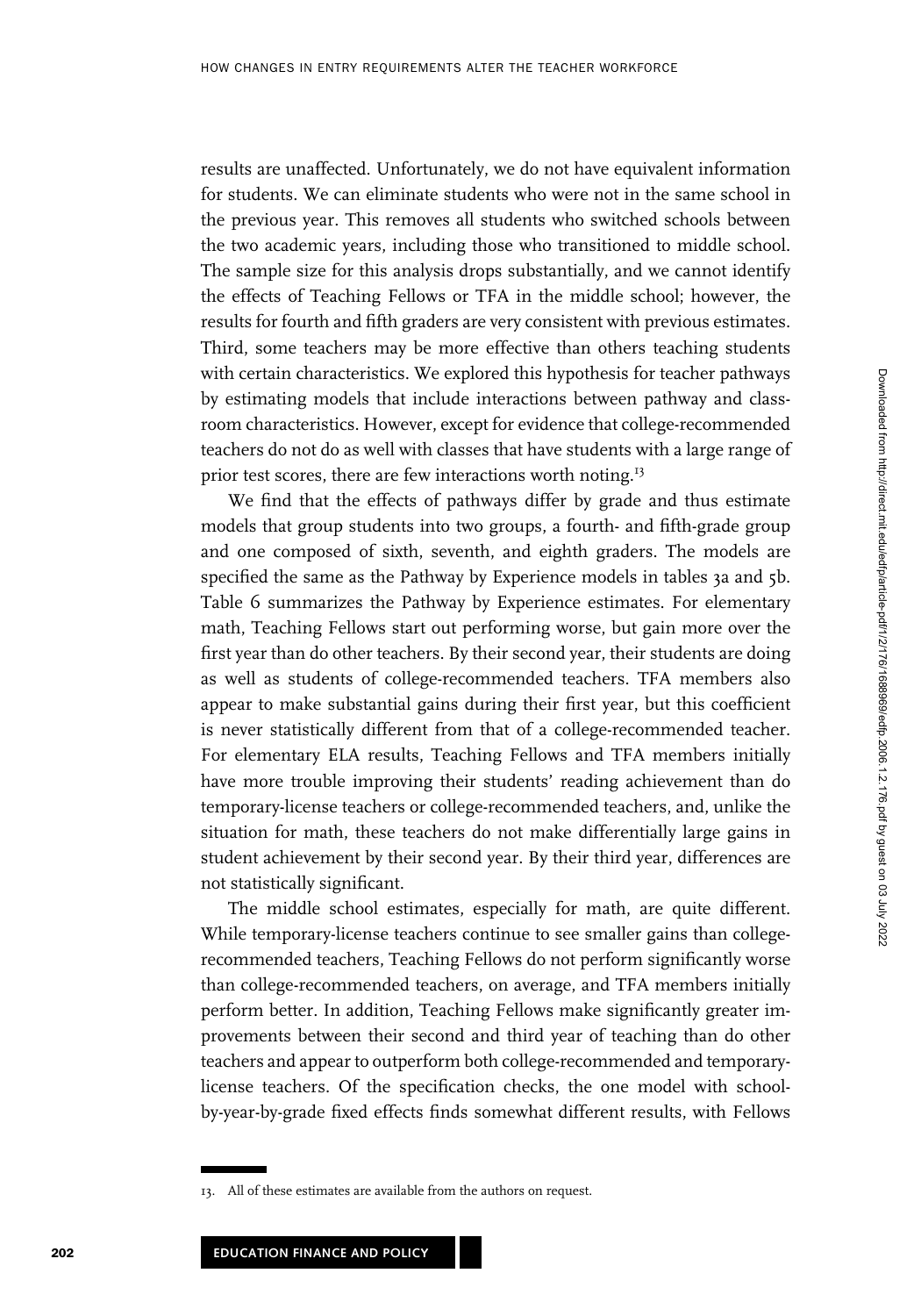| Pathway                     | 1 Year      | 2 Years              | 3 Years   |
|-----------------------------|-------------|----------------------|-----------|
|                             |             | Math grades 4, 5     |           |
| College recommended         | $\Omega$    | 0.048                | 0.08      |
| Individual evaluation       | $-0.009$    | 0.045                | 0.061     |
| <b>NYC Teaching Fellows</b> | $-0.040***$ | 0.055                | 0.053     |
| <b>TFA</b>                  | $-0.034$    | 0.042                | 0.106     |
| Temporary license           | $-0.021$    | 0.034                | $0.052**$ |
| Other                       | $-0.049**$  | 0.066                | 0.059     |
|                             |             | ELA grades 4, 5      |           |
| College recommended         | $\Omega$    | 0.035                | 0.054     |
| Individual evaluation       | 0.005       | 0.031                | 0.074     |
| <b>NYC Teaching Fellows</b> | $-0.035***$ | $0.006*$             | 0.039     |
| <b>TFA</b>                  | $-0.055*$   | $-0.015*$            | $-0.025$  |
| Temporary license           | $-0.015$    | 0.041                | 0.047     |
| Other                       | $-0.007$    | 0.014                | $0.008*$  |
|                             |             | Math grades 6, 7, 8  |           |
| College recommended         | 0           | 0.049                | 0.035     |
| Individual evaluation       | $-0.02$     | $-0.017**$           | 0.028     |
| <b>NYC Teaching Fellows</b> | $-0.012$    | 0.03                 | $0.091*$  |
| TFA                         | $0.046**$   | 0.057                | 0.113     |
| Temporary license           | $-0.018$    | $0.016**$            | 0.04      |
| Other                       | $-0.018$    | 0.021                | 0.056     |
|                             |             | ELA grades $6, 7, 8$ |           |
| College recommended         | $\Omega$    | 0.032                | 0.025     |
| Individual evaluation       | 0.013       | 0.032                | 0.017     |
| <b>NYC Teaching Fellows</b> | $-0.025*$   | $-0.016**$           | $0.114**$ |
| <b>TFA</b>                  | $-0.030*$   | 0.033                | 0.051     |
| Temporary license           | $-0.005$    | 0.004                | 0.017     |
| Other                       | $-0.021$    | 0.017                | 0.02      |

Table 6. Effects of Teacher's Pathway and Years of Experience on Student Achievement by Grade

*Notes:* Models include all variables in table 3 and include the sample identified in the table. All significance tests are relative to collegerecommended teachers with the same years of experience. <sup>∗</sup>significant at 10%; ∗∗significant at 5%; ∗∗∗significant at 1%. Results for TFA in the third year should be interpreted with caution due to small sample sizes.

having a negative and significant effect and TFA members having no average effect relative to college-recommended teachers. The results for sixth- through eighth-grade reading show negative point estimates for both Fellows and TFA teachers, but only the results for Fellows are statistically different from zero.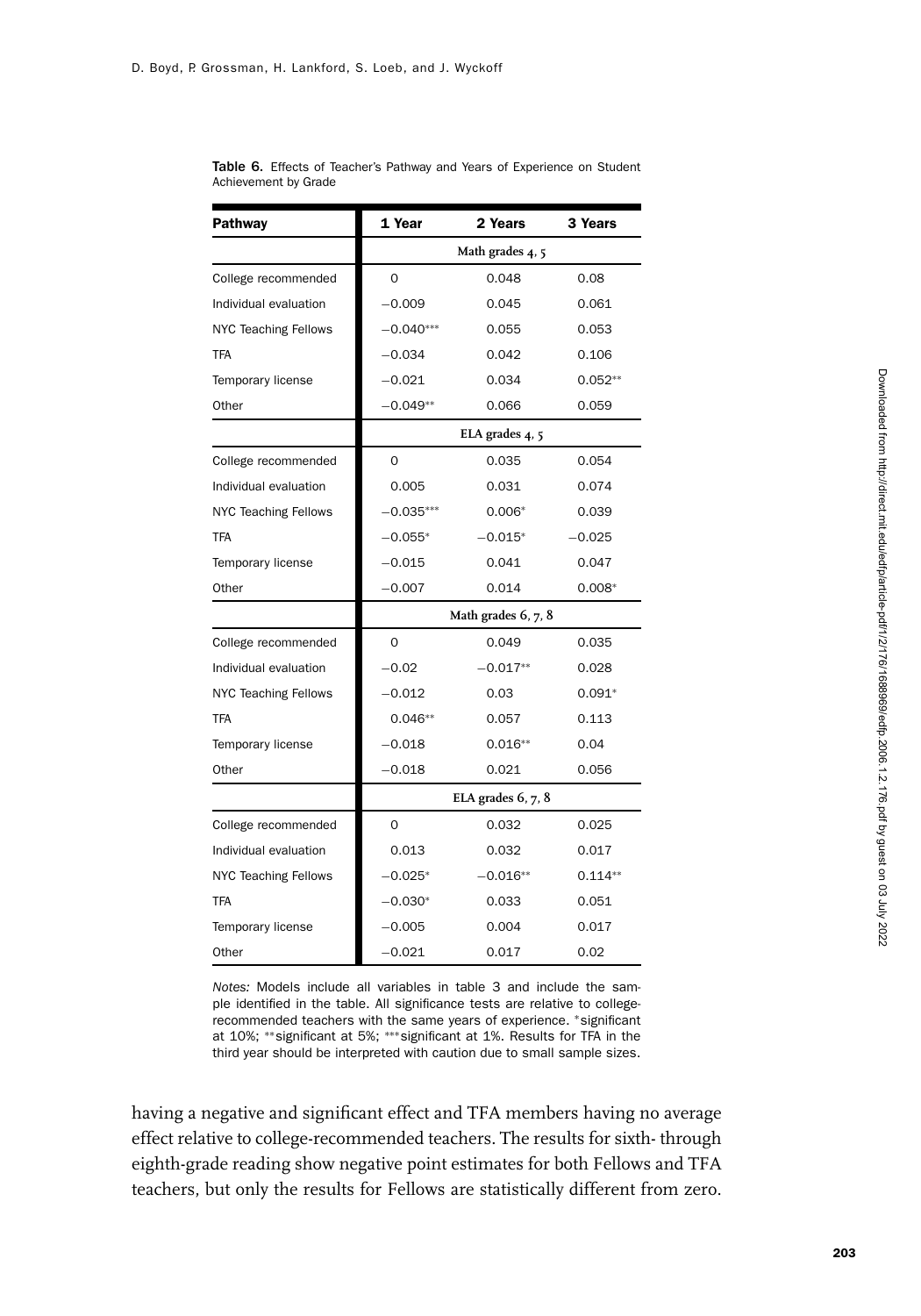However, Fellows show a differential gain to the third year of experience and at that point outperform both college-recommended and temporary-license teachers.

Table 6 allows an easy comparison of Teaching Fellows with collegerecommended teachers; however, it is also interesting to see how Fellows perform relative to all other teachers in New York City. Because of the lower performance of teachers with temporary licenses or individual evaluation, the comparison of Fellows with all other teachers provides a more positive view of the gains of Fellows' students. On average, there is no significant difference between the gains of Fellows' students and all others in grades 6–8, though elementary students do perform somewhat worse with first-year Fellows than with all other first-year teachers. However, in math second-year Fellows show a disproportionate gain and perform at least as well as all other second-year teachers. There is no evidence of such a gain for second- or third-year Fellows in ELA.

### How Important are the Pathway Effects?

There are several ways of gaining perspective on the magnitude of the estimated effects of pathways. The first is statistical significance: do the estimates of alternative pathways and pathway interactions with experience differ from each other enough that we can be confident that the differences represent more than random fluctuations? The estimates presented in tables 3 and 5 identify the pathway coefficients that are statistically different from a first-year college-recommended teacher; table 6 indicates the statistically different effects when comparing a college-recommended teacher to teachers from other pathways with similar experience.

A second means of gauging importance is to assess whether the estimated effects are big from a policy perspective. One way of assessing this is to examine the pathway effects relative to other effects. For example, a first-year Teaching Fellow is estimated to show gains that are .02 lower in math than a first-year college-recommended teacher (table 4). This effect is about 40 percent of the average difference in the improvement of students taught by second-year teachers relative to first-year teachers (.02 compared to .05), which several other researchers have identified as important. Similarly, a Fellow on average has students who gain .03 points less in ELA than students of college-recommended teachers; this is approximately equivalent to 43 percent of the difference in gains between a student who is eligible for free lunch and one who is not. We estimate that a third-year Fellow teaching seventh-grade math improves student performance by 5.6 percent of a standard deviation more than a third-year college-recommended teacher, which is a bit closer but still less than the effect of free lunch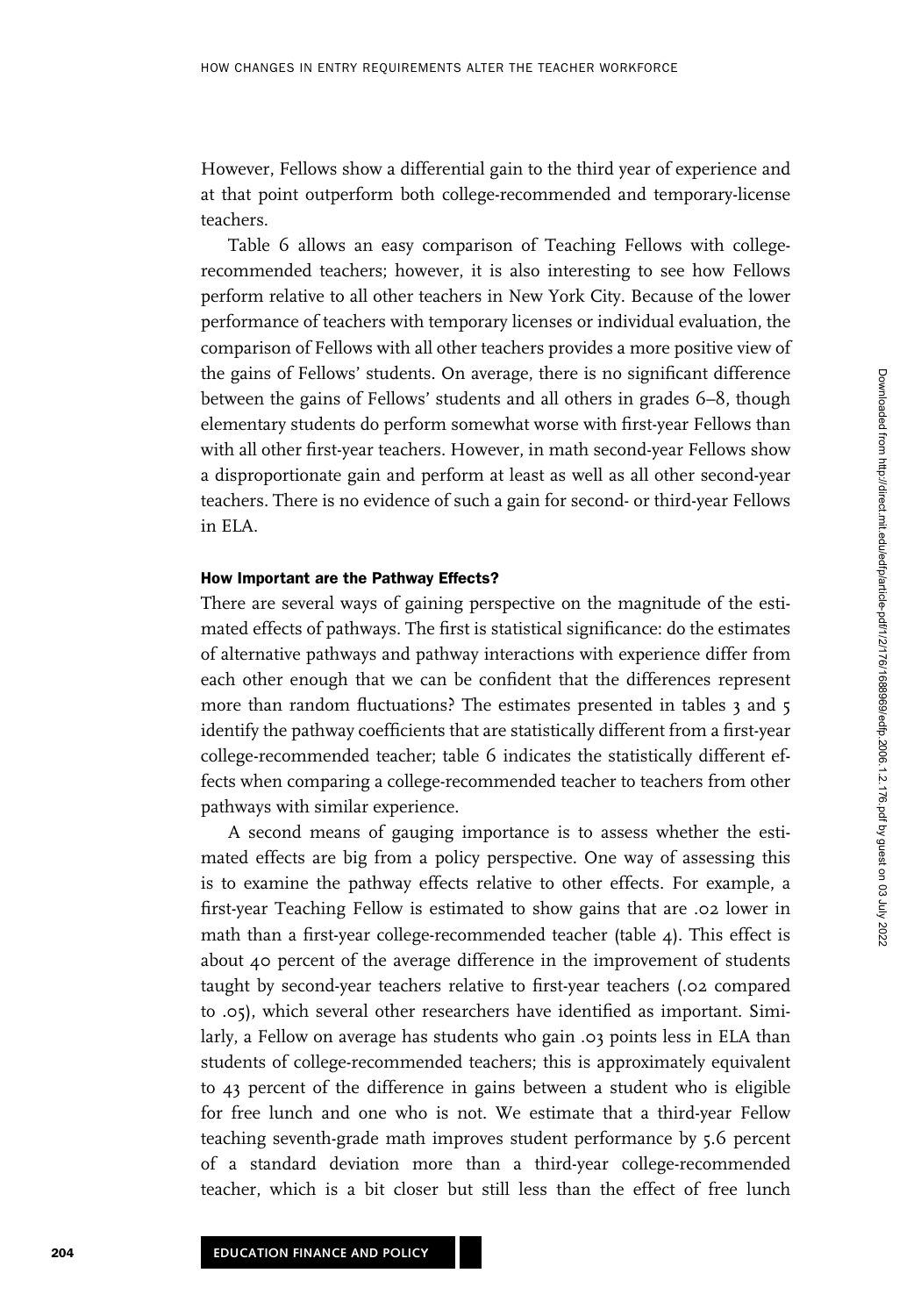eligibility. Thus, relative to other estimated effects, pathway differences are not large.

Alternatively, we could examine the relative increase in scale scores implied by the estimated pathway effects. For example, the average scale score of students on the 2002 seventh-grade math exam is about 670, with a standard deviation of 48. Our model estimates that the difference between a third-year Teaching Fellow and a third-year college-recommended teacher in seventhgrade math is .056 (.091 – .035). This translates into 2.7 scale points. At the median student score (671), an increase of 2.7 scale points moves a student in the middle of the test score distribution ahead of about 2.5 percent of the other students. Most would not judge this to be a large effect, but when this difference is accumulated over a few teachers over time, it could have a moderate impact.

#### Teacher Improvement with Experience

The estimated coefficient of the interaction of pathway and experience combines several mechanisms. It includes the gains that individual teachers make over time, but it also includes differential attrition. If the best (worst) teachers leave during the first year, the second-year estimates will look worse (better). To see whether selection or learning is driving these results, we estimate models that include fixed effects for teachers. With teacher fixed effects, we cannot identify the effects of pathways because an individual's pathway does not change over time. However, we can include pathway by experience interactions. We find no statistically significant difference in the returns to experience across pathways. The few differences in pathway returns to experience shown in table 6 are likely due to differences in attrition.

In addition to estimating the previous models, we examine whether the effectiveness of pathways differs by the attributes of students and whether successive cohorts of teachers yield different gains in student achievement. We hypothesized that different pathways may be relatively more effective with students with differing characteristics, such as prior academic achievement or race. We estimate models that include interactions between pathway and classroom characteristics and found little evidence of this by pathway. Likewise, we hypothesized that as the attributes of pathways change over time, they may have differing effects on student achievement. Both Teaching Fellows and TFA, for example, continue to change both their selection criteria and their preservice training. Is there evidence that these programmatic changes affect student performance? Unfortunately, the sample sizes get small, and the standard errors large, when the sample is divided in this way.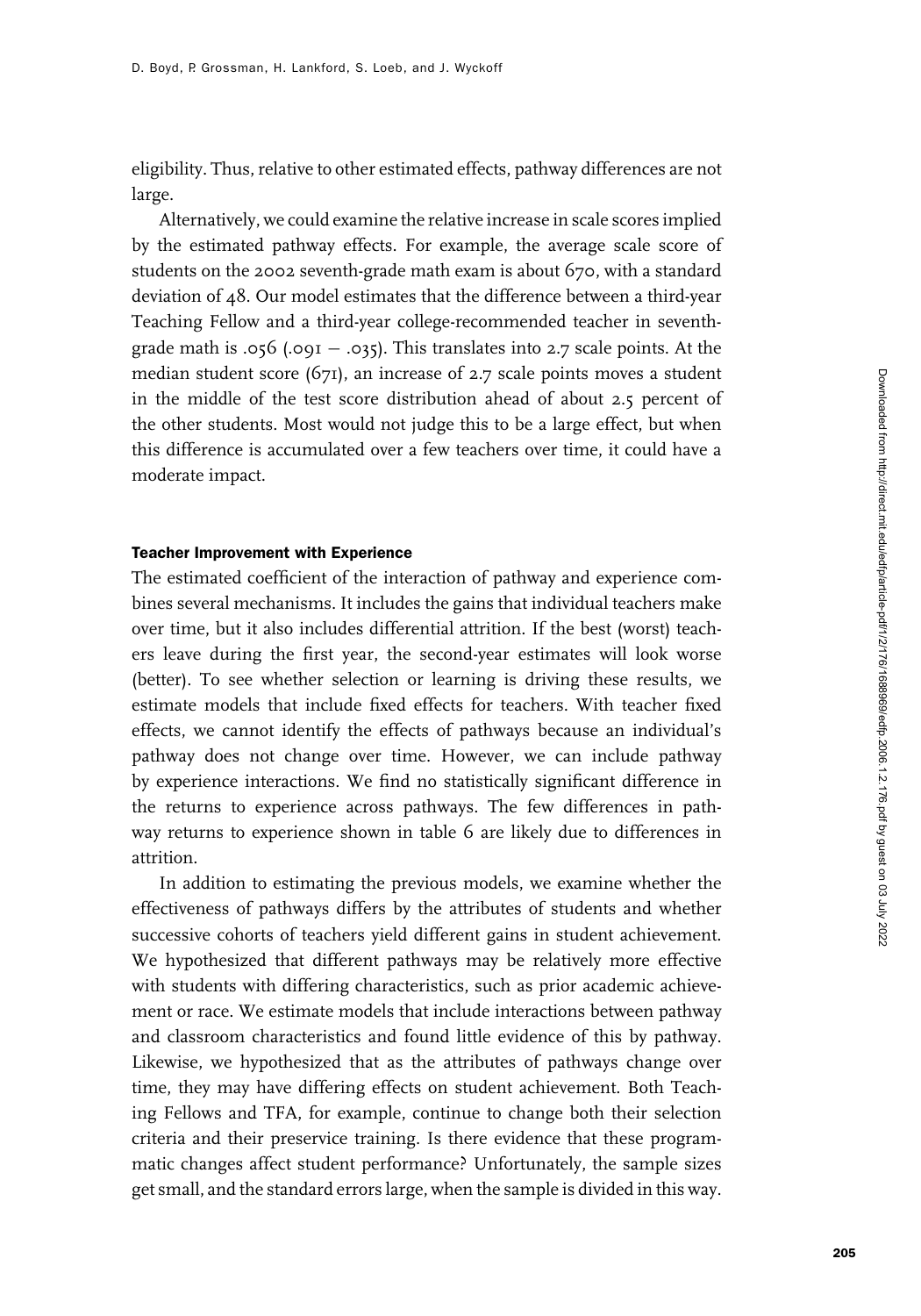The strongest trend is an improvement in the math performance of Fellows over time.<sup>14</sup>

### Differential Turnover and the Overall Effect of Pathways

The analyses do not present a simple story, but a few important relationships emerge. First, it is clear from the numbers in table I that the composition and overall supply of teachers changes as a result of changes to certification requirements; in opening up new certified pathways having lower preservice requirements and subsidized education, uncertified teachers were largely eliminated. Many teachers entering through these new pathways have strong academic training and perform well on tests of general knowledge. However, there is some evidence that teachers that enter New York City elementary schools through these pathways do not teach mathematics or ELA as well as teachers from the college-recommended path during their first year. Their mathematics teaching does improve differentially between their first and second year, and they are approximately equivalent to college-recommended teachers during their second year. Teachers who enter New York City middle schools through these pathways do better than those who teach in elementary schools. Teach for America members do a better job of teaching mathematics to middle school students than either temporary-license or collegerecommended teachers during their first year, while Fellows perform at least as well as these teachers. By their third year of experience, Fellows appear to outperform college-recommended and temporary-license teachers. The results for ELA in middle school are not as strong. The students of both Fellows and TFA teachers in their first year have somewhat lower achievement gains than college-recommended or temporary-license teachers. Teaching Fellows show differentially strong improvement in teaching between their second and third years. Fellows with three years of experience perform about as well as college-recommended teachers with three years of experience and exceed the performance of temporary-license teachers.

These estimates tell us something about the relative effectiveness of the pathways for first-year, second-year, and third-year teachers, but they do not incorporate the differential retention of these teachers and thus do not reflect the average quality of teachers that we might expect to get if we filled teaching positions with teachers from certain pathways relative to other pathways. *How would the academic gains of students differ if school officials systematically filled job openings by hiring teachers entering through one pathway versus another?* The answer in part depends upon the relatively effectiveness of the first-year,

<sup>14.</sup> Estimates for these models can be found in "How changes in entry requirements alter the teacher workforce and affect student achievement" at www.teacherpolicyresearch.org.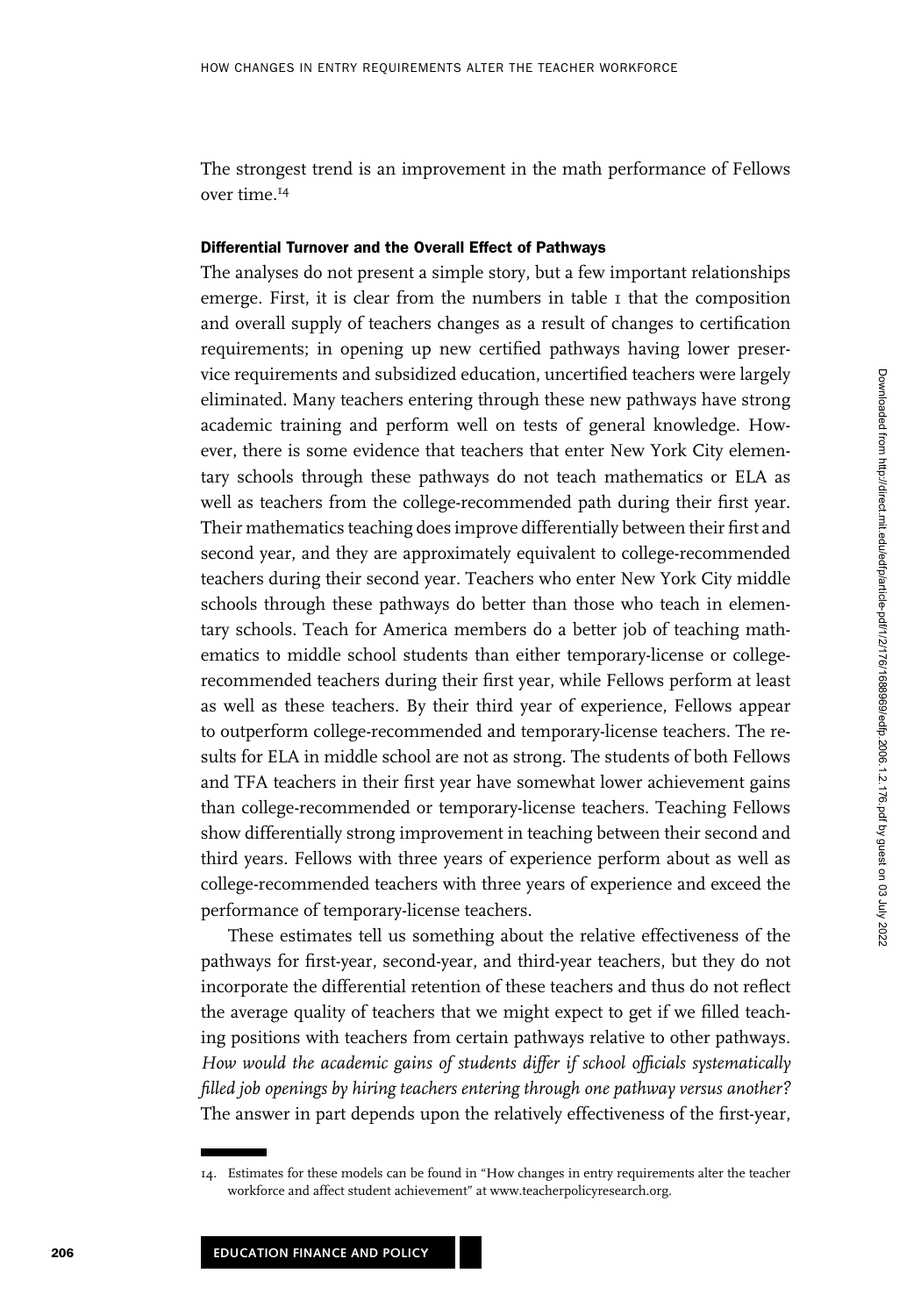| <b>Experience</b> | <b>College</b><br>recommended                         | <b>Individual</b><br>evaluation | <b>Teaching</b><br><b>Fellows</b> | <b>Teach for</b><br>America | Temporary<br>license | <b>Other</b> |  |  |  |  |  |  |  |
|-------------------|-------------------------------------------------------|---------------------------------|-----------------------------------|-----------------------------|----------------------|--------------|--|--|--|--|--|--|--|
|                   | Actual                                                |                                 |                                   |                             |                      |              |  |  |  |  |  |  |  |
| $\mathbf{1}$      | 0.115                                                 | 0.139                           | 0.105                             | 0.107                       | 0.184                | 0.264        |  |  |  |  |  |  |  |
| $\overline{2}$    | 0.212                                                 | 0.256                           | 0.278                             | 0.477                       | 0.300                | 0.402        |  |  |  |  |  |  |  |
| 3                 | 0.290                                                 | 0.322                           | 0.434                             | 0.727                       | 0.413                | 0.500        |  |  |  |  |  |  |  |
| 4                 | 0.368                                                 | 0.391                           | 0.544                             | 0.850                       | 0.501                | 0.573        |  |  |  |  |  |  |  |
|                   | Adjusting for differences between school environments |                                 |                                   |                             |                      |              |  |  |  |  |  |  |  |
| $\mathbf{1}$      | 0.143                                                 | 0.147                           | 0.096                             | 0.088                       | 0.167                | 0.252        |  |  |  |  |  |  |  |
| $\overline{2}$    | 0.261                                                 | 0.276                           | 0.265                             | 0.426                       | 0.327                | 0.396        |  |  |  |  |  |  |  |
| 3                 | 0.354                                                 | 0.355                           | 0.433                             | 0.667                       | 0.435                | 0.510        |  |  |  |  |  |  |  |
| 4                 | 0.446                                                 | 0.438                           | 0.547                             | 0.813                       | 0.519                | 0.592        |  |  |  |  |  |  |  |

Table 7. Cumulative Teacher Attrition Rates by Pathway for Elementary, Middle, and Junior High School Teachers in New York City, 2000–2004

second-year, and third-year teachers differentiated by pathway discussed above. However, it is also necessary to account for differences in retention rates across pathways. This follows from the meaningful gains in teacher value-added measures associated with increased experience over the first few years of teaching. If one pathway consistently has higher turnover, even if its teachers do well relative to those in other pathways *with the same experience*, the pathway may not, on average, be providing the most effective teachers.

Descriptive statistics characterizing the attrition rates for teachers by pathway in elementary, middle, and junior high schools are shown in table 7. The statistics reflect the experiences of the cohorts of teachers who began teaching in New York City from 1999–2000 to 2003–4. The table shows that 11.5 percent of college-recommended teachers leave teaching after the first year and that after four years 37 percent have left. The turnover rates are higher for the temporary-license group and the other groups in the first year and are substantially higher for TFA members in the following years.<sup>15</sup>

Interpreting the meaningful differences in attrition rates shown is complicated by several factors. With the more recent cohorts of entering teachers not having been observed for the full five years, the attrition rates for greater levels of experience only reflect the pattern for the earlier entering cohorts. This is problematic in that a closer look at the underlying data reveals that attrition rates generally are higher in some years than others. A related issue is that teachers entering through alternative pathways disproportionately entered in recent years. As a result, experience effects could mistakenly be attributed

<sup>15.</sup> Note that teachers who transfer to positions in public charters and nonteaching positions are counted as leaving.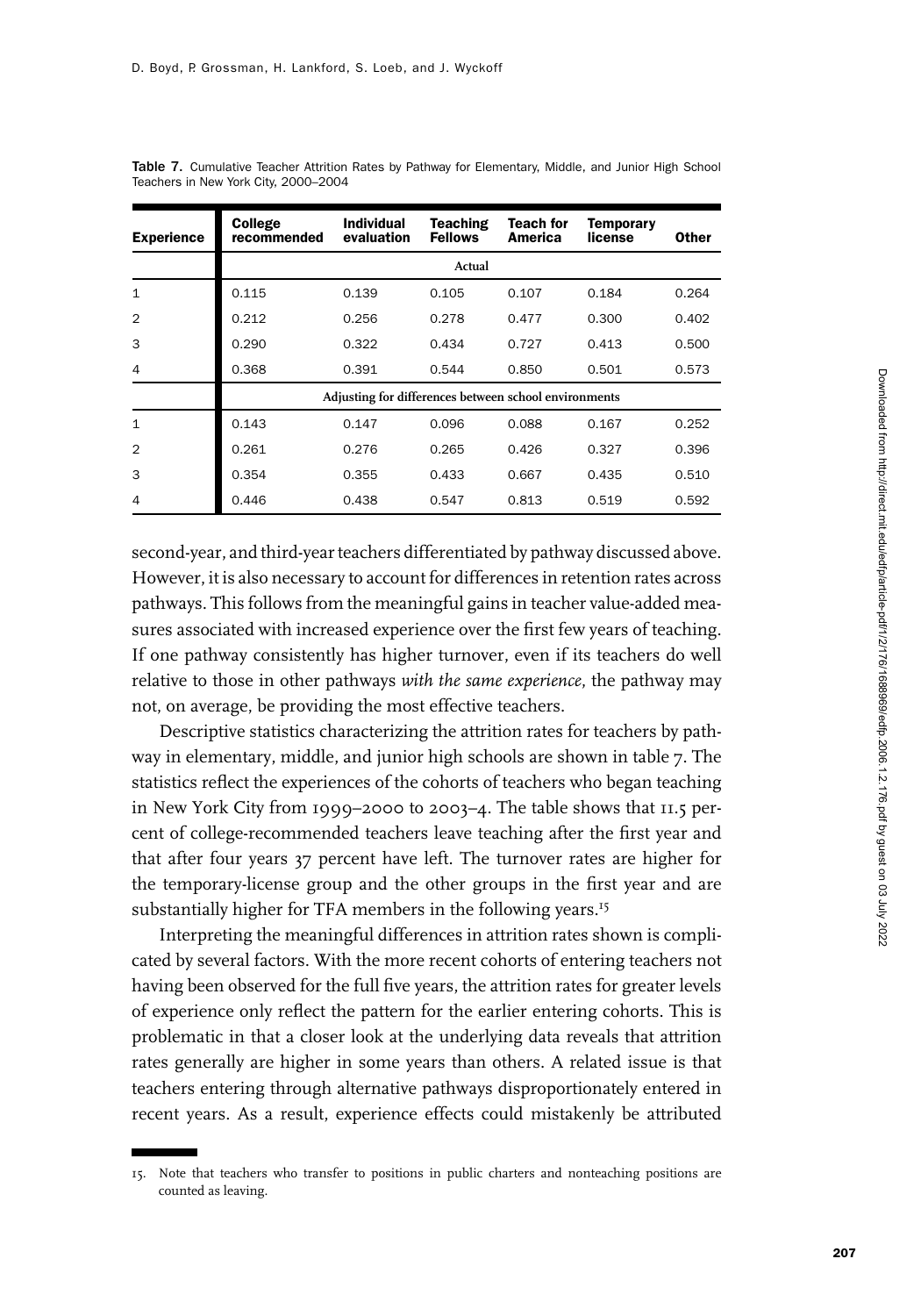to experience, pathways, or a combination of the two. Interpretation is also complicated by the fact that the attrition rates of teachers from various pathways may in part reflect differences in the kinds of schools they are assigned. To account for these and other issues, we estimate a conditional logit model predicting whether or not a teacher leaves teaching in New York City the following year accounting for pathway, experience dummies, the interaction of experience and pathway, year fixed effects, and school fixed effects. Thus, these estimates are based upon within-school differences in teacher attrition rates and hold constant any effects that vary between schools.

The results indicate that the differences in attrition rates across pathways are statistically significant and meaningful in magnitude. For example, 9.6 percent of Teaching Fellows are predicted to leave teaching after the first year, substantially less than the attrition of college-recommended teachers. The difference between the alternative routes and college-recommended teachers is significant but not as great as prior to controlling for school fixed effects. Over time the relative attrition of Teaching Fellows grows so that it is roughly comparable to college-recommended teachers after two years and exceeds them after three and four years. Those entering through TFA also are relatively more likely to return in the second year. The retention of TFA teachers beyond the second year falls off dramatically, relative both to the traditional routes and to the Fellows pathway. After four years, fewer than 20 percent of TFA teachers are predicted to remain teaching in New York City public schools.

How does the average-value-added measure of teachers vary across pathways once differences in teacher retention rates are taken into account? We address this question using the following simulation. Suppose that school officials hired an arbitrary number of new teachers (e.g., one thousand) from each of the pathways. For subsequent years, the teachers hired from each pathway are allowed to age through the experience distribution, applying the pathwaydependent retention rates implied by the conditional logit model. Teachers who quit are replaced by new teachers from the same pathway. These new hires in turn age through the system. In this way, it is possible to simulate how the experience distribution of teachers from each pathway would evolve over time and differ across pathways and, in turn, simulate how such differences would affect the average-value-added measures of the teachers from each pathway.<sup>16</sup>

Simulation results are shown in table 8 for the value-added ELA and Math models estimated separately for grades 4 and 5 and 6–8. For comparison

<sup>16.</sup> Given the small number of TFA members and Fellows with greater than three years of experience, we assume that after three years of experience, student achievement gains remain equal and constant across pathways and the retention differences remain constant and reduce at the overall quit rate for years four and higher.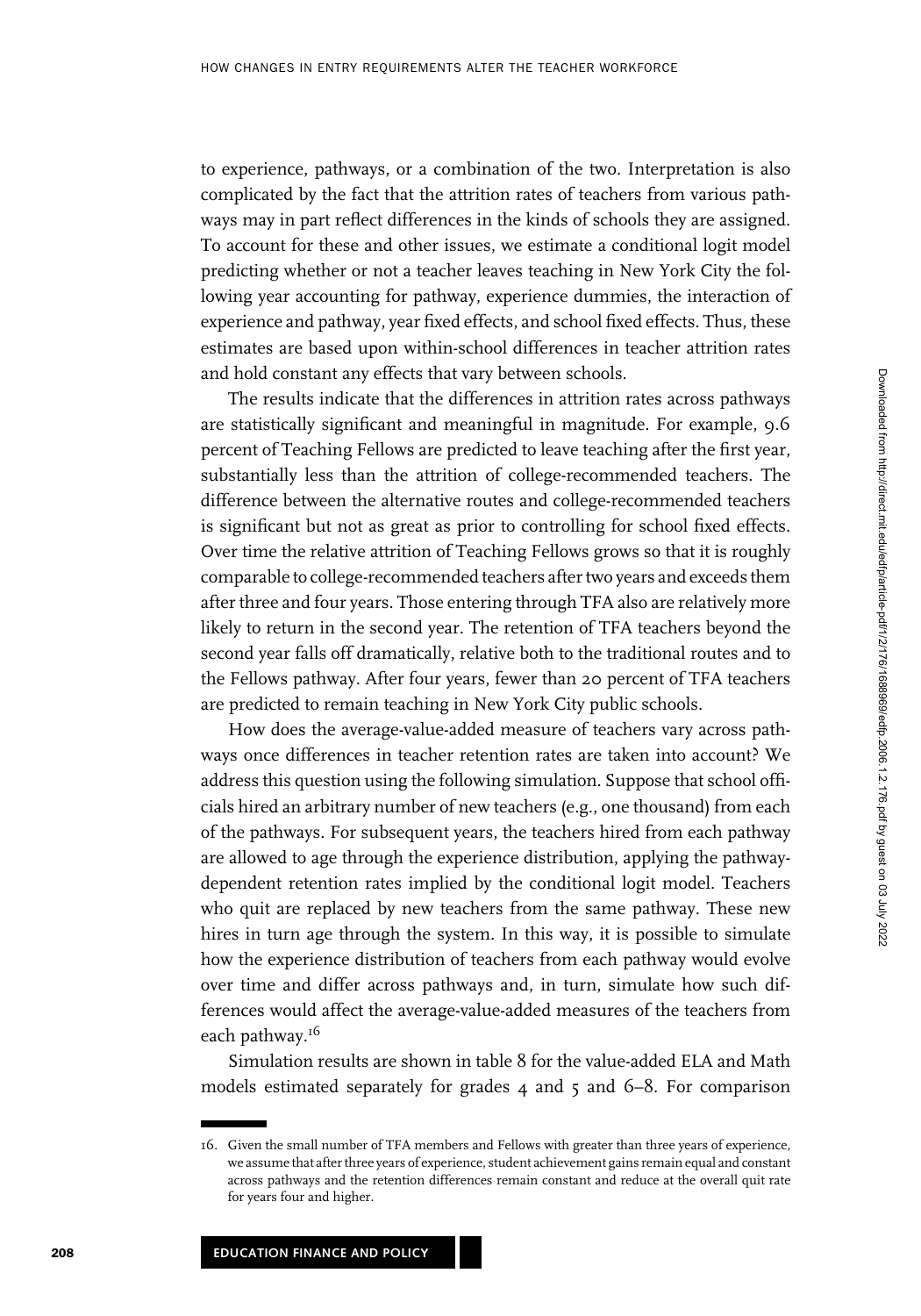|                           |              | ELA 4&5: AVERAGE VA BY PATHWAY AND EXPERIENCE<br><b>SINCE IMPLEMENTATION</b> |                              |            |           |              | MATH 4&5: AVERAGE VA BY PATHWAY AND EXPERIENCE<br><b>SINCE IMPLEMENTATION</b> |           |                              |          |            |           |              |  |
|---------------------------|--------------|------------------------------------------------------------------------------|------------------------------|------------|-----------|--------------|-------------------------------------------------------------------------------|-----------|------------------------------|----------|------------|-----------|--------------|--|
| <b>Simulation</b><br>year | <b>CR</b>    | IE                                                                           | TF                           | <b>TFA</b> | TL        | <b>Other</b> | <b>Simulation</b><br>year                                                     | <b>CR</b> | IE                           | TF       | <b>TFA</b> | TL        | Other        |  |
| $\mathbf{1}$              | 0.000        | 0.005                                                                        | $-0.035$                     | $-0.055$   | $-0.015$  | $-0.007$     | $\mathbf{1}$                                                                  | 0.000     | $-0.009$                     | $-0.040$ | $-0.034$   | $-0.021$  | $-0.049$     |  |
| 2                         | 0.030        | 0.027                                                                        | 0.002                        | $-0.019$   | 0.032     | 0.009        | $\overline{2}$                                                                | 0.041     | 0.037                        | 0.046    | 0.035      | 0.025     | 0.037        |  |
| 3                         | 0.044        | 0.058                                                                        | 0.023                        | $-0.035$   | 0.035     | 0.006        | 3                                                                             | 0.065     | 0.048                        | 0.037    | 0.052      | 0.036     | 0.038        |  |
| 4                         | 0.054        | 0.069                                                                        | 0.027                        | $-0.026$   | 0.044     | 0.013        | $\overline{4}$                                                                | 0.071     | 0.056                        | 0.039    | 0.046      | 0.042     | 0.042        |  |
| 5                         | 0.059        | 0.076                                                                        | 0.029                        | $-0.027$   | 0.048     | 0.017        | 5                                                                             | 0.073     | 0.058                        | 0.041    | 0.048      | 0.043     | 0.044        |  |
|                           |              |                                                                              | VA BY PATHWAY AND EXPERIENCE |            |           |              |                                                                               |           | VA BY PATHWAY AND EXPERIENCE |          |            |           |              |  |
| <b>Experience</b>         | <b>CR</b>    | IE.                                                                          | TF                           | <b>TFA</b> | <b>TL</b> | <b>Other</b> |                                                                               | <b>CR</b> | IE                           | TF       | <b>TFA</b> | <b>TL</b> | <b>Other</b> |  |
| 1st year                  | $\mathbf{0}$ | 0.005                                                                        | $-0.035$                     | $-0.055$   | $-0.015$  | $-0.007$     | 1st year                                                                      | 0.000     | $-0.009$                     | $-0.040$ | $-0.034$   | $-0.021$  | $-0.049$     |  |
| 2nd year                  | 0.035        | 0.031                                                                        | 0.006                        | $-0.015$   | 0.041     | 0.014        | 2nd year                                                                      | 0.048     | 0.045                        | 0.055    | 0.042      | 0.034     | 0.066        |  |
| 3rd year                  | 0.054        | 0.074                                                                        | 0.039                        | $-0.025$   | 0.047     | 0.008        | 3rd year                                                                      | 0.080     | 0.061                        | 0.053    | 0.106      | 0.052     | 0.059        |  |
| 4th year                  | 0.068        | 0.088                                                                        | 0.053                        | $-0.011$   | 0.061     | 0.022        | 4th year                                                                      | 0.088     | 0.069                        | 0.061    | 0.114      | 0.060     | 0.067        |  |
| 5th Year                  | 0.077        | 0.097                                                                        | 0.062                        | $-0.002$   | 0.07      | 0.031        | 5th Year                                                                      | 0.091     | 0.072                        | 0.064    | 0.117      | 0.063     | 0.070        |  |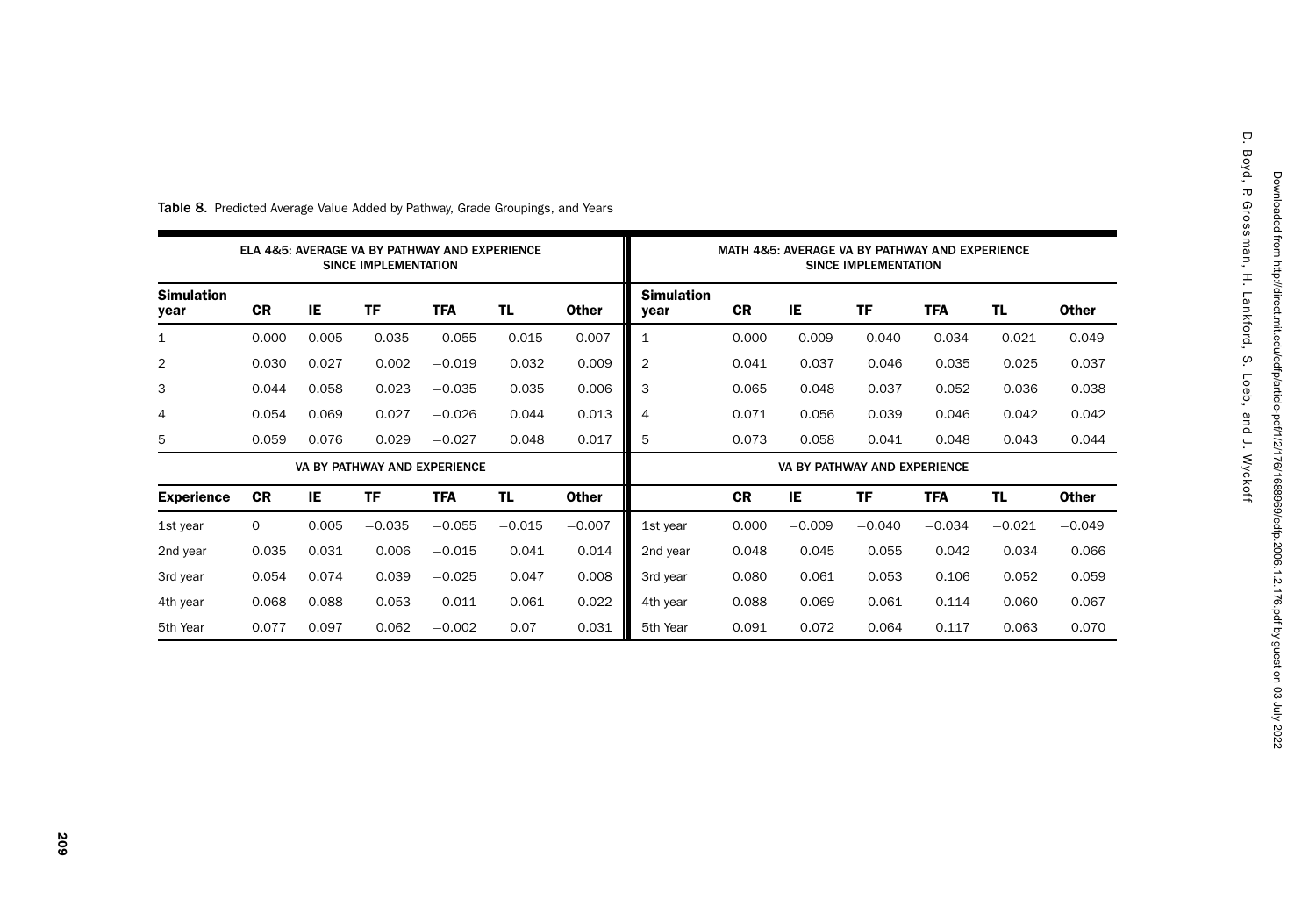| Table 8. Continued.                                                          |                              |       |          |            |                                                                        |              |                              |           |          |           |            |           |              |
|------------------------------------------------------------------------------|------------------------------|-------|----------|------------|------------------------------------------------------------------------|--------------|------------------------------|-----------|----------|-----------|------------|-----------|--------------|
| ELA 6-8: AVERAGE VA BY PATHWAY AND EXPERIENCE<br><b>SINCE IMPLEMENTATION</b> |                              |       |          |            | MATH 6-8: AVERAGE VA BY PATHWAY AND EXPERIENCE<br>SINCE IMPLEMENTATION |              |                              |           |          |           |            |           |              |
|                                                                              | <b>CR</b>                    | IE.   | TF       | <b>TFA</b> | TL.                                                                    | <b>Other</b> |                              | <b>CR</b> | IE       | TF        | <b>TFA</b> | TL.       | <b>Other</b> |
| $\mathbf{1}$                                                                 | 0                            | 0.013 | $-0.025$ | $-0.03$    | $-0.005$                                                               | $-0.021$     | $\mathbf{1}$                 | 0.000     | $-0.020$ | $-0.012$  | 0.046      | $-0.018$  | $-0.018$     |
| $\overline{2}$                                                               | 0.027                        | 0.029 | $-0.017$ | 0.027      | 0.002                                                                  | 0.007        | $\overline{2}$               | 0.042     | $-0.017$ | 0.026     | 0.056      | 0.010     | 0.011        |
| 3                                                                            | 0.022                        | 0.018 | 0.078    | 0.021      | 0.011                                                                  | 0.011        | 3                            | 0.032     | 0.015    | 0.067     | 0.085      | 0.026     | 0.034        |
| 4                                                                            | 0.017                        | 0.013 | 0.061    | 0.018      | 0.007                                                                  | 0.007        | 4                            | 0.044     | 0.029    | 0.071     | 0.081      | 0.037     | 0.045        |
| 5                                                                            | 0.025                        | 0.020 | 0.065    | 0.022      | 0.013                                                                  | 0.012        | 5                            | 0.047     | 0.033    | 0.071     | 0.082      | 0.040     | 0.048        |
|                                                                              | VA BY PATHWAY AND EXPERIENCE |       |          |            |                                                                        |              | VA BY PATHWAY AND EXPERIENCE |           |          |           |            |           |              |
|                                                                              | <b>CR</b>                    | IE.   | TF       | <b>TFA</b> | TL.                                                                    | <b>Other</b> |                              | <b>CR</b> | IE       | <b>TF</b> | <b>TFA</b> | <b>TL</b> | <b>Other</b> |
| 1st year                                                                     | 0.000                        | 0.013 | $-0.025$ | $-0.030$   | $-0.005$                                                               | $-0.021$     | 1st year                     | 0.000     | $-0.020$ | $-0.012$  | 0.046      | $-0.018$  | $-0.018$     |
| 2nd year                                                                     | 0.032                        | 0.032 | $-0.016$ | 0.033      | 0.004                                                                  | 0.017        | 2nd year                     | 0.049     | $-0.017$ | 0.030     | 0.057      | 0.016     | 0.021        |
| 3rd year                                                                     | 0.025                        | 0.017 | 0.114    | 0.051      | 0.017                                                                  | 0.020        | 3rd year                     | 0.035     | 0.028    | 0.091     | 0.113      | 0.040     | 0.056        |
| 4th year                                                                     | 0.017                        | 0.009 | 0.106    | 0.043      | 0.009                                                                  | 0.012        | 4th year                     | 0.054     | 0.047    | 0.110     | 0.132      | 0.059     | 0.075        |
| 5th Year                                                                     | 0.030                        | 0.022 | 0.119    | 0.056      | 0.022                                                                  | 0.025        | 5th Year                     | 0.059     | 0.052    | 0.115     | 0.137      | 0.064     | 0.080        |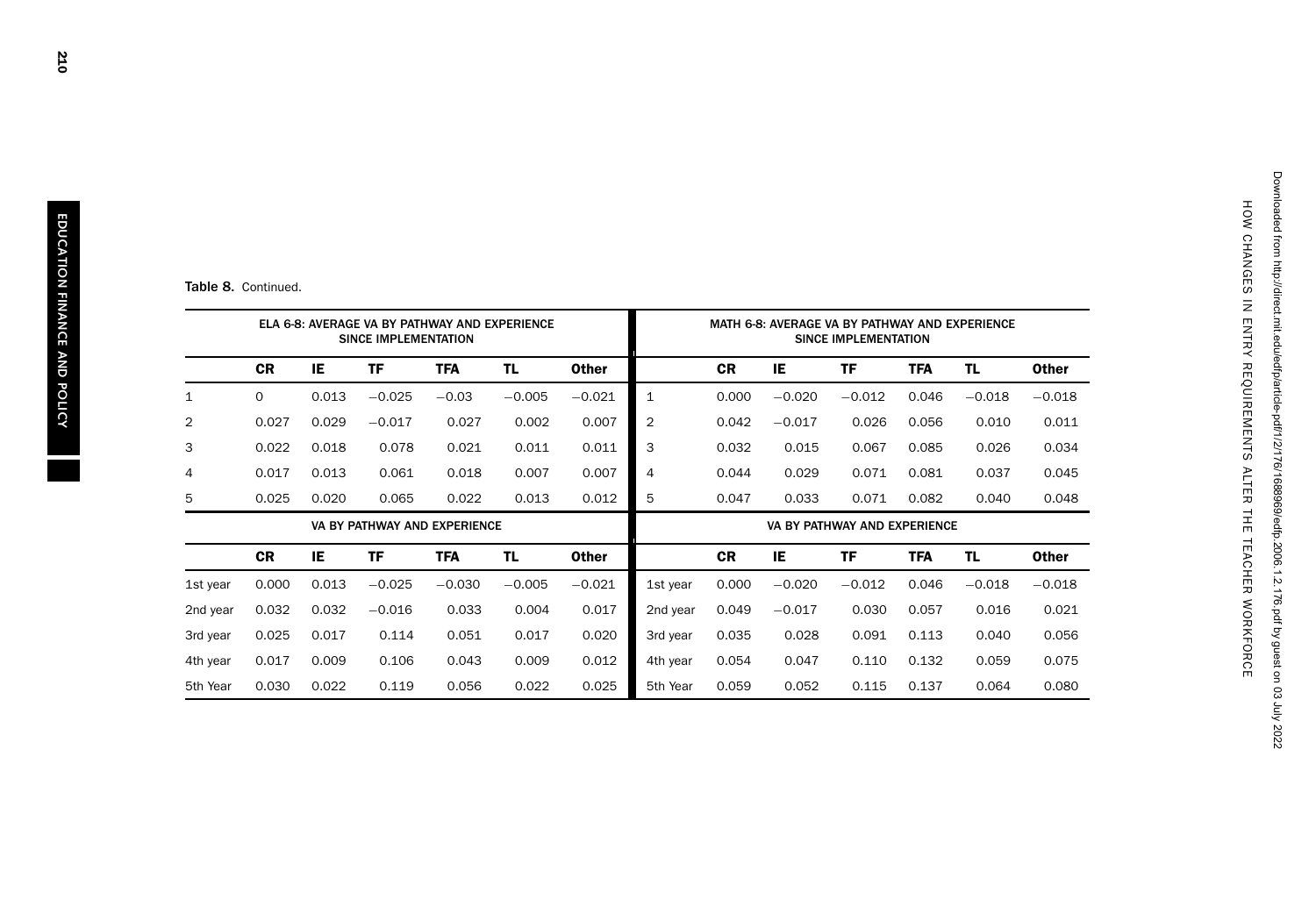purposes, the value-added estimates by pathway and experience level are also shown below each of the simulations by grade level. As an example, consider teachers entering via TFA and teaching fourth- or fifth-grade math. Their average value added in the first year of the simulation (relative to first-year college-recommended teachers) is estimated to be −0.034, merely reflecting the estimated value added for a first-year TFA teacher and the fact that all the teachers are in their first year. In the second year of the simulation, 91.2 percent of the teachers would be in their second year, with the remainder newly hired, implying an average value added of 0.035, a figure lower than the 0.042 for a second-year TFA math teacher in fourth or fifth grade but higher than the −0.034 estimated for such a teacher in the first year. Rolling the simulation forward, it is possible to see how the average-value-added measure for a particular pathway would change over time as well as how the averagevalue-added estimates would differ across pathways after any given number of years. In general, pathways with high teacher attrition will have their overall student achievement gains reduced as inexperienced teachers with lower student achievement gains are substituted for teachers who would have produced stronger gains in student achievement.

Again, the average-value-added results do not tell a simple story. It is still the case that the Teaching Fellows and TFA perform well relative to other pathways in middle school math. In elementary math, after a somewhat weaker first year, they do approximately as well as teachers from all other routes except for college-recommended. For middle school ELA, the Fellows start out somewhat worse but outperform other routes in later years. TFA teachers also start somewhat worse but roughly catch up in later years. In fourth- and fifth-grade ELA, the Fellows perform somewhat worse than other routes, with the exception of TFA teachers, who perform worse than Fellows.

# 6. CONCLUSIONS

We find that there are relatively small differences in student achievement improvement attributable to preparation pathways, and these effects typically exist only when comparing first-year teachers. What might be the story behind these results? One possibility is that the differential effectiveness of teachers from different pathways comes from differences in experiences working with students prior to beginning as the teacher of record. College-recommended teachers can spend hundreds of hours in the classroom before taking control of their own class, while alternative-route teachers may spend comparatively little time in classrooms due to the short duration of their preservice preparation. A second possible cause for the differences in effectiveness may be differences in coursework prior to entry. This coursework may cover topics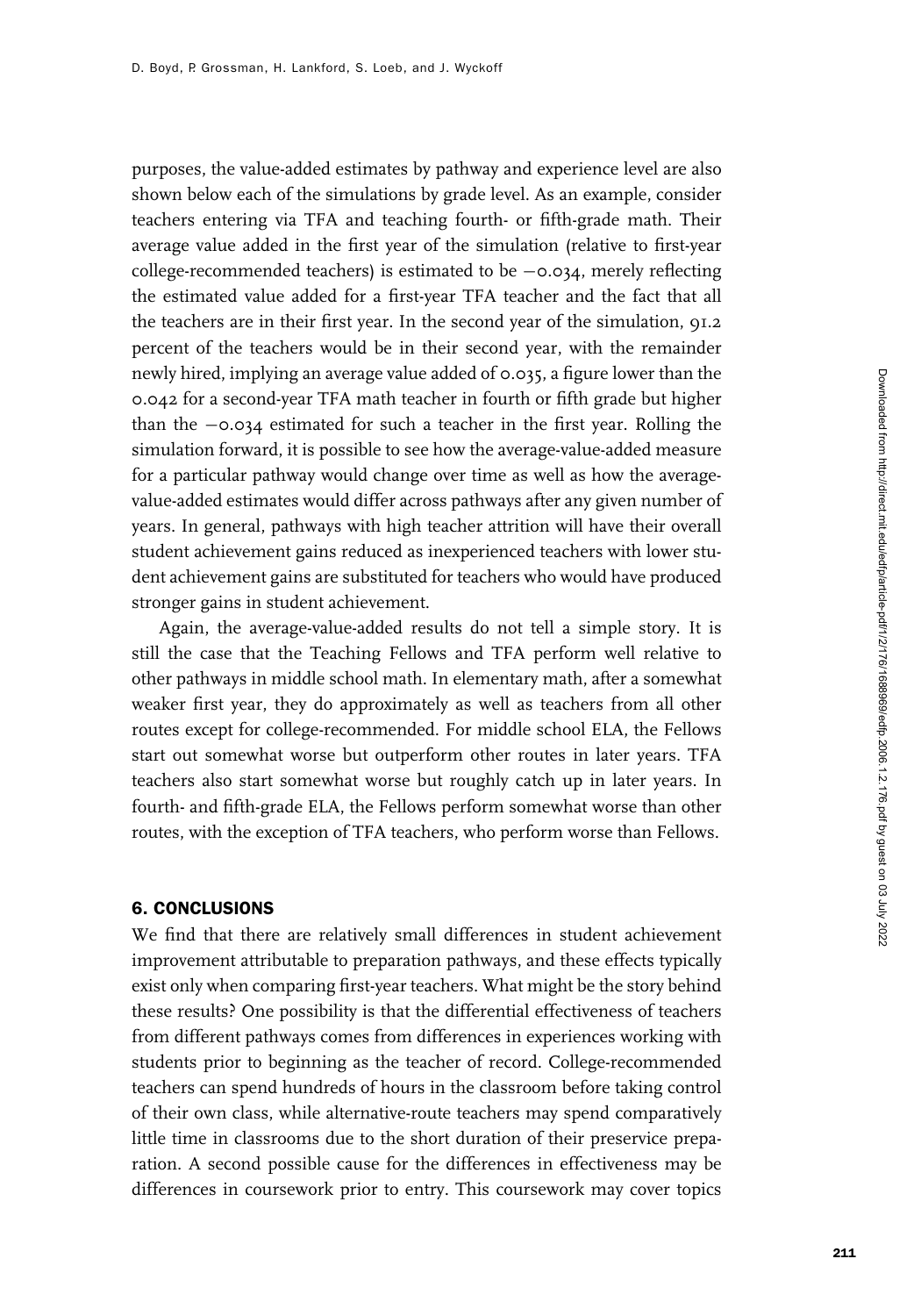from child development and classroom management to how to teach reading and mathematics. In general, Teaching Fellows and TFA teachers have stronger math backgrounds than teachers from other pathways. Some would suggest that teaching middle school math draws on this stronger background more directly, yielding these teachers a relative advantage in these subjects. In addition, Teaching Fellows and Teach for America members, as well as other Transitional B teachers, enroll in coursework during their first two years of teaching. Our teacher fixed effects estimates indicate that the differential effects of experience across pathways is probably due to the differential attrition of weaker teachers across pathways, not to improvements in performance of individual teachers. The administrative data employed here is not well suited to understanding the variety of selection and preparation differences that exist across and within paths.

We are in the midst of what amounts to a national experiment in how best to attract, prepare, and retain teachers, particularly for high-poverty urban schools. New York City offers a valuable setting in which to study the effects of different pathways into teaching, as a number of pathways coexist in the same labor market. In many respects, alternative routes are designed as a recruitment strategy. By targeting elite colleges and universities or recruiting career-changers, both TFA and Teaching Fellows succeed in attracting, and selecting, teachers with stronger academic backgrounds, at least as measured by selectivity of undergraduate institution and test scores. In large measure alternative-route teachers are replacing teachers who previously had been uncertified and thus had not necessarily had any prior or concurrent preparation for teaching. Alternate-route teachers are typically placed in schools with more students of poverty, schools that generally have the hardest time attracting and retaining teachers. Both the Fellows and TFA programs are designed specifically to place teachers in underserved or difficult-to-staff schools.

Our analysis of alternative-route teachers suggests that in some instances Fellows and TFA members provide higher student achievement gains than the temporary-license teachers they replace. For example, Fellows in their third year of teaching in middle schools outperform temporary-license teachers in both math and ELA. More typically, alternative-route teachers are no better or worse than the temporary-license teachers they replace. When compared to college-recommended teachers, alternative-route teachers often provide smaller gains in student achievement, at least initially, and for ELA it takes longer to catch up. As noted above, many of these differences are not large in magnitude, typically about 2 to 5 percent of a standard deviation, and the variation in effectiveness within pathways is far greater than the average differences between pathways.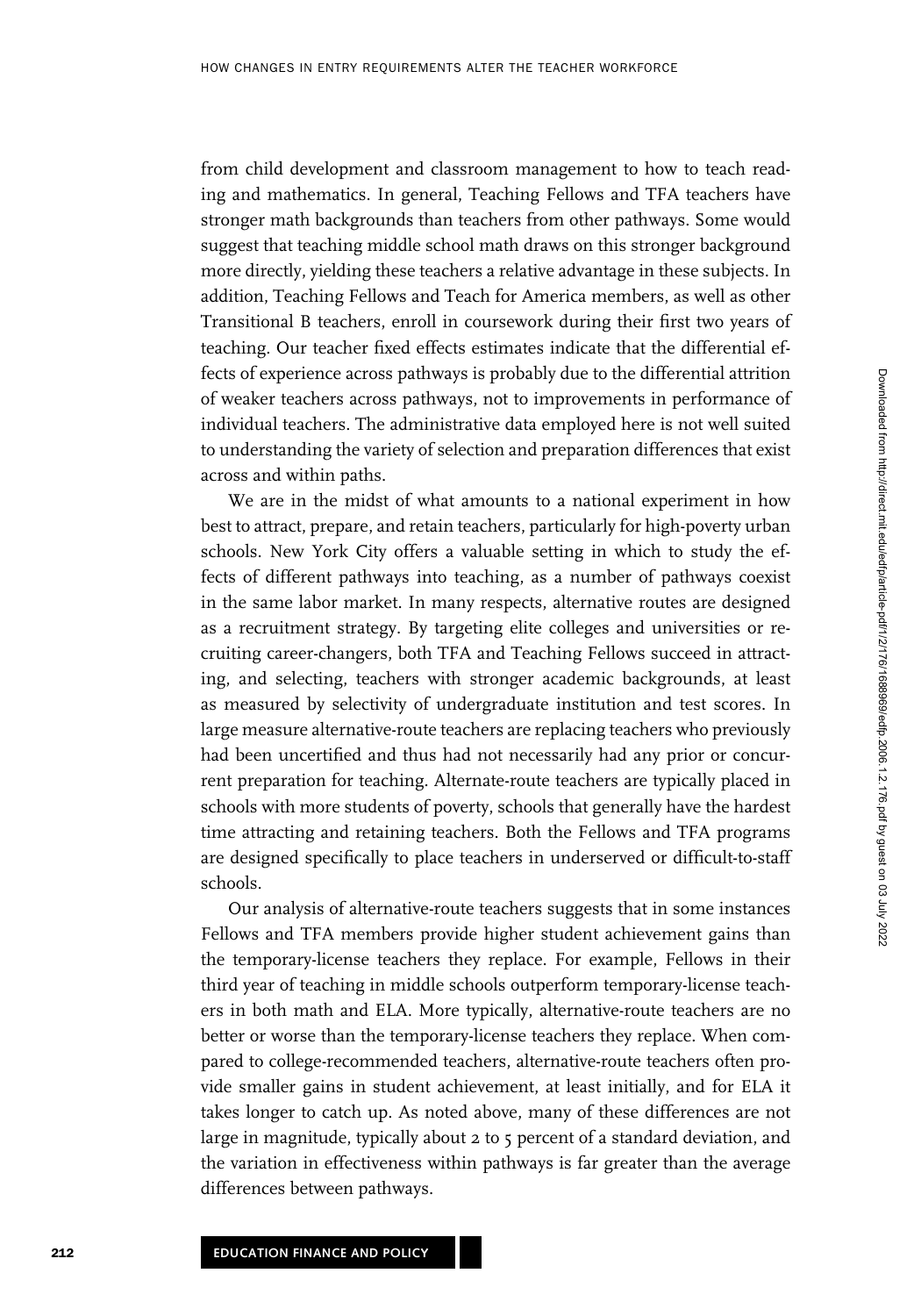In the end, this is not likely to be a story about which pathway is best, nor should it be. For example, without alternative routes to teaching it is unlikely New York City could meet New York State and federal requirements to have a qualified teacher in every classroom. Based on this analysis we believe that different pathways bring different strengths to teaching. These differences in pathways provide a means to discuss potential improvements in how all pathways prepare teachers. They also suggest that the assignment of teachers to grades and subjects may be influenced by pathway.

The current analysis does not address a number of important policy questions. For example, what attributes of preparation are most important in increasing student achievement. One can imagine that the gross aggregations by pathways mask the potential strong effects of specific preparation attributes. We are in the process of collecting additional data toward this goal, as well as hoping to shed light on which *characteristics* of pathways and preservice education (not simply which pathways) affect teachers' ability to enhance student learning. As part of this data collection effort, we surveyed program participants as they completed their teacher education programs in the spring of 2004 at seventeen institutions that provide many of the new college-recommended teachers to New York City. In addition, we surveyed all Teaching Fellows and Teach for America members who in 2004 were completing their summer training to prepare them to take jobs in New York City schools. On this survey we asked questions about the participants' family background, education, selection of pathway into teaching, and many facets of their preparation. In addition, we have completed a survey of all six thousand first-year teachers in New York City public schools inquiring about their background, preparation, and induction and the environment in which they work. Finally, we are just completing a detailed analysis of the preparation programs at seventeen schools of education and alternative route programs to understand the structure, requirements, and content of preparation that teachers receive. This information will be used to identify the attributes of teacher preparation that are most influential in the achievement of students and the retention of teachers.

Another interesting question is how the size and composition of the collegerecommended pool of teachers would change if these teachers received the financial incentive of reduced tuition toward a master's degree, as is currently offered by the alternative-route programs. Would they be able to attract a stronger pool of applicants, and would that result in higher student achievement gains for that path? This is more difficult to assess. Given the demand for new teachers, debates over entrance requirements, recruitment strategies, and teacher preparation are likely to continue for some time. However, the quality of such debates should improve as data from large-scale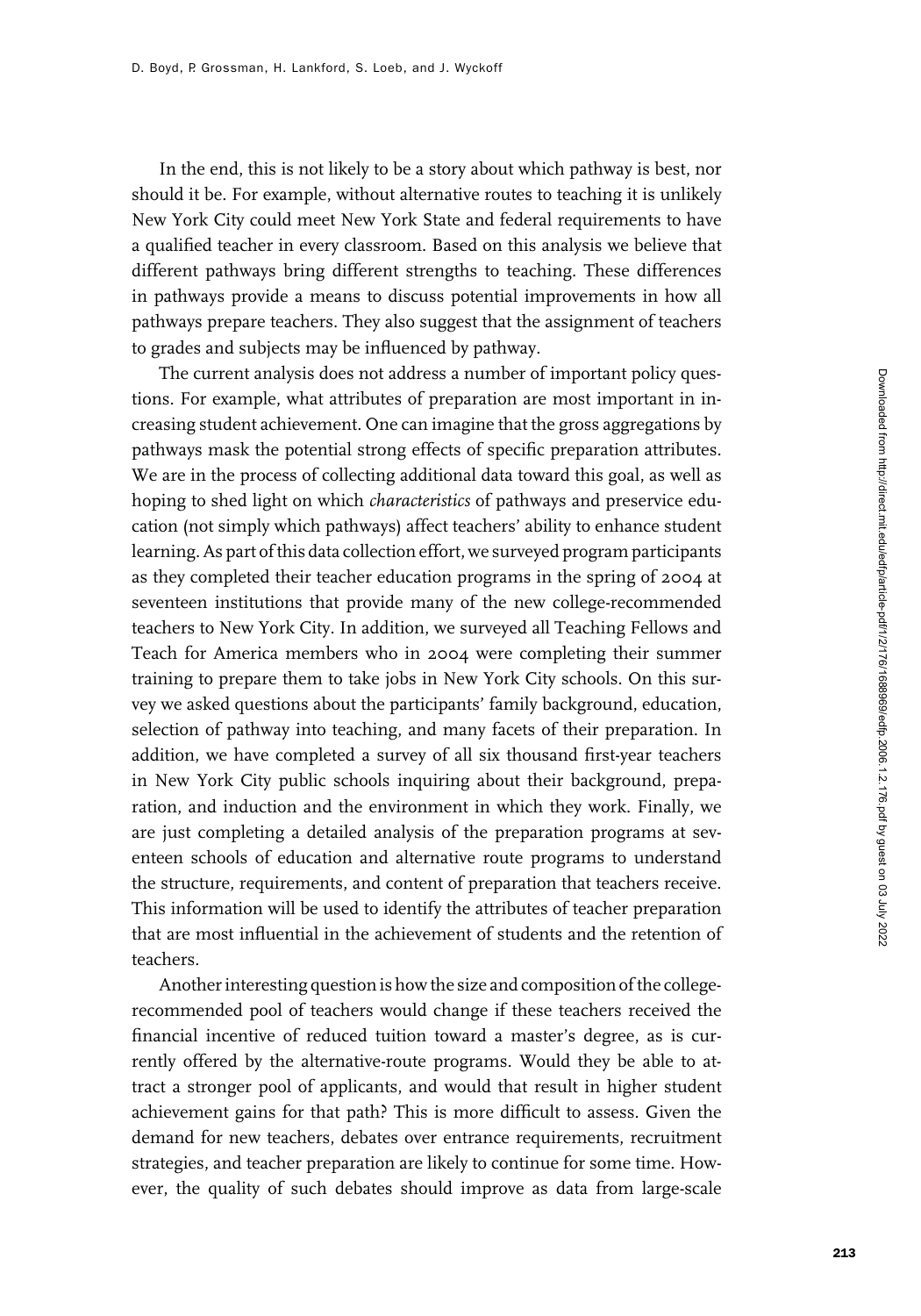investigations such as this one begin to inform policy decisions about entry into teaching.

We are grateful for data provided by the New York City Department of Education and the New York State Education Department. We also appreciate helpful comments regarding data from Vicki Bernstein, Tony Chu, Ron Danforth, Eddie Mauro, Lori Mei, Joseph Porter, Abigail Smith, and Harvey Weinstein. We also appreciate helpful comments on an earlier draft from Elizabeth Arons, Carla Asher, Vicki Bernstein, Marilyn Cochrane Smith, Johanna Duncan Poitier, Ronald Ehrenberg, Robert Floden, Joseph Frey, Nicholas Michelli, Ruth Pagery, Ana Maria Villegas, and Nancy Willy-Schiff. In addition, we appreciate comments from David Figlio and two anonymous reviewers. This research is being supported by funding from the City University of New York (through a grant from the Corporation for National and Community Service under an AmeriCorps grant), the Carnegie Corporation of New York, the National Science Foundation (REC-0337061), the New York State Department of Education, and the Spencer Foundation. The views expressed in this article are solely those of the authors and do not necessarily reflect those of any of the funders. Any errors are the responsibility of the authors.

#### **REFERENCES**

Ball, D. L., and D. Cohen. 1999. Developing practice, developing practitioners. In *Teaching as the learning profession: Handbook of policy and practice*, edited by L. Darling-Hammond and G. Sykes, pp. 3–32. San Francisco: Jossey Bass.

Ballou, Dale. 2002. Sizing up test scores. *Education Next* 2 (Summer): 10–15.

Boyd, D., H. Lankford, S. Loeb, and J. Wyckoff. 2005. The draw of home, how teachers' preferences for proximity disadvantage urban schools. *Journal of Policy Analysis and Management* 24 (1): 113–34.

Brown, C. A., and H. Borko. 1992. Becoming a mathematics teacher. In *Handbook of research on mathematics teaching and learning*, edited by D. A. Grouws, pp. 209–39. New York: Macmillan.

Carnegie Forum on Education and the Economy. 1986. *A nation prepared: Teachers for the 21st century*. New York: Carnegie Forum on Education and the Economy.

Cochran-Smith, M., and K. Zeichner, eds. 2005. *Review of research in teacher education* . Washington, DC: American Educational Research Association.

Darling-Hammond, L., D. J. Holtzman, S. J. Gatlin, and J. V. Heilig. 2005. Does teacher preparation matter? Evidence about teacher certification, Teach for America, and teacher effectiveness. Working paper, Stanford University.

Darling-Hammond, L., ed. 2000. *Studies of excellence in teacher education*. Washington, DC: American Association of Colleges of Teacher Education.

Darling-Hammond, L., and M. McLaughlin. 1999. Investing in teaching as a learning profession. In *Teaching as the learning profession: Handbook of policy and practice*, edited by L. Darling-Hammond and G. Sykes, pp. 263–91. San Francisco: Jossey Bass.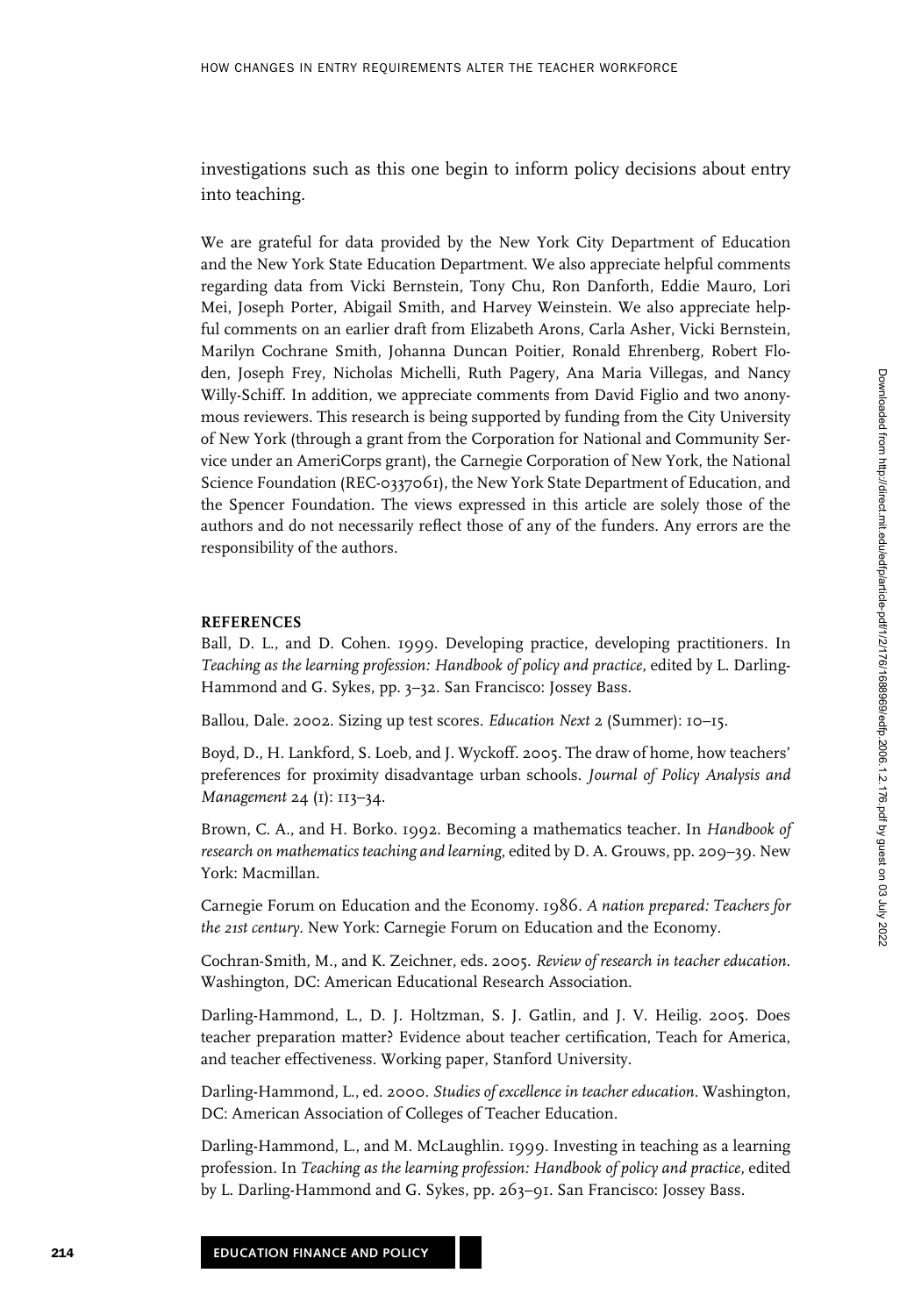Decker, Paul T., Daniel P. Mayer, and Steven Glazerman. 2004. *The effects of Teach for America on students: Findings from a national evaluation.* Report for Mathematica Policy Research.

Ehrenberg, R. G., and D. J. Brewer. 1995. Did teachers' verbal ability and race matter in the 1960s: Coleman revisited. *Economics of Education Review* 14 (1): 1–23.

Feiman-Nemser, S. 1990. Teacher preparation: Structural and conceptual alternatives. In *Handbook of research on teacher education*, edited by W. R. Houston, pp. 195–211. New York: Macmillan.

Feiman-Nemser, S. 1983. Learning to teach. In *Handbook of teaching and policy*, edited by L. Shulman and G. Sykes, pp. 150–70. New York: Longman.

Finn, Chester E., Jr., and Kathleen Madigan. 2001. Removing the barriers for teacher candidates. *Educational Leadership* 58 (8): 29–31.

Garet, M. S., A. C. Porter, L. Desimone, B. F. Birman, and K. S. Yoon. 2001. What makes professional development effective? Results from a national sample of teachers. *American Educational Research Journal* 38 (4): 915–45.

Goodlad, J. I. 1990. *Teachers for our nation's schools*. San Francisco: Jossey Bass.

Holmes Group. 1986. *Tomorrow's teachers*. East Lansing, MI: The Holmes Group.

Kane, Thomas J., and Douglas O. Staiger. 2001.*Improving school accountability measures*. NBER Working Paper No. 8156.

Lankford, H., S. Loeb, and J. Wyckoff. 2002. Teacher sorting and the plight of urban schools: A descriptive analysis. *Educational Evaluation and Policy Analysis* 24 (1): 38–62.

Loucks-Horsley, S., and C. Matsumoto. 1999. Research on professional development for teachers of mathematics and science: The state of the scene. *School Science and Mathematics* 99 (5): 258–71.

McKibbin, M. D. 1998. Voices and views: Perspectives on California's teaching and internship programs. Sacramento, CA: Commission on Teacher Credentialing.

Monk, D. H. 1994. Subject area preparation of secondary mathematics and science teachers and student achievement. *American Educational Research Journal* 28:237– 74.

National Commission on Teaching and America's Future. 1996. *What matters most: Teaching for America's future*. Woodbridge, VA: National Commission on Teaching and America's Future.

National Research Council. 2001. *Educating teachers of science, math, and technology: New practices for the new millennium*. Washington, DC: National Academy Press.

New York City Teaching Fellows. 2005. NYCTF. Accessed 21 November 2005. Available http://www.nyctf.org.

Raymond, Margaret, Stephen H. Fletcher, and Javier Luque. 2001. Teach for America: An evaluation of teacher differences and student outcomes in Houston, Texas. CREDO Report, The Hoover Institute, Stanford University.